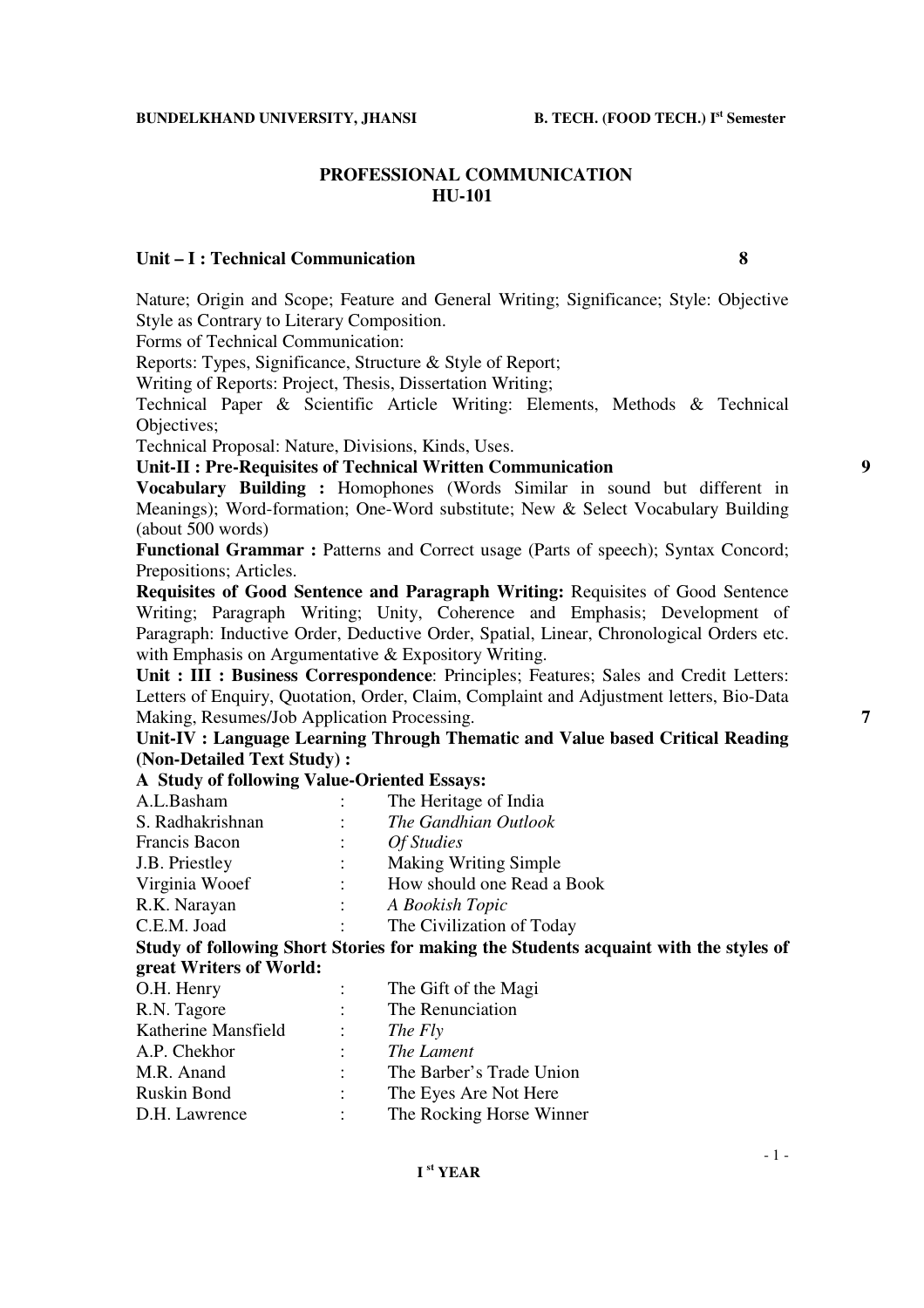Ernest Hemingway : The Capital of the World

## Unit-V : Dimensions of Spoken English: Using English Language Laboratory : **6 6**

Stress, Intonation, Rhythm, Phonemes, Allophones, Phonetic Transcription, Listening, Reading & Comprehension of Speech and Reproduction of Response.

**Texts Books/ References** 

| Singh R.P. (ed)            |                | An Anthology of English Essay; OUP, New Delhi      |
|----------------------------|----------------|----------------------------------------------------|
| Singh R.P. (ed)            |                | An Anthology of English Short Stories; OUP, New    |
| Delhi.                     |                |                                                    |
| Hornby A.S.                |                | Guide to Patterns & Usage in English; OUP, New     |
| Delhi                      |                |                                                    |
| Clark S. & Pointon         |                | Word for Word; OUP, New Delhi                      |
| Ruther Ford A.             |                | Basic Communication Skills; Person Education, New  |
| Delhi.                     |                |                                                    |
| Singh R.P.                 | $\ddot{\cdot}$ | Functional Skills in Language & Literature; OUP,   |
| New Delhi                  |                |                                                    |
| Bansal R.K. & Harrison     |                | Phonetics in English; Orient Longman, New Delhi    |
| Sethi & Dhamija            |                | A Course in Phonetics & Spoken English; Prentice   |
| Hall, New Delhi.           |                |                                                    |
| <b>Blum Rosen</b>          |                | Word Power; Cambridge University Press, New Delhi  |
| Seely John                 |                | Writing Report; OUP, New Delhi                     |
| <b>Suggested Readings:</b> |                |                                                    |
| Arora V.N. etal            |                | Improve Your Writing; OUP Delhi                    |
| Mohan K. & Sharma R.C.     |                | Business Correspondence of Report Writing; TMH,    |
| New Delhi.                 |                |                                                    |
| Clive Upton etal           |                | Oxford Dictionary of Pronunciation for Current     |
| English; OUP New Delhi.    |                |                                                    |
|                            |                | A Dictionary of Modern English Usages; OUP, New    |
| Delhi                      |                |                                                    |
| Michael Swan               |                | Practical English Usages; OUP, New Delhi           |
| John Alveyblrideh          |                | American English Pronouncing Dictionary; OUP New   |
| Delhi.                     |                |                                                    |
| <b>Jons Daniel</b>         |                | Pronouncing<br>Dictionary;<br>Cambridge<br>English |
| University Press.          |                |                                                    |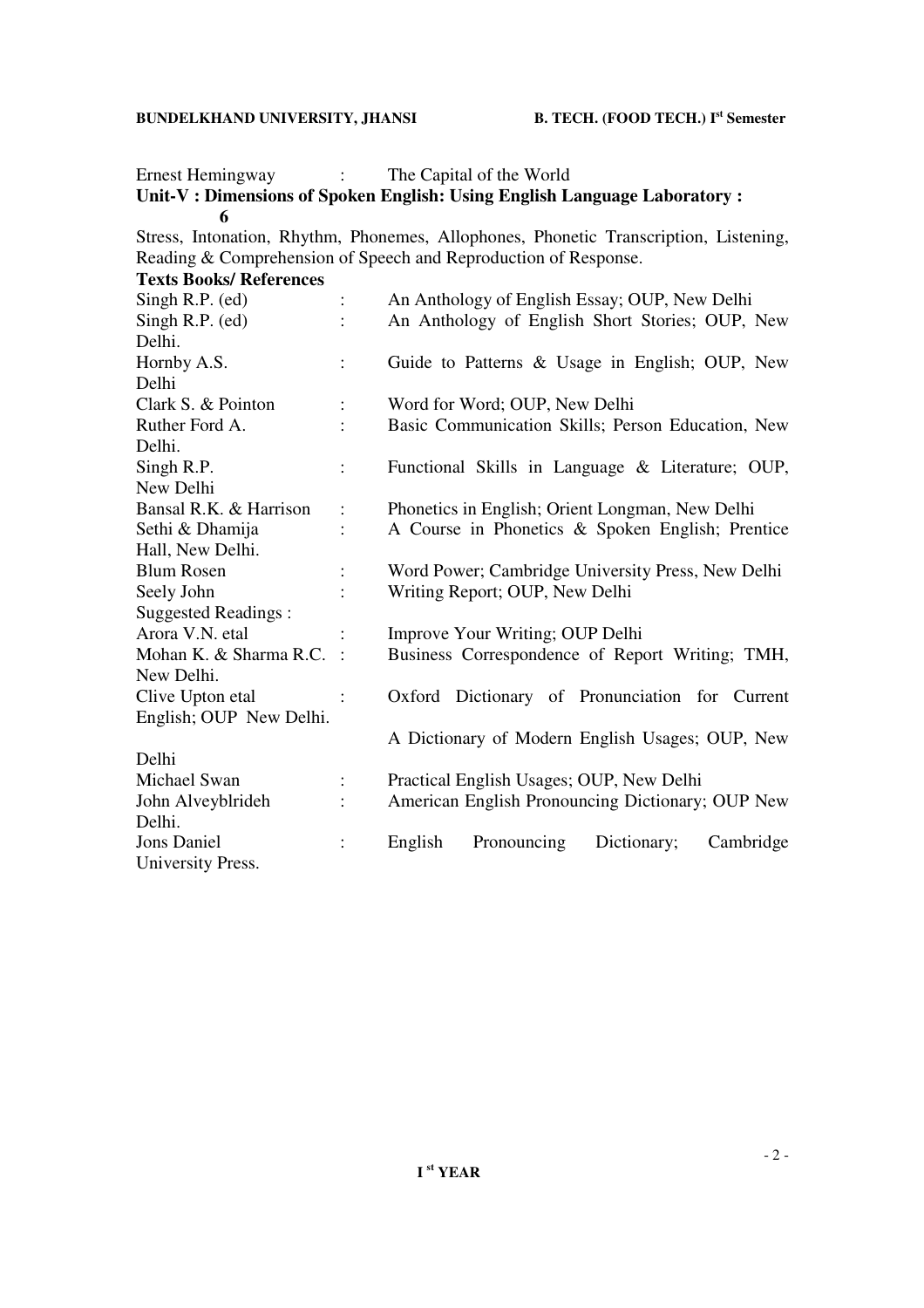## **MATHEMATICS-I MA-101**

## Unit - I : Matrices 9

Elementary row and column transformation, Rank of matrix, Linear dependence, Consistency of linear system of equations, Characteristic equation, Caley-Hamition Theorom, Eigen values and eigen vectors, Diagonalisation, Complex and unitary materices .

## **Unit - II : Differential Catculus-I 8**

Leibnitz theorem, Partial differentiation, Eulers theorem, Curve tracing, Change of variables, Expansion of function of several variables

## **Unit - III : Differntial Caluculus-II 7**

Jacobian, , Approximation of errors, Exterma of functions of several variables, Lagranges method of multipliers (Simple applications).

#### **Unit - IV : Multiple Integrals 7**

Double and triple integral, Change of order, Change of variables, Beta and Gamma functions, Application to area, volume, Dirichlet integral and applications.

## **Unit - V : Vector Calculus 7**

Point functions, Gradient, divergence and curl of a vector and their physical interpretations, Line, Surface and Volume integrals, Greens, Stokes and Gauss divergence theorem.

#### **CHEMISTRY**

## **CY-101**

#### **Unit – I**

## **1. Molecular theory of diatomic heteromolecules, Bond theory of bonding in metals, Hydrogen bonding.**

**2. Solid state Chemistry:** 

Radius Ratio Rule, Space lattice (only cubes), Type of unit cell, Bragg's Law, Calculation of Density of unit cell.

One & Two Dimensional solids, graphite as two dimensional solid and its conducting properties. Fullerene & its applications.

## **Unit-II**

- 1. Basic principles of spectroscopic methods. The use of UV, Visible, IR,  ${}^{1}$ H NMR, for the determination of structure of simple organic compounds.
- 2. Characteristics and classification of polymers.
- 3. Structures of the following polymers, viz, Natural and synthetic rubbers, Polyamide and Polyester fibres, polymethylmethacrylate, poly acrylonitrile and polystyrene. A brief account of conducting polymers (polypyrrole & polytiphene) & their applications.

**L T P 3 1 0**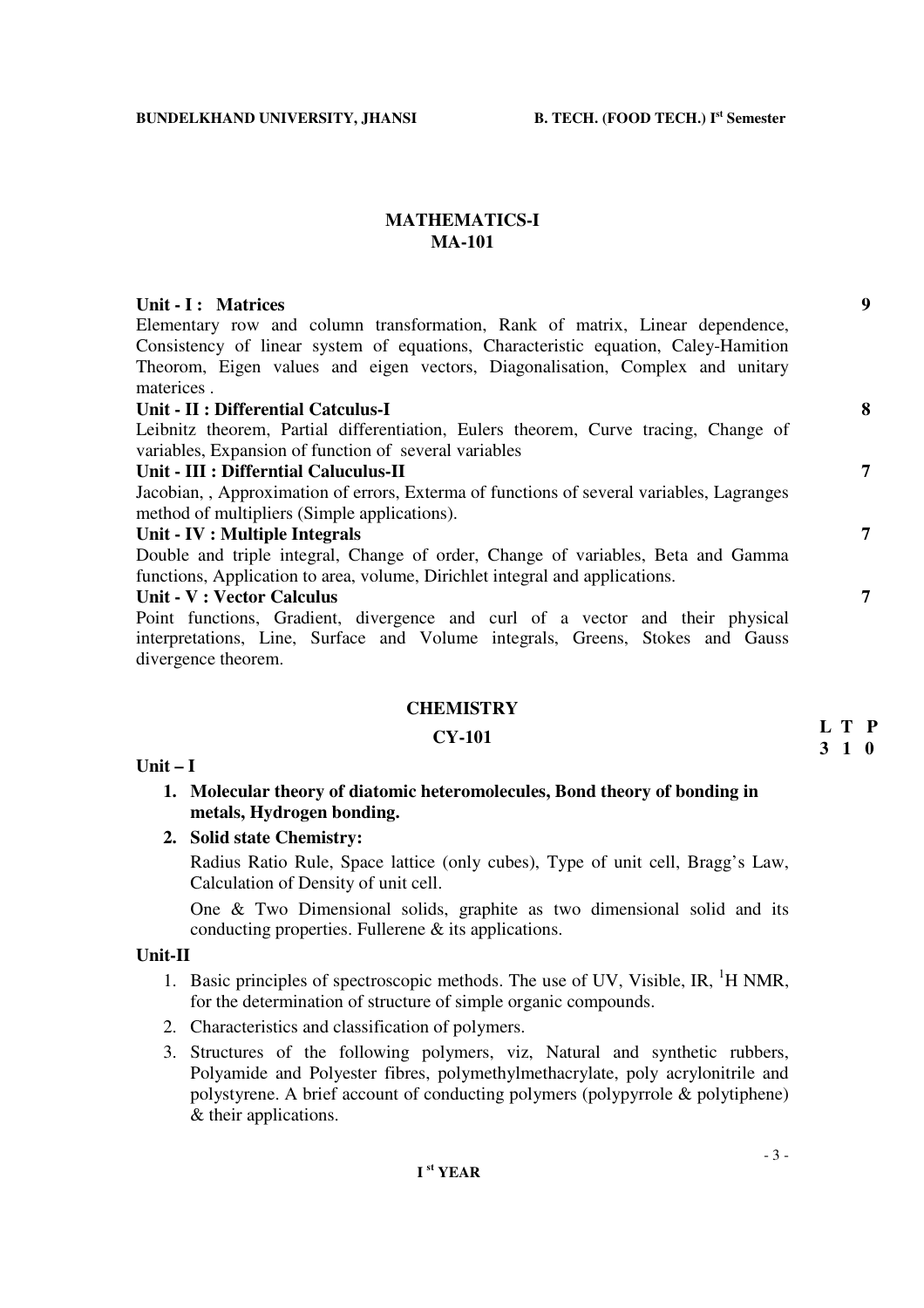## **Unit-III**

- 1. Stability of reaction intermediates, e.g. Carbanion, Carbocation and free radicals. Types of organic reactions, & Mechanism of nucleophilic substitution reaction.
- 2. Mechanism of the following reactions. (i) Aldol condensation. (ii) Cannizzaro reaction (iii) Beckmann rearrangement (iv) Hofmann rearrangement, and

(v) Diels-Alder reaction

3. E-Z Nomenclature. Optical Isomerism of organic Compounds containing one chiral center. Examples of optically active compounds without chirality. Conformations of butane.

## **Unit-IV**

- 1. Order & Molecularity of reactions. First & Second order reactions. Energy of activation.
- 2. Phase Rule: Its application to one component system (Water).
- 3. Equilibrium Potential, electrochemical cells (galvanic & concentration cells), Electrochemical theory of corrosion & protection of corrosion.

## **Unit-V**

- 1. Hardness of water, softening of water by Lenny-S process & Reverse osmosis. Treatment of boiler feed water by Calgon process, Zeolites and ion-exchange resins.
- 2. Classification of fuels, Coal, Biomass & Biogas. Determination of gross and net calorific values using Bomb Calorimeter.
- 3. Environmental pollution : Types of pollution & pollutants, Air Pollution. Formation and depletion of ozone, smog and Acid rain.

## **References :**

- 1. Organic Chemistry (Morrison & Boy)
- 2. Inorganic Chemistry (I.D. Lee)
- 3. Physical Chemistry (Barrow)
- 4. Environmental chemistry (Manahan)

## **MECHANICAL ENGINEERING ME-101**

## **I st YEAR**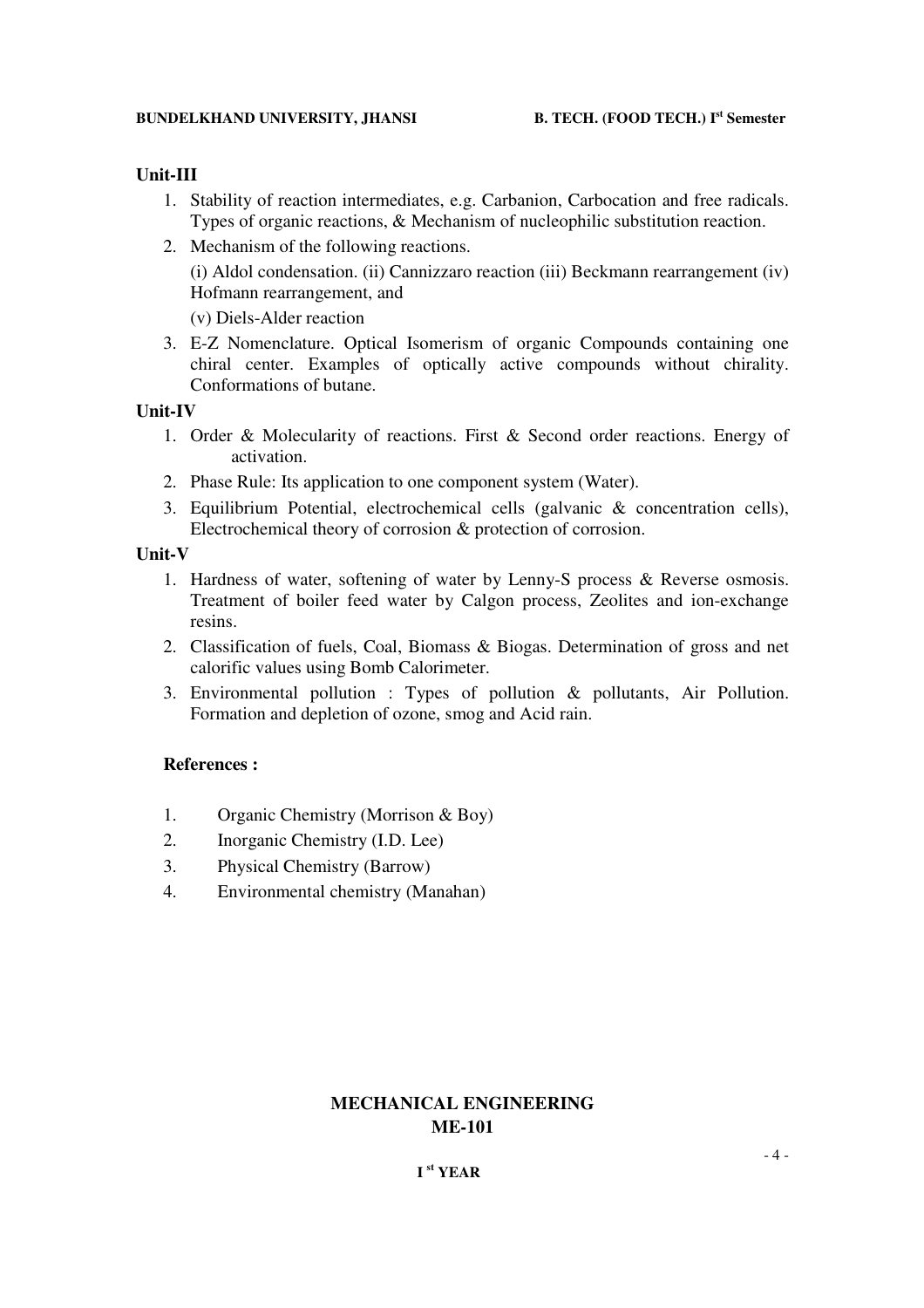## **A. THERMODYNAMICS**

## **Unit – I : Fundamental Concepts and Definitions**

 Definition of thermodynamics, system, surrounding and universe, phase, concept of continuum, macroscopic & microscopic point of view. Density, specific volume, pressure, temperature. Thermodynamic equilibrium, property, state, path, process, cyclic process, Energy and its form, work and heat, Enthalpy. 3

## **Laws of thermodynamics**

**Zeroth law:** Concepts of Temperature, zeroth law. 1

First law: First law of thermodynamics. Concept of processes, flow processes and control volume, Flow work, steady flow energy equation, Mechanical work in a steady flow of process. 2

**Second law:** Essence of second law, Thermal reservoir, Heat engines. COP of heat pump and refrigerator. Statements of second law. Carnot cycle, Clausius inequality. Concept of Entropy. 3

#### **Unit – II : Properties of steam and thermodynamics cycles:**

Properties of steam, use of property diagram, Steam-Tables, processes involving steam in closed and open systems. Rankine cycle.  $\frac{4}{3}$ 

Introduction to I.C. Engines-two & four stoke S.I. and C.I. engines. Otto cycle, Diesel cycle.  $\qquad \qquad 3$ 

## **B. MECHANICS AND STRENGTH OF MATERIALS**

#### **Unit-III : Force system and Analysis**

**Basic concept:** Laws of motion. Transfer of force to parallel position. Resultant of planer force system. Free Body Diagrams, Equilibrium and its equation. 4

 **Friction:** Introduction, Laws of Coulomb friction, Equilibrium of bodies involving dry fiction-Belt Friction. 2

### **Unit-IV : Structure Analysis**

**Beams:** Introduction, Shear force and Bending Moment, shear force and Bending Moment Diagram for statically determinate beams. 4

**Trusses:** Introduction, Simple Trusses, Determination of Forces in simple trusses members, methods of joints and method of section. 3

## **Unit-V : Stress and Strain Analysis**

**Simple stress and strain:** Introduction, Normal shear stresses, stress-strain diagrams for ductile and brittle materials, Elastic constants, one dimensional loading of members of varying cross sections, strain Energy. **3** 

**Compound stress and strains:** Introduction, state of plane stress, Principal stress and strain, Mohr's stress circle. **2**

**Pure Bending of Beams:** Introduction, Simple Bending theory, Stress in Beams of different cross sections. **2** 

**Torsion:** Introduction, Torsion of Shafts of circular section, Torque and Twist, Shear stress due to Torque. **2 2** 

### **Reference:**

- 5 -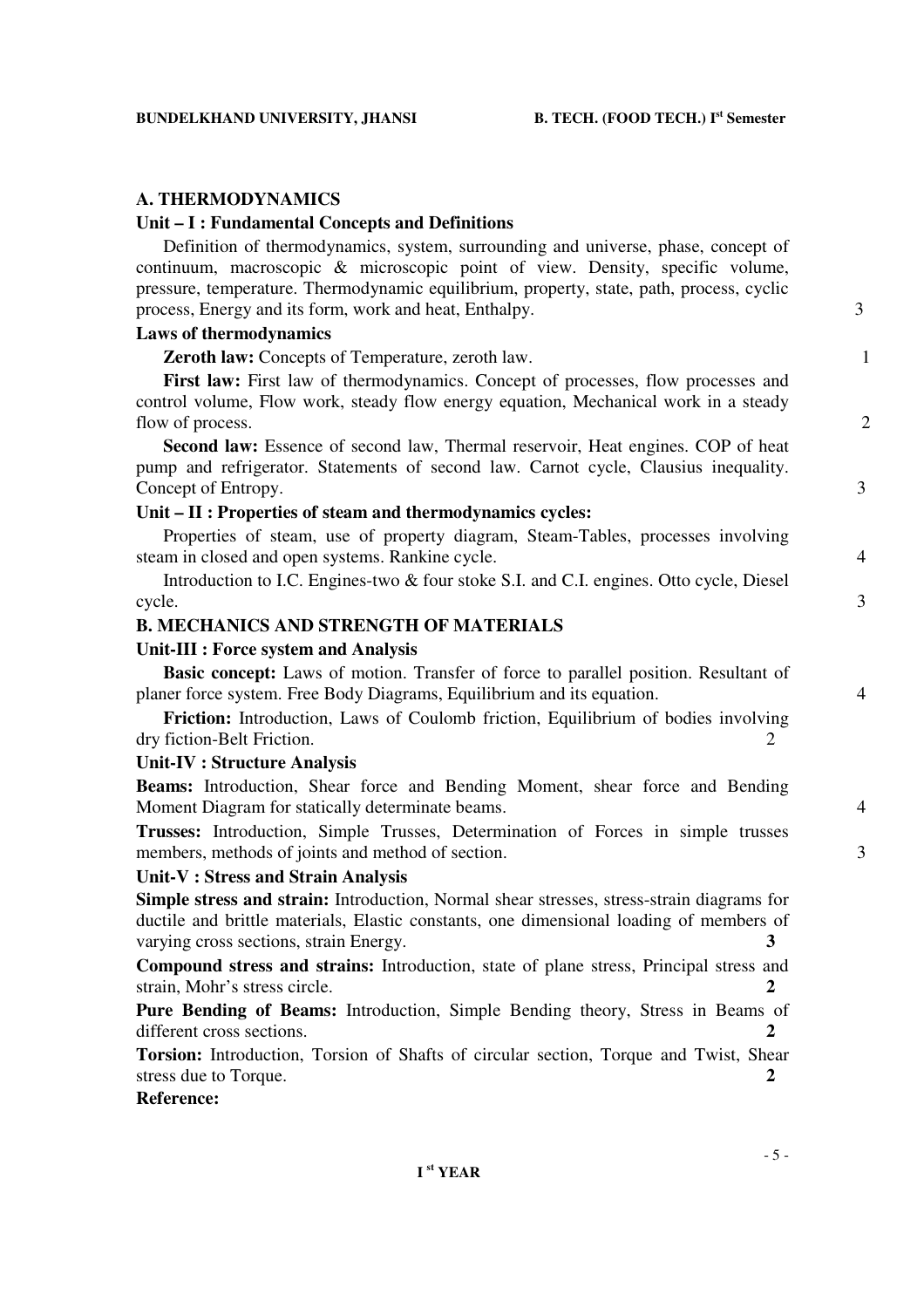- 1. Van Wylen G.J. & Sonnlog R.E. : Fundamentals of classical thermodynamics, John Wiley & Sons, Inc. NY.
- 2. Wark Wenneth : Thermodynamics (2nd edition), Mc Graw Hill book Co. NY.
- 3. Holman, J.P. : Thermodynamics, MC Graw Hill book Co. NY.
- 4. Yadav R. : Thermodynamics and Heat Engines, Vol I & II (Sl Edition) Central Publishing House Allahabad.
- 5. Yadav R. : Steam & Gas Turbines.
- 6. Kshitish Chandra Pal : Heat Power, Orient Longman Limited, 17, Chittranjan Avenue, Calcutta.
- 7. S. Rao, B.B. Parulekar, 'Energy Technology', Khanna Pub., New Delhi.
- 8. G. H. Ryder : "Strength of Materials".
- 9. F. L. Singer : "Strength of Materials".
- 10. Timoshenko : "Strength of Materials".

### **INFORMATION TECHNOLOGY**

## **CE--101**

## **Unit – I : Fundamental Concept of Information Information Concept and Processing:**

Definition of information, Data Vs Information, Introduction to Information representation in Digital Media, Text, image, graphics, Animation, Audio, Video etc., Need, Value and Quality of information, Concept of Information Entropy, Shannon's Principles, Entropy of Information, use of Entropy in Coding, Static & Dynamic codes, Category and Level of Information in Business Organization.

## **Information Representation:**

Information Content, Entropy, Data Compression, Shannon Fano, Huffman Coding, Extended Huffman Codes, Arithmetic Coding, LZ78, LZW coding, Introduction to JPEG, MPEG, MHEG and other IT Industry Standards.

#### **Unit-II : Concepts in Computer & Programming**

#### **Computer Appreciation:**

Definition of Electronic Computer, History, Generations, Characteristic and Application of Computers, Classification of Computers, RAM/ROM, Computer Hardware, CPU, Various I/O devices, Peripherals, Storage Media, Software Definition, Role and Categories, Firmware and Humanwer.

#### **Programming Language Classification & Program Methodology:**

Computer Languages, Generation of Languages, Translators-Interpreters, Compiler/Interpreters, Compilers, Flow, Charts, Dataflow Diagram, Assemblers, Introduction to 4GLs, Software Development Methodology, Life Cycles, Software Coding, Testing, maintenance, ISO, CMM standards for IT industry.

#### **UNIT : III : Digital Devices and Basic Network Concepts**

### **Digital Fundamentals:**

Various codes, decimal, binary, hexa decimal conversion, floating numbers gates, flip flops, adder, multiplexes, need for Data Transmission over distances, Types of Data Transmission, Media for Data Transmission, Modulation, AM, FM, Digital Modulation, Multiplexing of Signals

### **Data Communication & Networks:**

# **L T P**

## **3 1 0**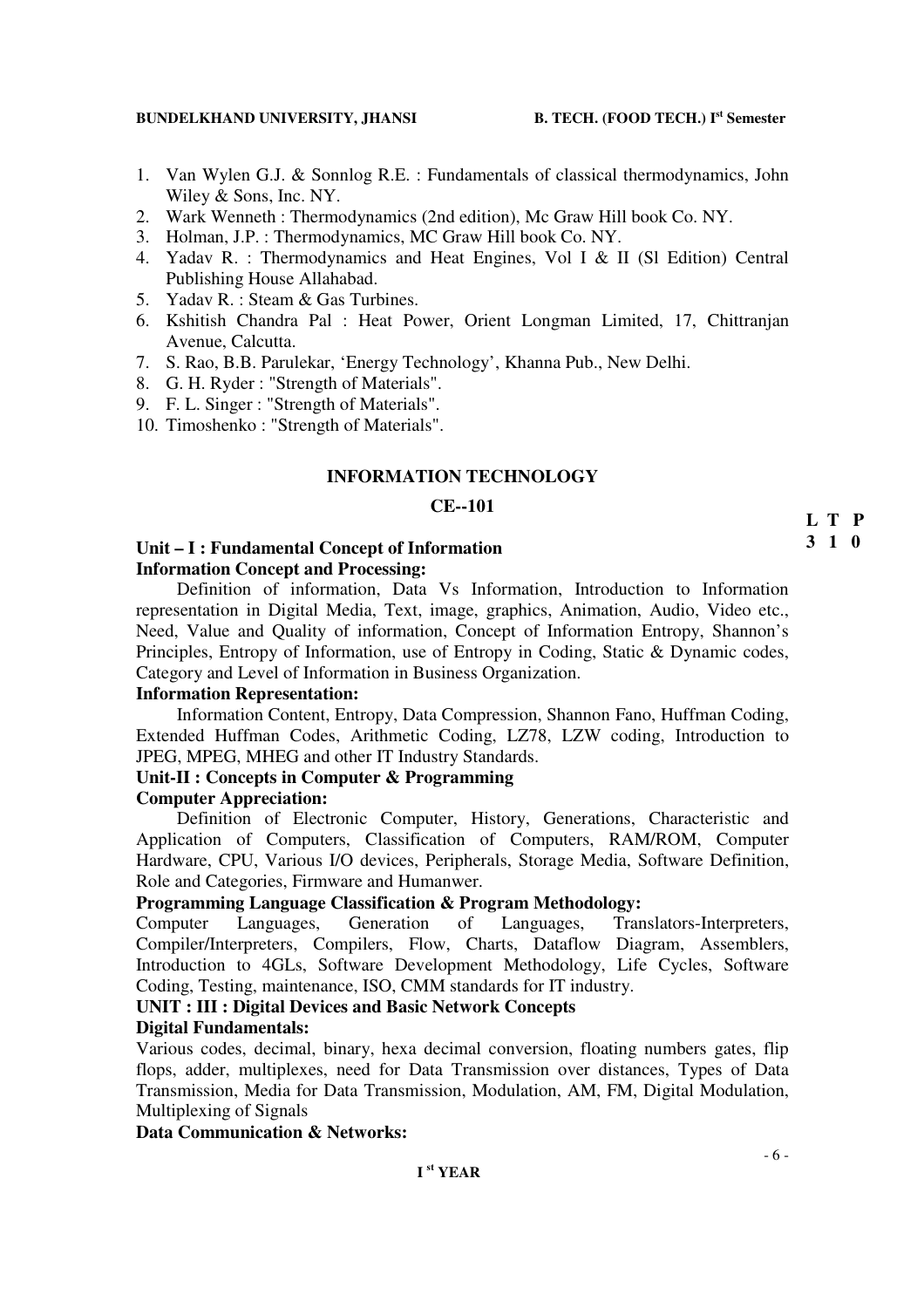Computer Networks, Networking of computers- Introduction of LAN and WAN. Network Topologies, Basic Concepts in Computer Networks, Client-server Architecture, ISDN, ATM, Token based protocol, CSMA/CD, Mobile Communication.

## **UNIT-IV : Internet and Web Technologies**

### **Internet & World Wide Web:**

Hypertext Markup Language, DHTML, WWW, Gopher, FTP, Telnet, Web Browsers, Net Surfing, Search Engines, Email, ISP, EDI, E-Commerce, Public Key Private Key, Safety of Business Transaction on web.

#### **Web Technologies:**

Elementary Concepts of E-Commerce, Basic Infrastructures for E-Commerce, Electronic Token, Security Threats, Electronic Payment Systems, Digital Signatures, Network, Security, Firewall, Introduction to Web Technologies.

## **UNIT-V : Concepts in Operating System, Office Tools and Data Management Introductory concepts in operating system & Data Management:**

Elementary Concepts in Operating System, textual Vs GUI Interface, Introduction to DOS, MS Windows, MS office Tools, MS WORD, MS EXCEL, MS Power Point, Tools for Data Management, Basics of Database management system, Introduction to basic Commands of Dbase, Foxpro, SQL Etc.

### **IT Industry Trends, Careers and Applications in India:**

Scientific, Business, Educational and Entertainment Application, Industry Automation, Weather Forecasting, Awareness of Ongoing IT projects in India NICNET, BRNET etc. Application of IT to other Areas E Commerce, electronic governance, Multimedia, Entertainment.

## **References:**

- 1. D S Yadav, "Foundations of IT", New Age, Delhi
- 2. Curtin, "Information Technology : Breaking News", TMH
- 3. Rajaraman, "Introduction to Computers", PHI
- 4. Nelson, "Data Compression", BPB.
- 5. Peter Nortans "Introduction to Computers", TMH.
- 6. Leon & leon "Fundamental of information Technology", Vikas

## **CHEMISTRY PRACTICALS CY-151 LIST OF EXPERIMENTS**

**L T P 0 0 2**

- 1. Determination of alkalinity in the given water sample.
- 2. Determination of temporary and permanent hardness in water sample using EDTA as standard solution.
- 3. Determination of available chlorine in bleaching powder.
- 4. Determination of chloride content in the given water sample by Mohr's method.
- 5. Determination of iron content in the given ore by using external indictor
- 6. pH-metric titration.
- 7. Determination of Equivalent weight of Iron by the chemical displacement method. The equivalent weight of copper is 63.5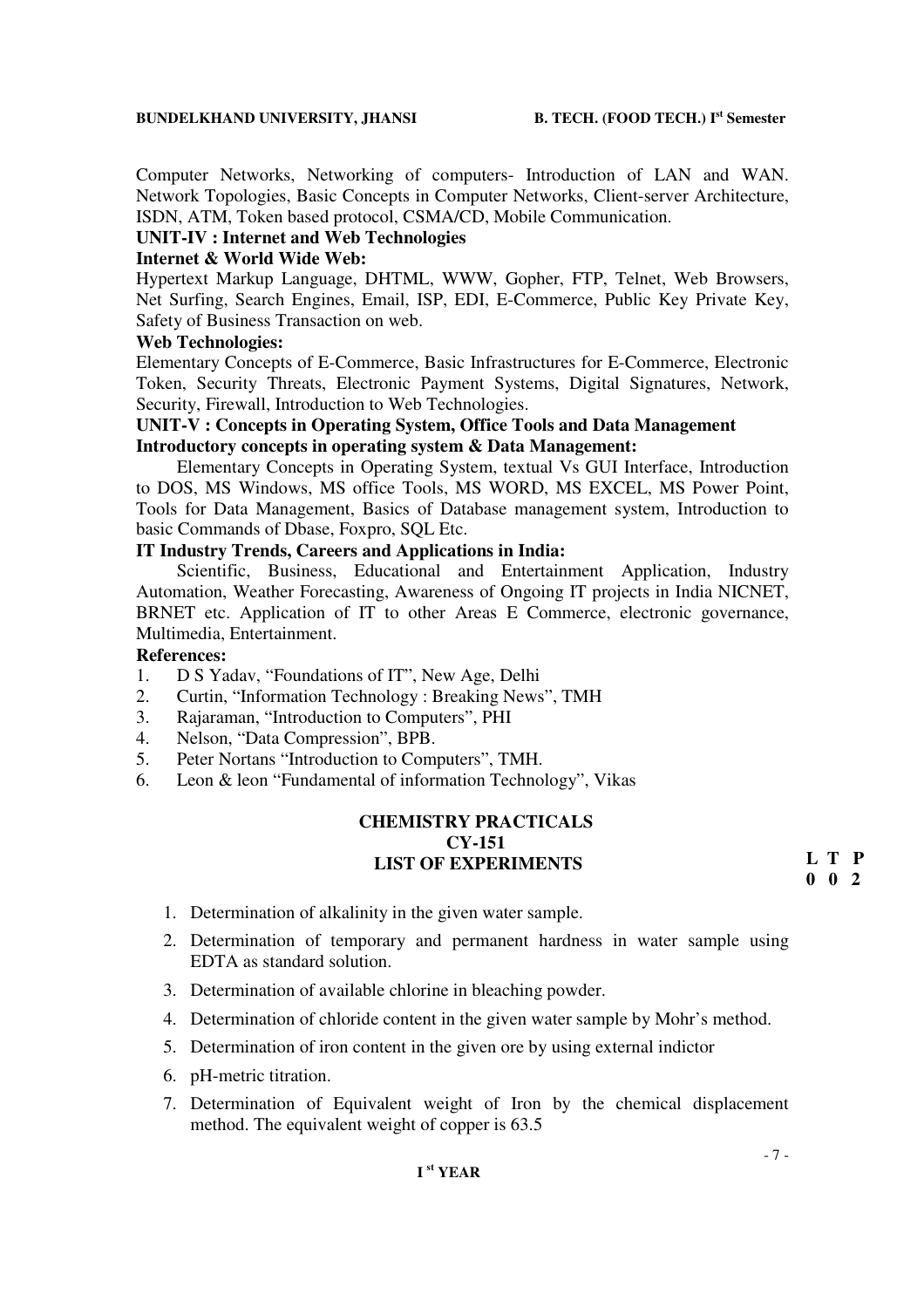(Note : the procedure to be followed in carrying the above experiment is given as annexure)

- 8. Viscosity of an addition polymer like polyster by Viscometer.
- 9. Determination of iron concentration in sample of water by colorimetric method. The method involves the use of KCNS as colour developing agent and the measurements are carried out at  $\lambda$  max 480 nm.

Note : The general procedure of estimation is given on pp653-8 of the textbook of Quantitative Chemical Analysis by A.I. Vogel  $6<sup>th</sup>$  Edition, Publisher : Pearson education Ltd. 2000)

10. Element detection & functional group identification in organic compounds

#### **Annexure**

In this experiment we will determine the equivalent weight of Iron, which displaces one equivalent of copper (63.5 g) from a solution containing copper ions.

Procedure: Clean a sample of iron (strip measuring 3.5cm×1.5cm) with a sand paper and weigh it accurately. Place it in a clean beaker (250ml) and pour into it 100ml of CuSo<sub>4</sub> solution of known strength  $(- N/10)$  Allow the strip to stand in the beacker for about 30 minutes. Carefully withdraw the strip of iron (from the beaker) with a forceps and place it on a porcelain plate contained in a desiccafor (using cacl<sub>2</sub> as a desiccant). The quantity of copper sulphate remaining in solution – after the chemical displacement, is estimated by lodometric titration method. The dried strip of iron (containing the deposited copper) is then carefully weighed.

Observations:

Weight of iron strip =  $\dots$ 

Wt. Of iron strip + copper =  $\dots\dots\dots\dots\dots$ g

(after drying )

wt. of copper deposited on iron strip  $\Rightarrow$ 

Initial conc. of cu- final conc. of cu. (determined by titration)

The weight of iron, which goes into solution(as Fe So  $_4$ )

 $\Rightarrow$  (Initial weight of iron strip + weight of deposited copper) - weight of iron strip along with copper (after drying)

Eq.wt. of copper  $(63.5)$  = Wt. of Copper Deposited Eq. Wt. of Iron Wt. of  $Fe_{(s)}$  (going into solution)

The Eq. Wt. of Fe  $= ?$ 

The % error involved in the experiment =...................

#### **MECHANICAL ENGINEERING LAB**

- 8 - **ME-151 L T P 0.0.2 0 0 2**

## **I st YEAR**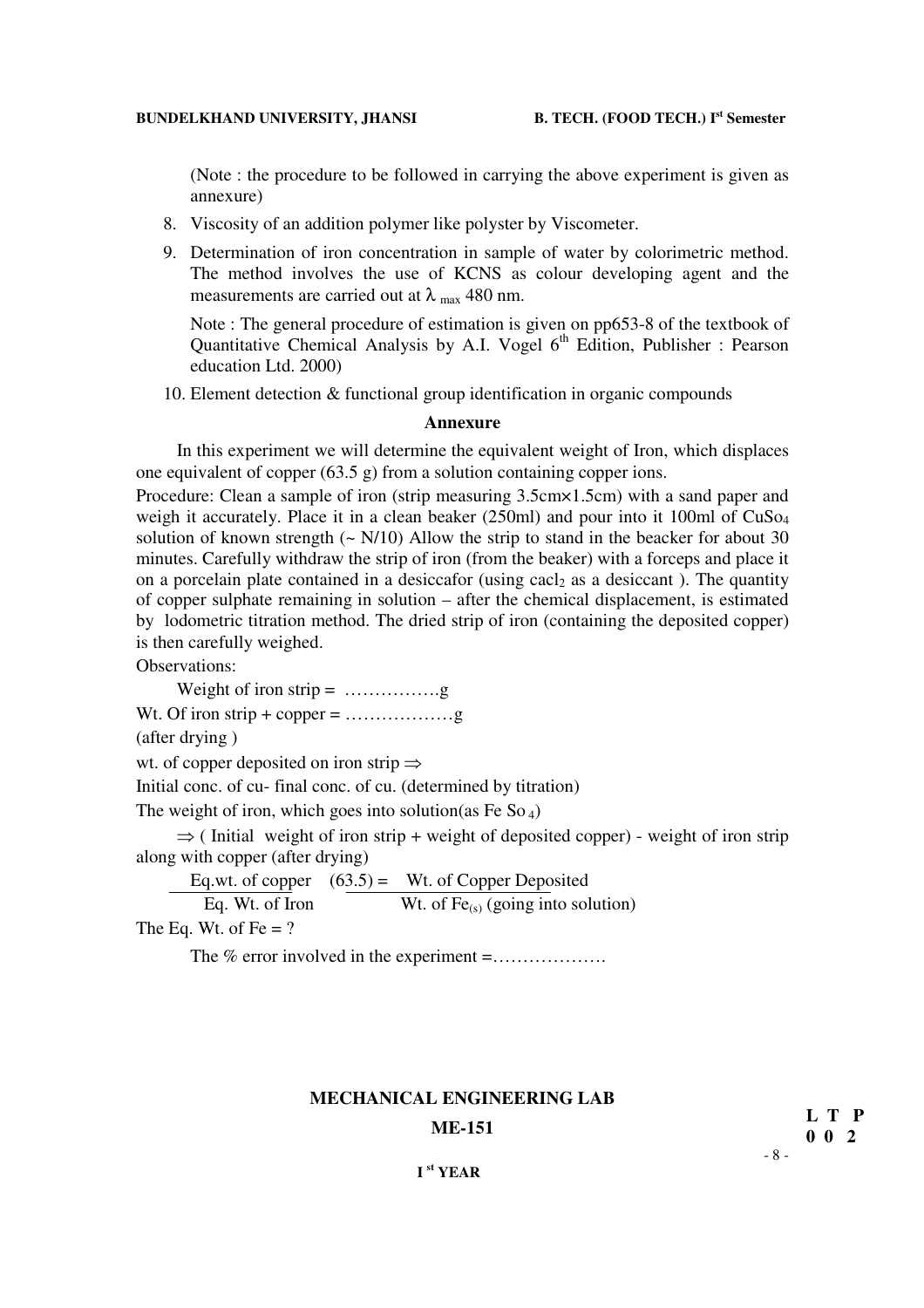### **List of Practicals**

- 1. Study of boiler models Babcock Wilcox, Lancashire and Locomotive.
- 2. Study of Steam engine and steam turbine models.
- 3. Study of 2-stroke and 4-stroke I.C.E. models.
- 4. Study of Fiat engine and/ or Diesel engine prototype.
- 5. Study of a vapour compression Refrigeration unit tutor/refrigerator.
- 6. Study of a window type air conditioner.
- 7. To conduct the tensile test on a UTM and determine ultimate Tensile strength, percentage elongation for a steel specimen.
- 8. To conduct the compression test and determine the ultimate compressive strength for a specimen.
- 9. To conduct the Impact test (Izod / charpy) on the Impact testing machine and to find the impact strength.
- 11. To determine the hardness of the given specimen using Brinell / Rockwell / Vicker testing machine.

## **ENGINEERING GRAPHICS CE 151**

## **L T P 0 0 2**

#### **1. Introduction**

1

 Graphics as a tool to communicate ideas, Lettering and' dimensioning, Construction of geometrical figures like pentagon and hexagon.

2

## **2. Orthographic Projection**

Principles of orthographic projections, Principal and auxiliary planes, First and Third angle projections. 1

Projection of points. Pictorial view.

 Projection of lines parallel to both the planes. Parallel to one and inclined to other, Inclined to both the planes. Application to practical problems.

3

 Projection of solid in simple position, Axis or slant edge inclined to one and parallel to other plane, Solids lying on a face or generator on a plane.

Sectioning of solids lying in various positions, True shape of the section.

2

2

- 9 -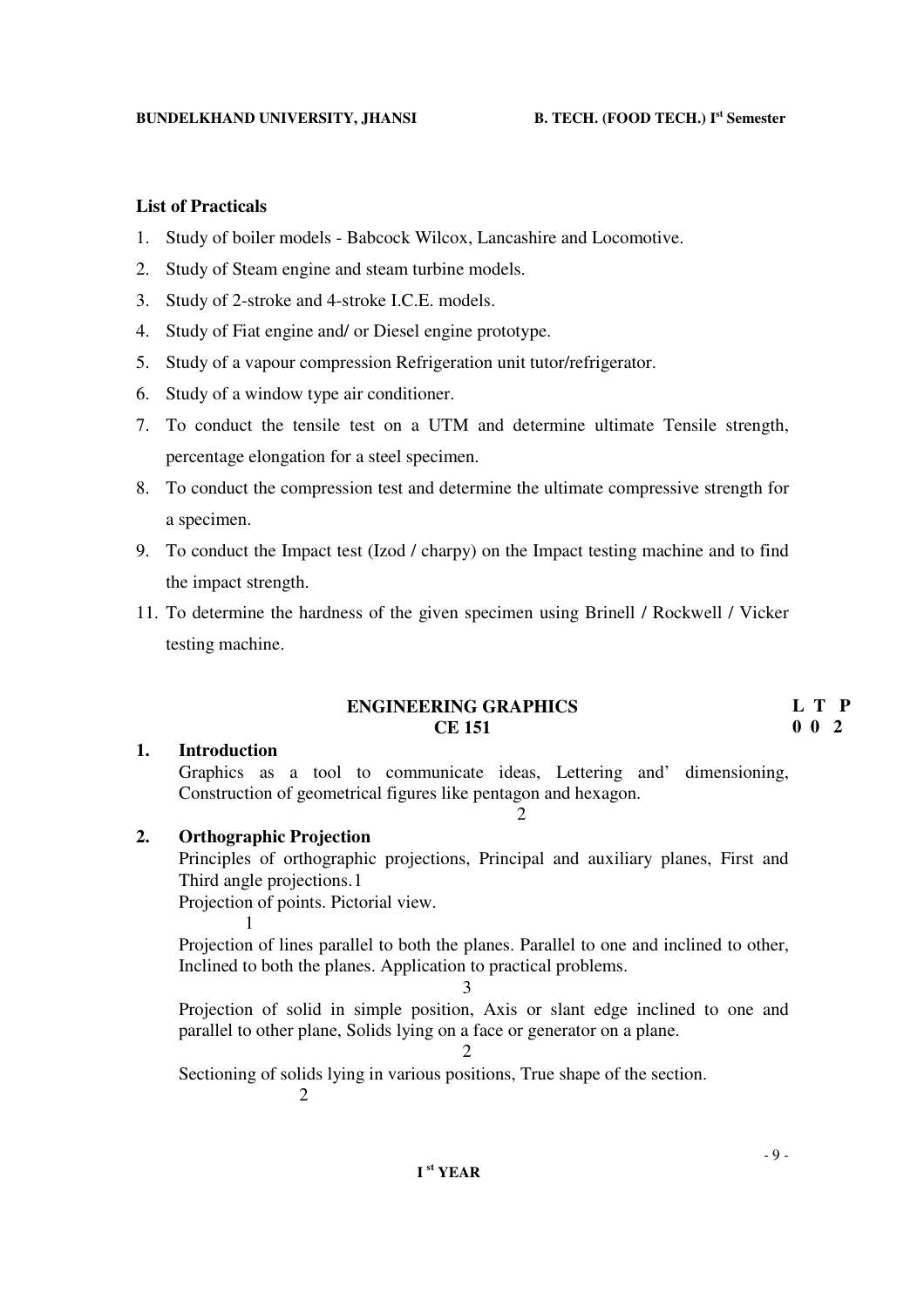Development of lateral surfaces, sheet metal drawing. 1

## **3. Isometric Projection**

 Principles of isometric projection, Isometric projection using box and offset methods.

## *References:*

- 1. Bhatt. N.D.: Elementary Engineering Drawing, Charothar Publishing.
- 2. Laxmi Narayan V & Vaish W. : A Text Book of Practical Geometry on Geometrical

drawing.

## **COMPUTER PROGRAMMING LAB CE-151**

**L T P 0 0 2**

## **List of Practicals**

- 1. Practice of all internal and External DOS Commands
- 2. Write simple batch program
- 3. Giving exposure to Windows environment
- 4. File and program management in windows
- 5. Practice of all UNIX commands
- 6. Write simple shell script
- 7. Introduction to text editing and word processing
- 8. Exposure to advance feature supported by some editors
- 9. Net Surfing
- 10. Creation and usage of E-mail account
- 11. Write small program using C language
- 12. Handling of data structure in C
- 13. Familarizing mail account using PINE, deleting, creating folder/ mail-messages, adding signature, creating directory of addresses.

*Note : List may be modified according to new software available.*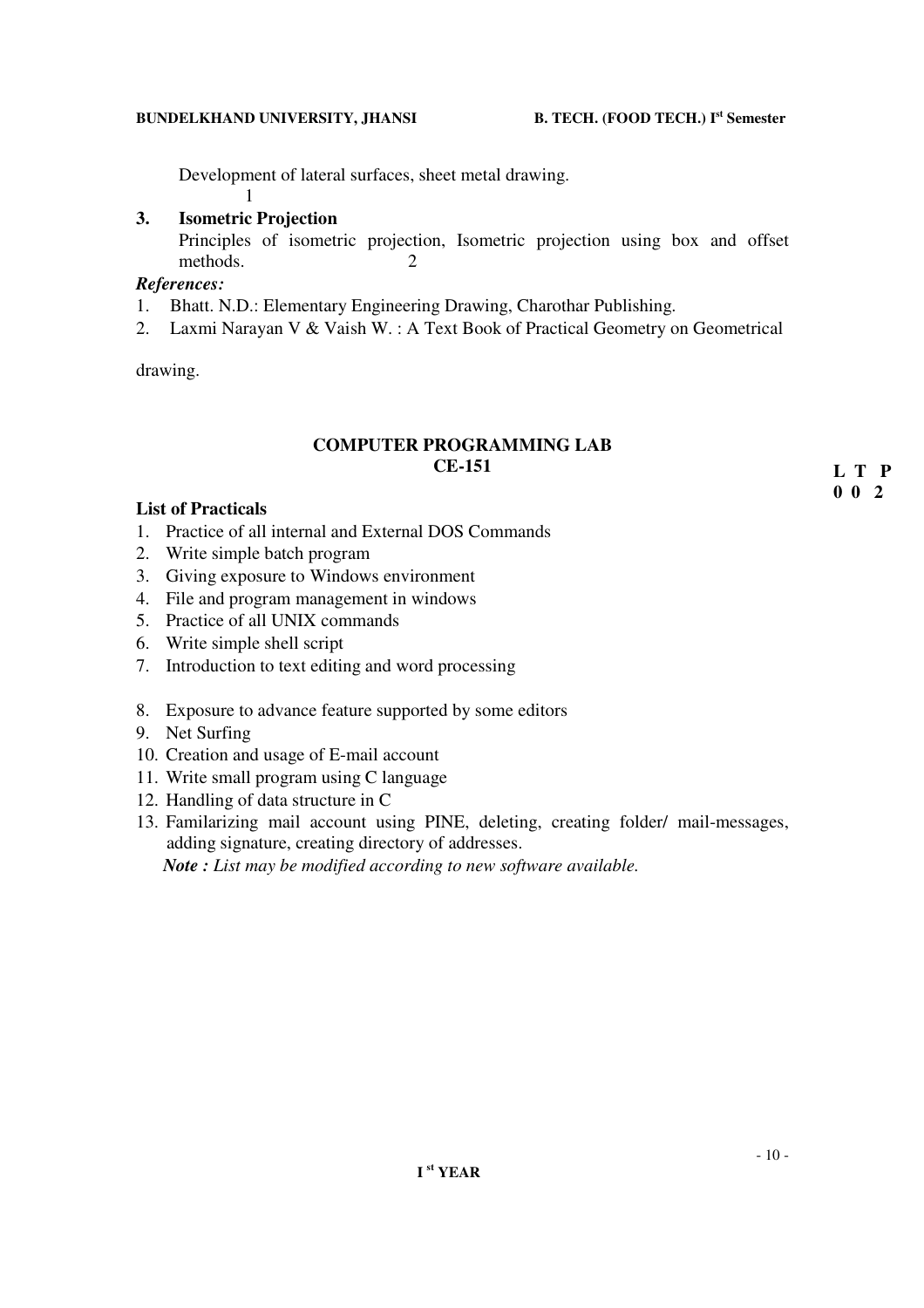# **ENVIRONMENTAL STUDIES**

## **ES – 201**

## **Unit-I : The Multidisciplinary nature of environmental studies 2**

Definition, scope and importance, Need for public awareness

## **Natural Resources 6**

## **Renewable and non-renewable resources**

Natural resources and associated problems.

- (a) Forest resources: Use and over-exploitation, deforestation, case studies. Timber extraction, mining, dams and their effects on forests and tribal people.
- (b) Water resources: Use and over-utilization of surface and ground water, floods, drought, conflicts over water, dams-benefits and problems.
- (c) Mineral resources: Use and exploitation, environmental effects of extracting and using mineral resources, case studies.
- (d) Food resources: World food problem, changes caused by agriculture and overgrazing, effects of modern agriculture, fertilizer-pesticide problems, water logging, salinity, case studies.
- (e) Energy resources: Growing energy needs, renewable and non renewable energy sources, use of alternate energy sources. Case studies.
- (f) Land resources: Land as resource, land degradation, man induced landslides, soil erosion and desertification.
- Role of an individual in conservation of natural resources.
- Equitable use of resources for sustainable lifestyles.

## Unit-2 : Ecosystems 6 **6**

- Concept of an ecosystem.
- Structure and function of an ecosystem.
- Producers, consumers and decomposers.
- Energy flow in the ecosystem.
- Ecological succession.
- Food chains, food webs and ecological pyramids.
- Introduction, types, characteristic features, structure and function of the following ecosystem:
	- (a) Forest ecosystem (b) Grassland Ecosystem (c) Desert ecosystem (d) Aquatic ecosystems (ponds, streams, lakes, rivers, oceans, estuaries)

## **Unit-3 : Biodiversity and its conservation 7**

Introduction- Definition : genetic, species and ecosystem diversity, Biogeographical classification of India,Value of biodiversity: consumptive use, productive use, social, ethical, aesthetic and option values, Biodiversity at global, National and local levels,

**L T P 3 1 0**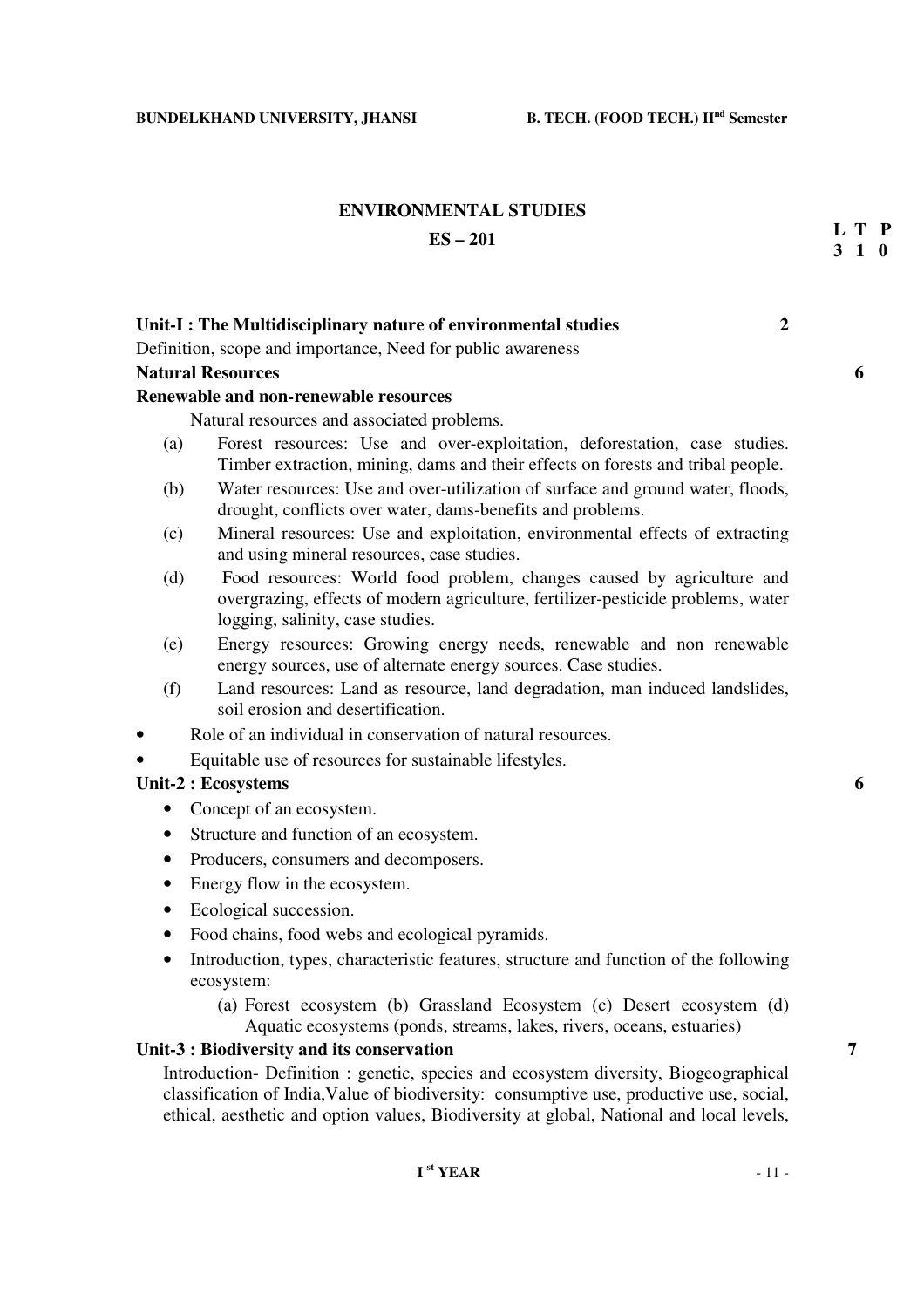## **BUNDELKHAND UNIVERSITY, JHANSI B. TECH. (FOOD TECH.) IInd Semester**

India as a mega-diversity nation, Hot-spots of biodiversity, Threats to biodiversity: habitat loss, poaching of wildlife, man-wildlife conflicts, Endangered and endemic species of India, Conservation of biodiversity: In-situ Ex-situ conservation of biodiversity.

## **Unit-4 : Environmental Pollution 8**

## **Definition**

- Causes, effects and control measures of-
	- (a) Air Pollution. (b) Water Pollution. (c) Soil Pollution (d) Marine Pollution. (e) Noise Pollution. (f)Thermal Pollution. (g) Nuclear hazards.
- Solid waste Management: Causes, effects and control measures of urban and industrial wastes.
- Role of an individual in prevention of pollution.
- Pollution case studies.
- Diaster management: floods, earthquake, cyclone and landslides.

## Unit-5: Social Issues and the Environment 5

From Unsustainable to Sustainable development, Urban problems related to energy, Water conservation, rain water harvesting, watershed management, Resettlement and rehabilitation of people; its problems and concerns. Case Studies, Environmental ethics: Issues and possible solutions, Wasteland reclamation, Consumerism and waste products, Environment Protection Act, Air (Prevention and Control of Pollution) Act, Water (Prevention and control of Pollution) Act, Wildlife Protection Act, Forest Conservation Act, Issues involved in enforcement of environmental legislation, Public awareness.

## **Human Population and the Environment 4**

Population growth, variation among nations, Population explosion- Family Welfare Programme, Environment and human health, Human Rights, Value Education., HIV/AIDS, Women and Child Welfare, Role of Information Technology in Environment and human health, Case Studies.

### **Suggested Field work**

Visit to local area to document environmental assetsriver/forest/grassland/hill/mountain, Visit to a local polluted site-Urban/Rural /Industrial / Agricultural, Study of common plants, insects, birds, Study of simple ecosystems-pond, river, hill slopes etc

## **References**

- 1. Agrawal, K.C. 2001 Environmental Biology, Nidi Publ. Ltd. Bikaner.
- 2. Bharucha Erach, The Biodiversity of India, Mapin Publishing Pvt. Ltd. Ahmedabad- 380 013, India Email : mapin@icenet.net (R)
- 3. Brunner R.C., 1989, hazardous Waste Incineration, McGraw Hill Inc. 480p.
- 4. Clark R.S., Marine Pollution, Clanderson Press Oxford (TB)
- 5. Cunningham, W.P, Cooper, T.H. Gorhani, E & Hepworth, M.T. 2001, Environmental Encycolopedia, Jaico Publ. House, Mubmbi, 1196p.
- 6. De. A.K., Environmental Chemistry, Wiley Eastern Ltd.
- 7. Down to Earth, Centre for Science and Environment (R)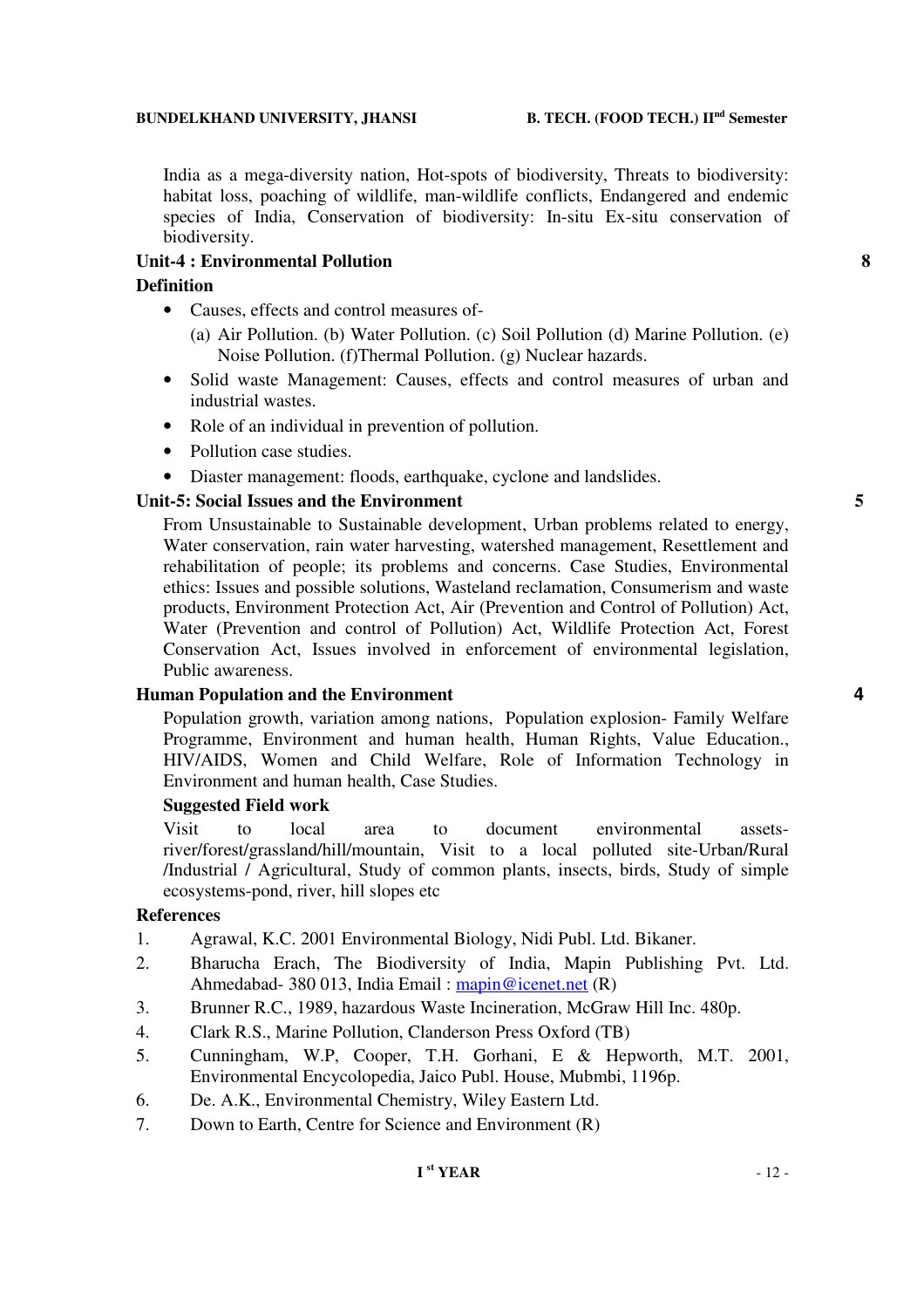#### **BUNDELKHAND UNIVERSITY, JHANSI B. TECH. (FOOD TECH.) IInd Semester**

- 8. Gleick, H.P. 1993 Water in crisis, Pacific Institute for Studies in Dev., Environment & Security. Stockholm Env. Institute. Oxford Univ. Press. 473p.
- 9. Hawkins R.E., Encyclopedia of Indian Natural History, Bombay Natural History Society, Bombay (R)
- 10. Heywood, V.H. & Watson, R.T. 1995. Global Biodiversity Assessment. Cambridge Univ. Press 1140p.
- 11. Jadhav, H. & Bhosale, V.M. 1995. Environmental Protection and Laws. Himalaya Pub. House, Delhi 284p.
- 12. Mckinney, M.L. & School, R.M. 1996. Environmental Science Systems & Solutions, Web enhanced edition. 639p.
- 13. Mhaskar A.K., Matter Hazardous, Techno-Science Publication (TM)
- 14. Miller T.G. Jr., Environmental Science, Wadsworth Publishing Co. (TB)
- 15. Odum, E.P. 1971. Fundamentals of Ecology. W.B. Saunders Co. USA, 574p.
- 16. Rai N,B, & Datta, A.K. 1987. Waste Water treatment. Oxford & IBH Publ. Co. Pvt. Ltd. 345p.
- 17. Sharma B.K., 2001. Environmental Chemistry. Goel Publ. House Meerut.
- 18. Survey of the Environment, The Hindu (M)
- 19. Townsend C., Harper J, and Michael Begon, Essentials of Ecology, Blackwell Science (TB)
- 20. Trivedi R.K., Handbook of Environmental Laws, Rules, Guidelines, Compliances and Standards, Vol I and II, Environment Media (R)
- 21. Trivedi R.K. and P.k. Goel, Introduction to air pollution, Techno-Science Publication (TB)
- 22. Wagner K.D., 1998. Environment Management. W.B. Saunders Co. Philadelphia, USA 499p.
	- (M) Magazine (R) Reference (TB) Textbook

# **PHYSICS**

## **PH-201**

## **Unit – I : Relativistic Mechanics**

Inertial and Non-inertial Frames, Michelson-Morley Experiment, Postulates of Special Theory of Relativity, Galilean and Lorentz Transformation, Length Contraction and Time Dilation, Addition of Velocities, Mass Energy Equivalence and Variation of Mass with Velocity. **6** 

## **Unit – II : Interference**

Coherent Sources, Conditions of Interference, Fresnel's Biprism Experiment, Displacement of Fringes, Interference in Thin Films – Wedge Shaped Film, Newton's Rings. **4** 

**L T P 3 1 0**

- 
-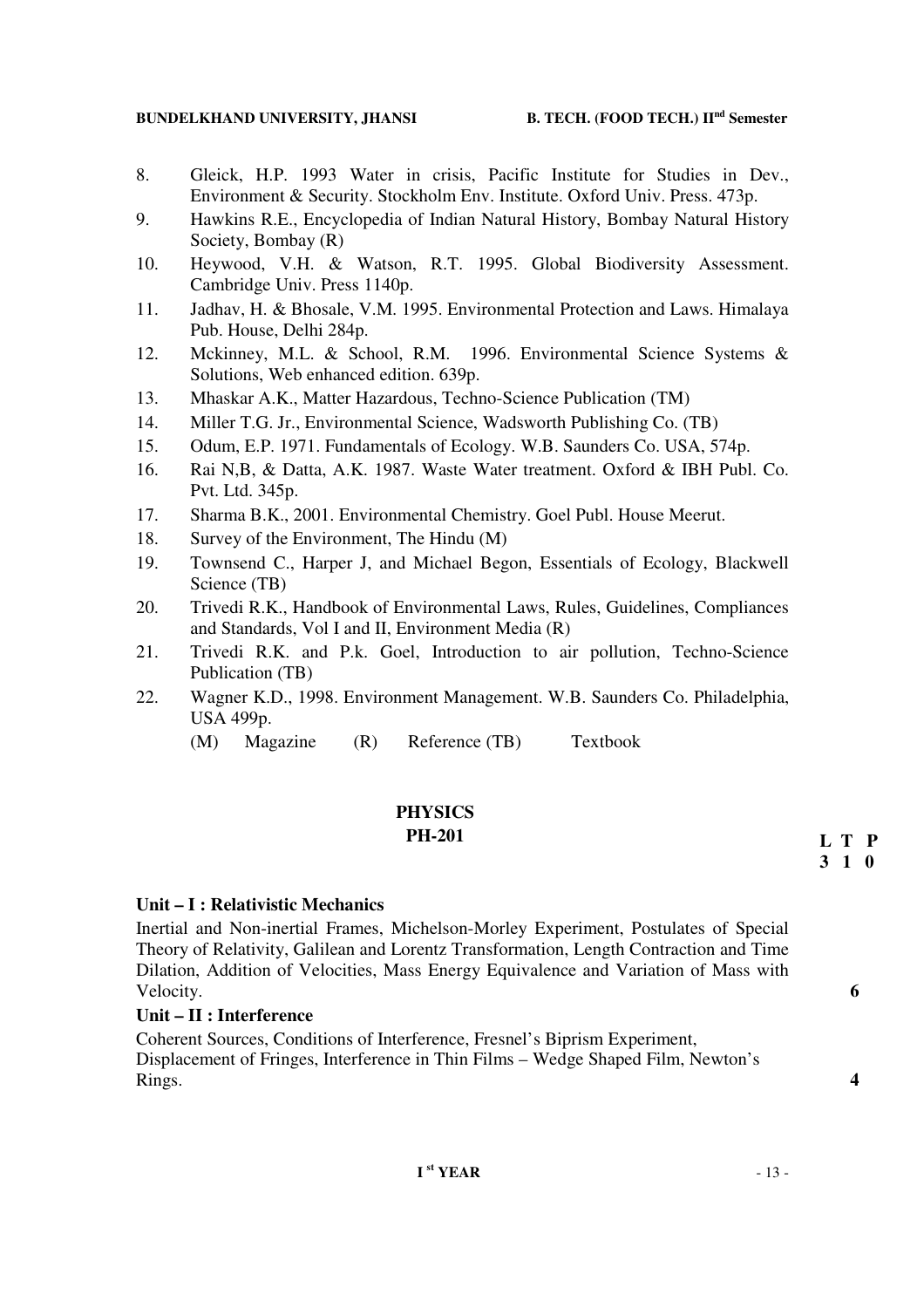#### **BUNDELKHAND UNIVERSITY, JHANSI**

|  |  |  |  |  | B. TECH. (FOOD TECH.) II <sup>nd</sup> Semester |
|--|--|--|--|--|-------------------------------------------------|
|--|--|--|--|--|-------------------------------------------------|

| <b>Diffraction :</b> Single and n-Slit Diffraction, Diffraction Grating, Raleigh's Criterion of |                  |
|-------------------------------------------------------------------------------------------------|------------------|
| Resolution, Resolving Power of Telescope, Microscope and Grating.                               | 5                |
| Unit - III : Polarization                                                                       |                  |
| Phenomenon of Double Refraction, Ordinary and Extra-ordinary Rays, Nicol Prism,                 |                  |
| Production and Analysis of Plane, Circularly and Elliptically Polarized Light, Fresnel          |                  |
| Theory, Optical Activity, Specific Rotation, Polarimeter.                                       | 5                |
| Laser: Principle of Laser Action, Einstein's Coefficients, Construction and Working of          |                  |
| He-Ne and Ruby Laser.                                                                           | 3                |
| Unit – IV : Electromagnetics                                                                    |                  |
| Ampere's Law and Displacement Current, Maxwell's Equations in Integral and                      |                  |
| Differential Forms, Electromagnetic Wave Propagation in Free Space and Conducting               |                  |
| Media, Poynting Theorem.                                                                        | 5                |
| <b>Magnetic Properties of Materials</b>                                                         |                  |
| Basic Concept of Para-, Dia and Ferro-Magnetism, Langevin's Theory of Diamagnetism,             |                  |
| Phenomenon of Hysterisis and Its Applications                                                   | $\boldsymbol{4}$ |
| Unit $-V : X-Rays$                                                                              |                  |
| Diffraction of X-Rays, Bragg's Law, Practical Applications of X-Rays, Compton Effect.           | 3                |
| Wave Mechanics : Wave Particle Duality, de Broglie Concept of Matter Waves,                     |                  |
| Heisenberg Uncertainty Principle, Schrödinger Wave Equation and Its Applications:               |                  |
| Particle in a Box and One Dimensional Harmonic Oscillator.                                      | 5                |
| <b>References:</b>                                                                              |                  |

- 1. Robert Resmick : Introduction to Special Theory of Relativity
- 2. Aurthur Beiser : Perspectives of Modern Physics
- 3. A.K. Ghatak : Optics
- 4. Wehr Richords & Adiav : Physics of Atoms<br>5  $\Omega$  Svelto : Lasers
- 5. O.Svelto : Lasers
- 6. D.J. Griffith : Electrodynamics

## **MATHEMATICS II MA-201**

### **Unit - I : Differential Equations 8**

Ordinary differential equations of first order, Exact differential equations, Linear differential equations of first order, Linear differential equations of nth order with constant coefficients, Complementary functions and particular integrals, Simultaneous linear differential equations, Solutions of second order differential equations by changing dependent and independent variables, Method of variation of parameters, Applications to engineering problems (without derivation).

## **Unit - II : Series Solutions and Special Functions 8**

Series solutions of ODE of 2nd order with variable coefficients with special emphasis to differential equations of Legendre, and Bessel . Legendre polynomials, Bessels functions and their properties.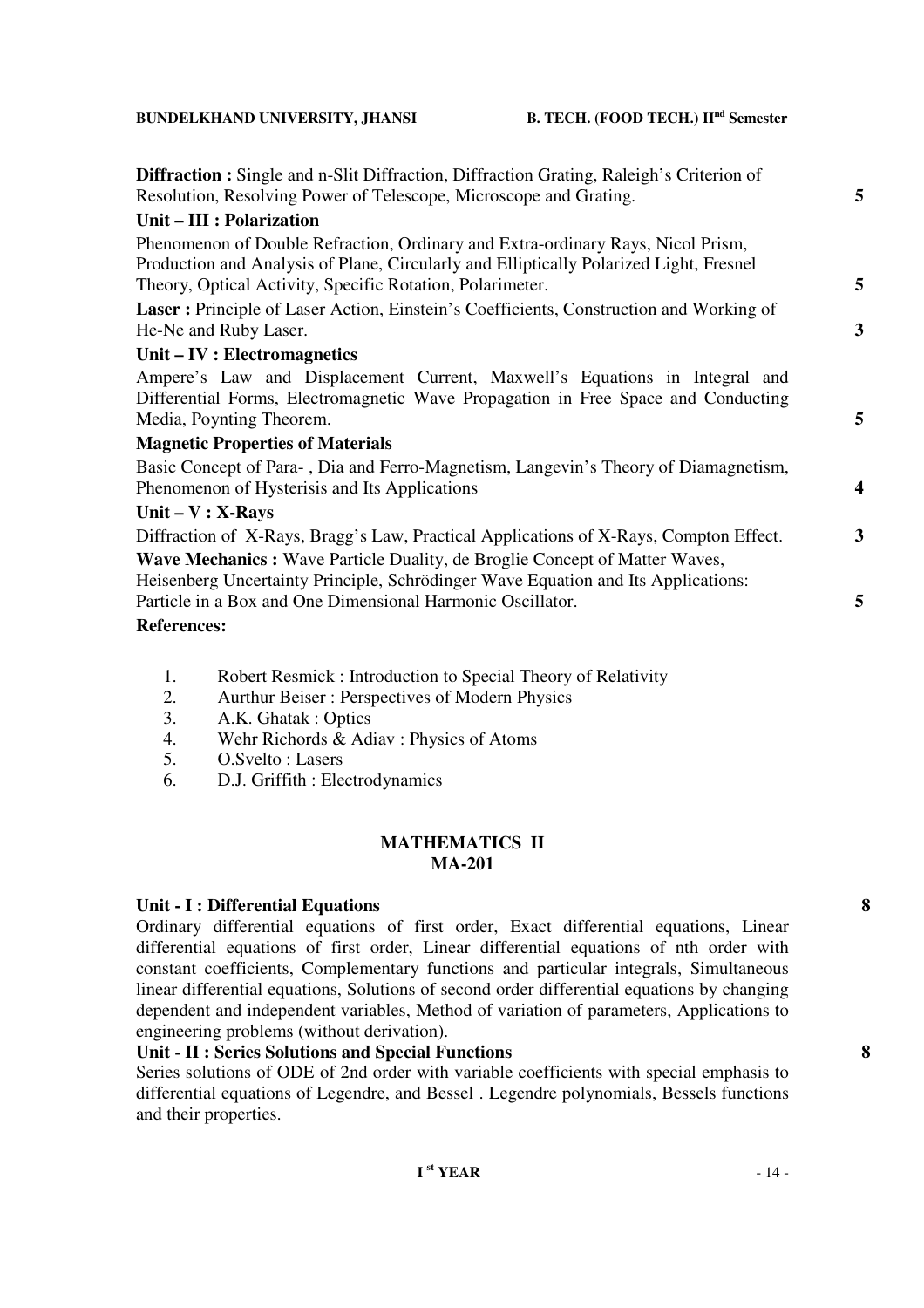#### **BUNDELKHAND UNIVERSITY, JHANSI B. TECH. (FOOD TECH.) IInd Semester**

## **Unit - III : Laplace Transform 7**

Laplace transform, Existence theorem, Laplace transform of derivatives and integrals, Inverse Laplace transform, Unit step function. Dirac delta function, Laplace transform of periodic functions, Convolution theorem, Application to solve simple linear and simultaneous differential equations.

## **Unit - IV : Fourier Series and Partial Differential Equations 8**

Periodic functions, Trignometric series, Fourier series of period  $2\pi$ , Eulers formulae, Functions having arbitrary period, Change of interval, Even and odd functions, Half range sine and cosine series.

Introduction of partial differential equations, Linear partial differential equations with constant coefficients of  $2<sup>nd</sup>$  order and their classifications - parabolic, elliptic and hyperbolic with illustrative examples.

## **Unit - V : Applications of Partial Differential Equations 7**

Method of separation of variables for solving partial differential equations,Wave equation up to two-dimensions, Laplace equation in two-dimensions, Heat conduction equations up to two-dimensions, Equations of transmission Lines.

## **ELECTRICAL ENGINEERING EE-201**

#### **Unit-I**

## **1. Steady State Analysis of A.C. Circuits :**

 Sinusoidal and phasor representation of voltage and current: single phase a.c. circuit-behaviour of resistance, inductance and capacitance and their combination in series & parallel and power factor, series parallel resonance-band width and quality factor : magnetic circuit. 8

### **Unit-II**

## **2. D.C. Network Theory :**

Circuit theory concepts-Mesh and node analysis.

Network Theorems- Super-position theorem. Thevenin's theorem, Norton's theorem, Maximum Power Transfer theorem, Star Delta transformation.

### **3. Measuring Instruments:**

Construction and principle of operation of voltage and current measuring instruments; introduction to power and energy meters.

8

## **Unit-III**

## **4. Three Phase A.C. Circuits :**

Star-Delta connections, line and phase voltage/current relations, three phase power and its measurement.

### **5. Transformer :**

Principle of operation, types of construction, phasor diagram, equivalent circuit, efficiency and voltage regulation of single phase transformer, O.C. and S.C. tests. 9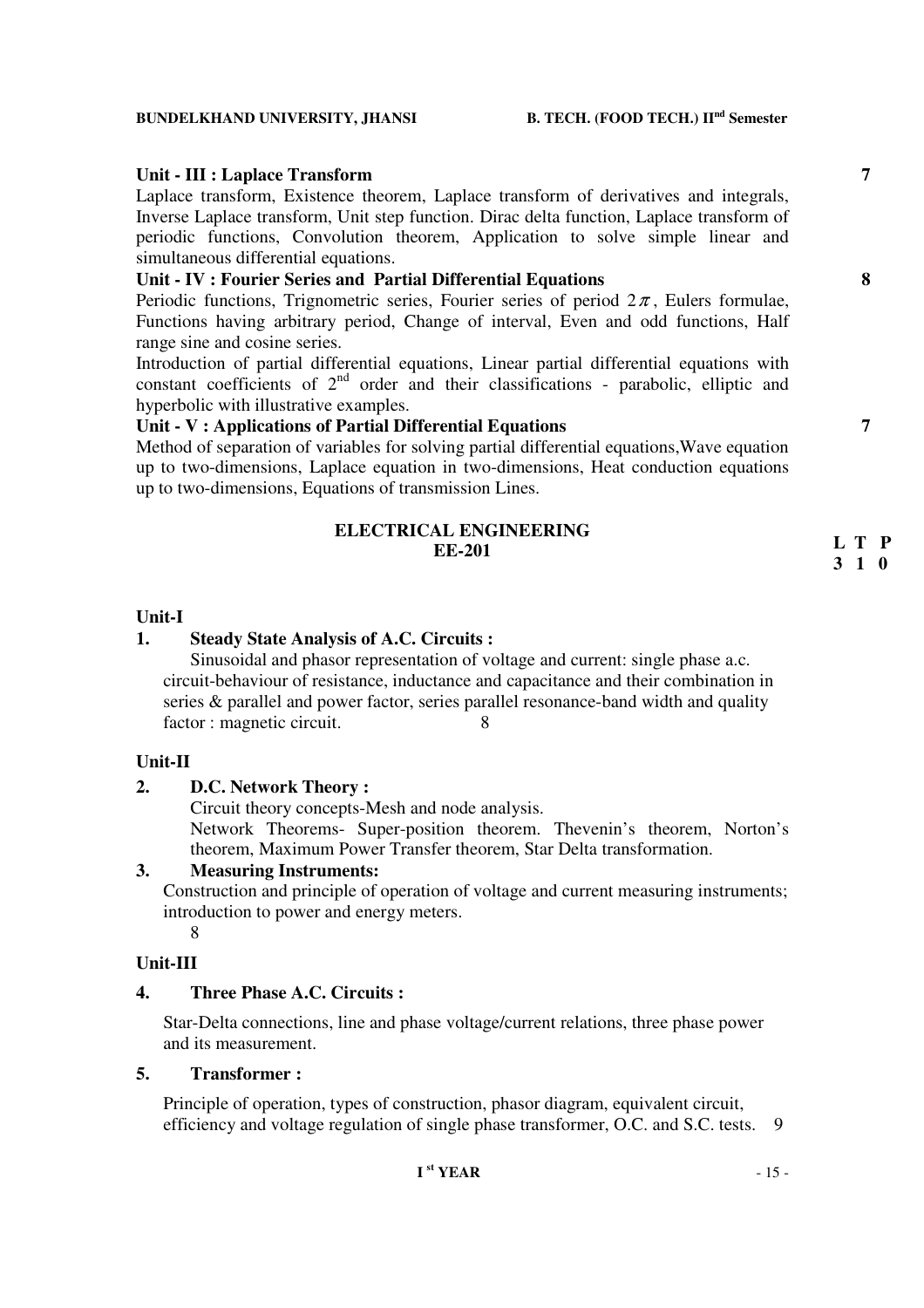## **Unit-IV**

## **6. D.C. Machines**

Principle of electromechanical energy conversion, types of d.c. machines, E.M.F. equation, Magnetization and load characteristics, losses and efficiency, speed control d.c. motors, applications.

## **7. Three phase Synchronous Machines :**

Principle of operation and application of synchronous motor. 8

## **Unit-V**

## **8. Three phase induction Motor**

Principle of operation, types and methods of starting, slip-torque characteristics, applications.

## **9. Single phase Induction Motor :**

Principle of operation, methods of starting. 7

## **References :**

- 1. V. Del Toro. " Principles of electrical Engineering, "Prentice hall International.
- 2. W.H. Hayt & J.E. Kennedy," Engineering circuit Analysis, "Mc Graw Hill.<br>3. L.J. Nagrath. "Basic Electrical Engineering." Tata Mc. Graw Hill.
- 3. I.J. Nagrath, "Basic Electrical Engineering," Tata Mc. Graw Hill.
- 4. A.e. Fitgerald, D.E., Higginbotham and A Grabel, "Basic Electrical Engineering " Mc Graw Hill.
- 5. H. Cotton, "Advanced Electrical Technology" Wheeler Publishing.

## **ELECTRONICS ENGINEERING**

## **EC-201**

## **Unit – I**

## **Semiconductor materials and properties**

| Group-IV materials, Covalent bond, electron-hole concepts                                                  |              |
|------------------------------------------------------------------------------------------------------------|--------------|
| Basic concepts of energy bands in materials, concept of forbidden gap                                      | 2            |
| Intrinsic and extrinsic semiconductors, donors and acceptors impurities                                    |              |
| <b>Junction diode</b>                                                                                      |              |
| p-n junction                                                                                               | $\mathbf{1}$ |
| depletion layer                                                                                            | $\mathbf{1}$ |
| v-i characteristics, diode resistance, capacitance                                                         | $\mathbf{1}$ |
| diode ratings (average current, repetitive peak current, non-repetitive current,<br>peak-inverse voltage). |              |
|                                                                                                            |              |

## **Unit-II**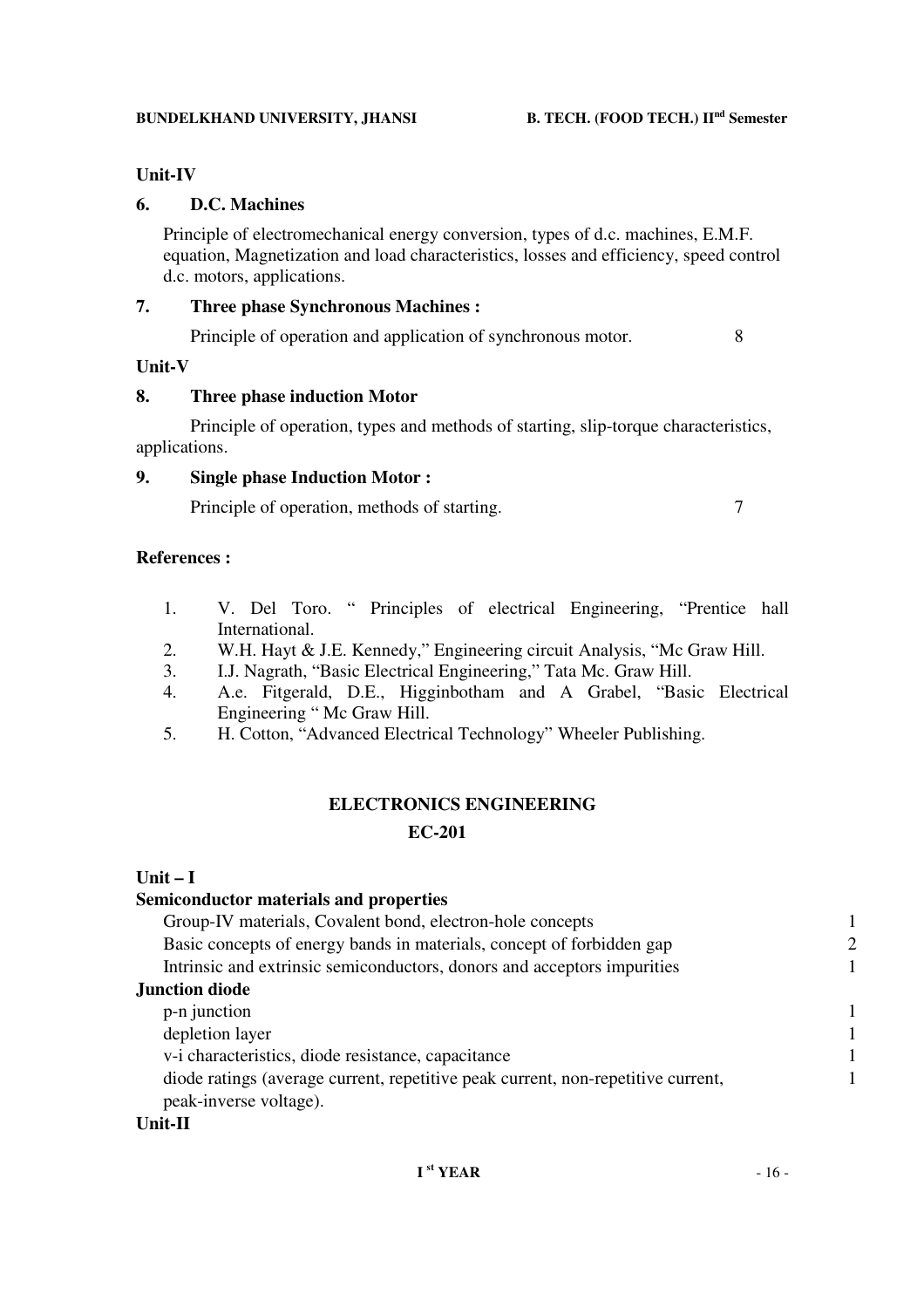| <b>Diode Applications</b>                                                                            |                |
|------------------------------------------------------------------------------------------------------|----------------|
| rectifiers (half wave and full wave)                                                                 | 1              |
| calculation of transformer utilisation factor and diode ratings,                                     | $\mathbf{1}$   |
| filter (C-filter), calculation of ripple factor and load regulation                                  | $\overline{c}$ |
| clipping circuits, clamping circuits, voltage multipliers                                            | $\overline{2}$ |
| <b>Breakdown diodes</b>                                                                              |                |
| breakdown mechanisms (zener and avalanche)                                                           | $\mathbf{1}$   |
| breakdown characteristics, zener resistance, zener diode ratings                                     | $\mathbf{1}$   |
| zener diode application as shunt regulator                                                           | $\overline{2}$ |
| Unit-III                                                                                             |                |
| <b>Bipolar Junction Transistor</b>                                                                   |                |
| Basic construction, transistor action                                                                | 1              |
| CB, CE and CC configurations, input/output characteristics                                           | $\overline{2}$ |
| Biasing of transistors-fixed bias, emitter bias, potential divider bias, comparison of               |                |
| biasing circuits                                                                                     | $\overline{2}$ |
| <b>Transistor Amplifier</b>                                                                          |                |
| Graphical analysis of CE amplifier, concept of voltage gain, current gain                            | $\overline{2}$ |
| h-parameter model (low frequency), computation of $A_i$ , $A_v$ , $R_i$ , $R_o$ of single transistor |                |
| CE and CC amplifier configurations.                                                                  | $\overline{2}$ |
| Unit-IV                                                                                              |                |
| <b>Field Effect Transistor</b>                                                                       |                |
| JFET: Basic construction, transistor action, concept of pinch off, maximum drain                     |                |
| saturation current, input and transfer characteristics, characteristic equation CG, CS and           |                |
| CD configurations, fixed-, self-biasing                                                              | 3              |
| MOSFET: depletion and enhancement type MOSFET-construction, operation and                            |                |
| characteristics.                                                                                     | $\overline{2}$ |
| Computation of $A_v$ , $R_i$ , $R_o$ , of single FET amplifiers using all the three configurations   | $\mathbf{1}$   |
| Unit-V                                                                                               |                |
| Switching theory and logic design                                                                    |                |
| Number systems, conversion of bases                                                                  | 5              |
| Boolean algebra, logic gates, concept of universal gate, canonical forms.                            | $\mathbf{2}$   |
| Minimisation using K-map                                                                             | $\mathbf{1}$   |
| <b>Operational Amplifiers</b>                                                                        |                |
| Concept of ideal operational amplifiers, ideal op-amp parameters, inverting, non-                    |                |
| inverting and unity gain amplifiers, adders, difference amplifiers, integrators                      | $\overline{2}$ |
| <b>Books and reference:</b>                                                                          |                |
| 1. Boylestad and Nashelsky, 'Electronic Devices and circuits' PHI, 6e, 2001.                         |                |

- 2. A Mottershead, 'Electronic devices and circuits', PHI, 2000.
- 3. Morris Mano, 'Digital Computer Design', PHI, 2003.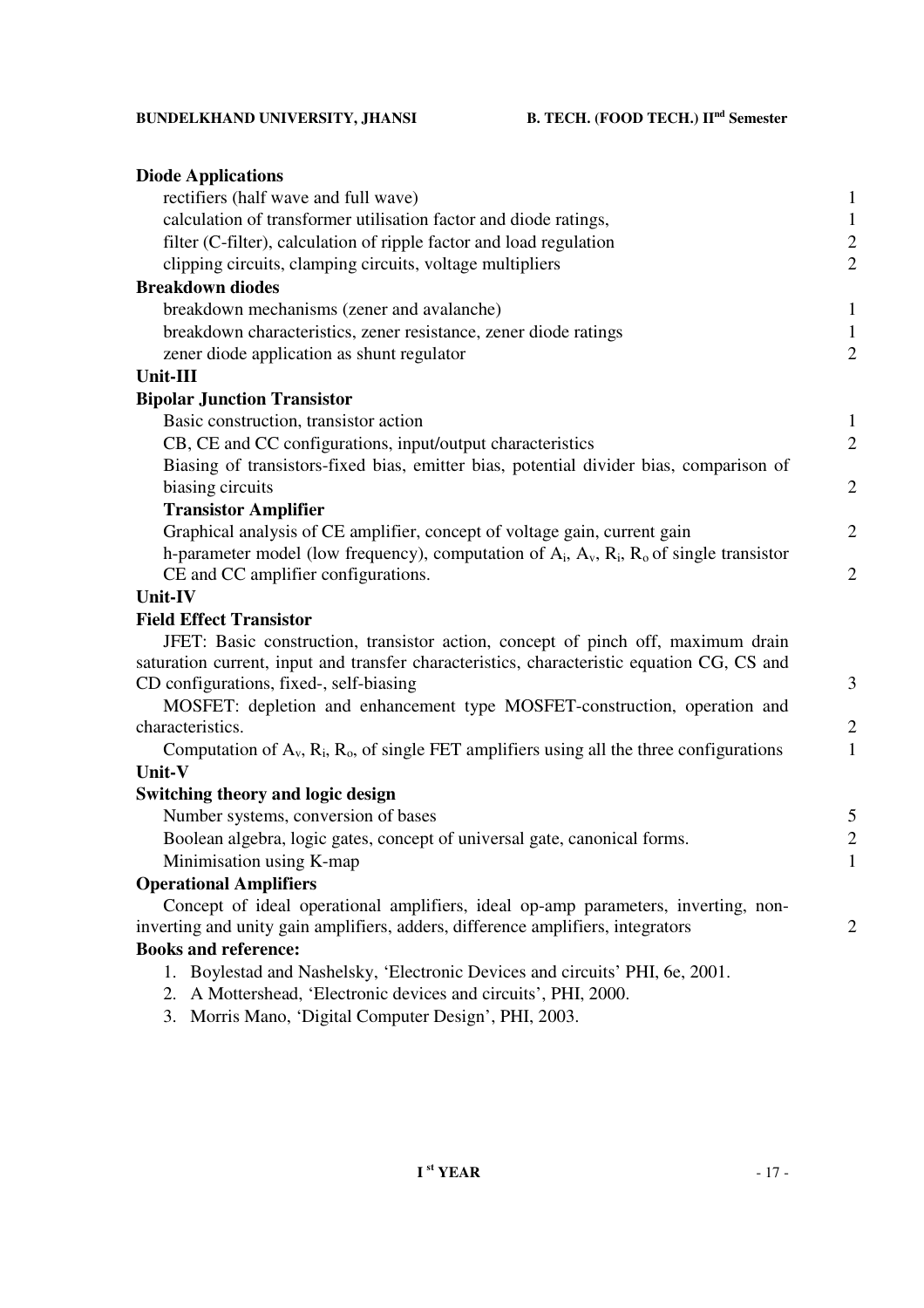## **PHYSICS PRACTICALS PH-251**

 **2 1 0L T P** 

## **List of Experiments (Any Ten)**

- 1. To determine the wavelength of monochromatic light by Newton's ring.
- 2. To determine the wavelength of monochromatic light with the help of Fresnel's biprism.
- 3. To determine the focal length of two lenses by nodal slide and locate the position of cardinal points.
- 4. To determine the specific rotation of cane sugar solution using half shade polarimeter.
- 5. To determine the wavelength of spectral lines using plane transmission grating.
- 6. To determine the specific resistance of the material of given wire using Carey Foster's bridge.
- 7. To determine the variation of magnetic field along the axis of a current carrying coil and then to estimate the radius of the coil.
- 8. To verify Stefan's Law by electrical method.
- 9. To calibrate the given ammeter and voltmeter.
- 10. To study the Hall effect and determine Hall coefficient, carnier density and mobility of a given semiconductor material using Hall-effect set up.
- 11. To determine energy bank gap of a given semiconductor material.
- 12. To determine E.C.E. of copper using Tangent or Helmholtz galvanometer.
- 13. To draw hysteresis curve of a given sample of ferromagnetic material and from this to determine magnetic susceptibility and permeability of the given specimen.
- 14. To determine the balistic constant of a ballistic galvanometer.
- 15. To determine the viscosity of a liquid.

*Note : Additional experiments may be added based on contents of syllabus.* 

### **COMMUNICATION LAB (ENGLISH)**

### **HU-251**

- (i) Orientation to Speech Sounds through International Phonetic Alphabets (I.P.S.) : British Received Pronunciation.
- (ii) Speech Drills with Emphasis on Articulatory Phonetics, Place and Manner.

## **LIST OF PRACTICALS**

Stress in Speech: Based on Accentual Patterns.

Intonation-Pattern-Practice: Rising, Falling and Level-Tones.

Rhythm in Speech-Practices On Strong and Weak-form Words.

Individual Conferencing / Speaking along with Quizzes.

## $I^{\text{st}} \text{YEAR}$  - 18 -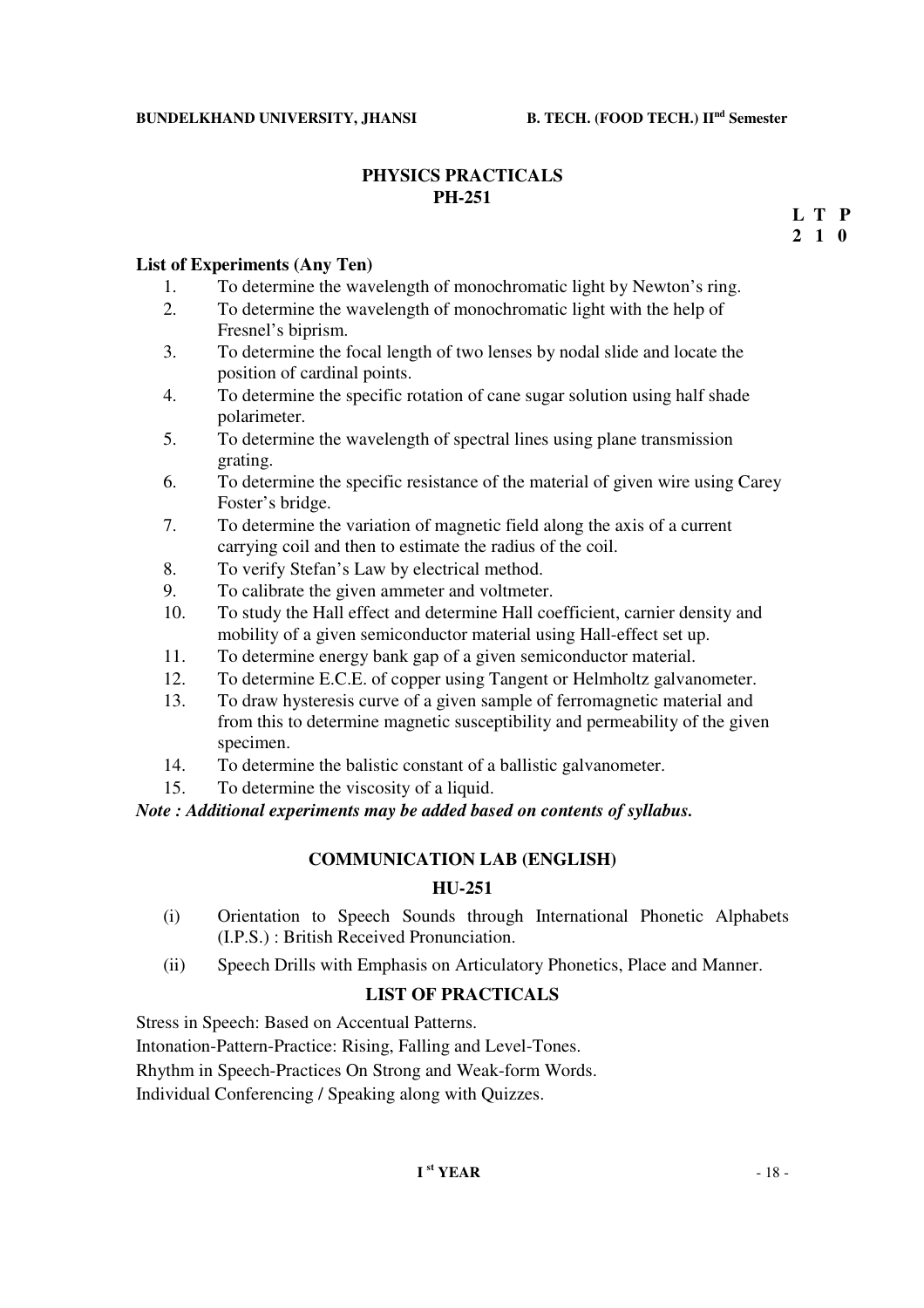## **BUNDELKHAND UNIVERSITY, JHANSI B. TECH. (FOOD TECH.) IInd Semester**

Conversational Skills for Interview/ Seminars / Workshops with Emphasis on Kinesis along with Promotion of Phonetic-Script-Skills.

Group-Discussion: Practices based on Accurate & Current Grammatical Patterns.

Official / Public Speaking : Practices based on Mechanics of Articulation.

Theme Presentation-Practices Based on Linguistic Patterns.

Developing Argumentative Skills/ Role-Play Presentations with Proper Rhythmic Stress.

Testing comprehension : Reading and Listening Exercises with the use of Audio-Visual Aids.

Audience-based, Effective Speech Production (Elocution)

## **ELECTRICAL ENGINEERING LAB EE -251**

**List of Practicals**

A minimum of 10 experiments from the following :

- 1. Verification of Network Theorems.
- 2. Study of diode characteristcs.
- 3. To study a half wave and full wave rectifier circuit with and without capacitor filter and determine the ripple factor.
- 4. Determination of Common base and common emitter characteristics of a transistor.
- 5. Study of phenomenon of resonance in RLC series circuit.
- 6. Measurement of power in a three phase circuit by two wattmeter method.
- 7. Measurement of efficiency of a single phase transformer by load test.
- 8. Determination of parameters and losses in a single phase transformer by OC and SC test.
- 9. DC generator characteriestics.
- 10. Speed control of dc shunt motor.
- 11. Study running and reversing of a three phase induction motor.
- 12. Study of a single phase energy meter.
- 13. To study the various logic gate (TTL).

Additional experiments may be added based on contents of syllabi.

**L T P 0 0 2**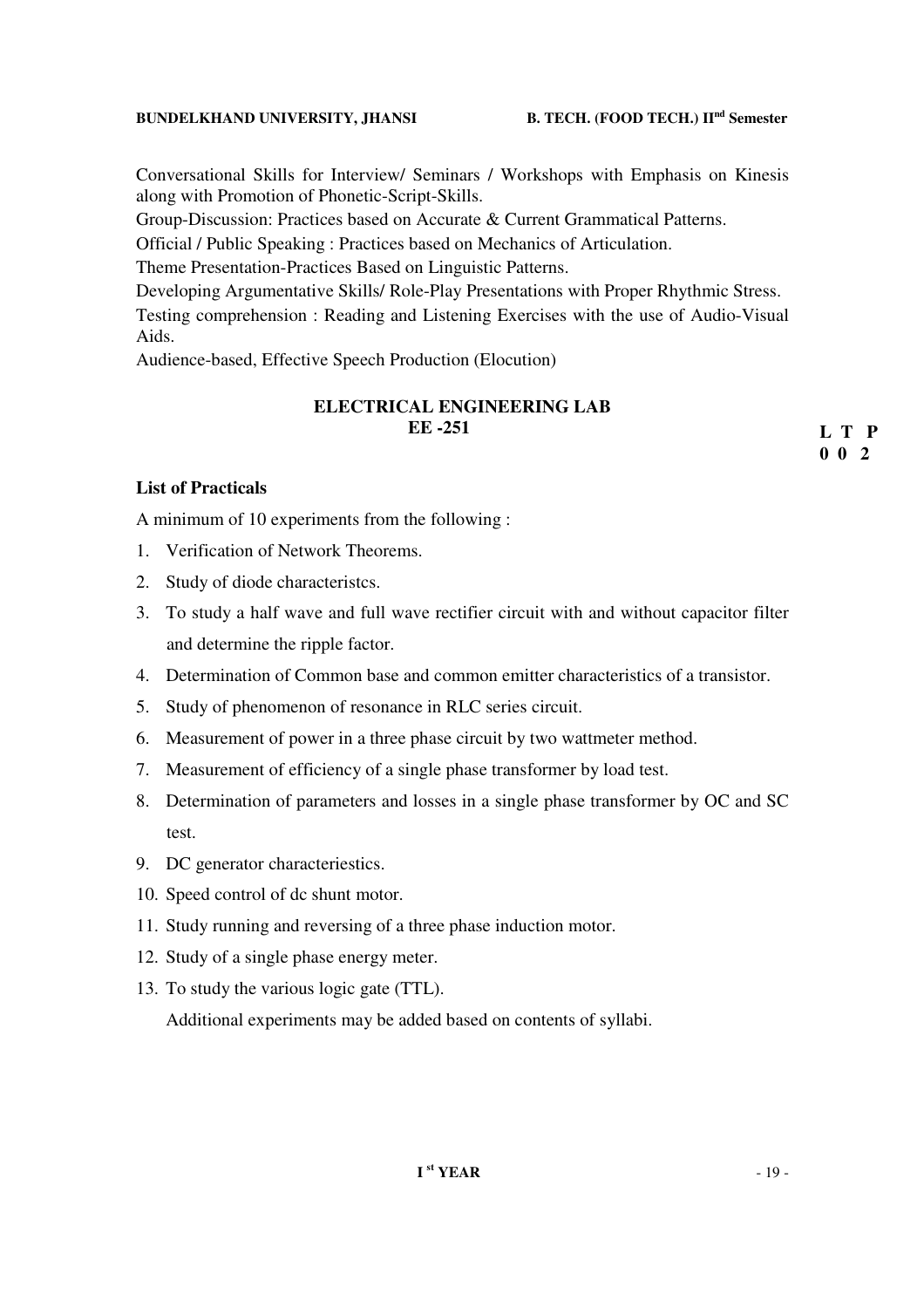## **WORKSHOP PRACTICE WS-251**

- **1. Carpentry Shop:** 1. Study of tools and operation and carpentry joints. 2. Simple exercise using jack plain. 3. To prepare half-lap corner joint, mortise and tennon joints. 4. Simple exercise on woodworking lathe.
- **2. fitting Bench Working Shop :** 1. Study of tools and operations 2. Simple exercises involving filling work. 3. Making perfect male-female joint 4. Simple exercise involving drilling/tapping/dieing.
- **3. Black Smithy Shop :** 1. Study of tools and operations 2. Simple exercises based on black smithy operations such as upsetting, drawing down, punching, bending, fullering & swaging.
- **4. Welding Shop :** 1. Study of tools and operations . 2. Simple butt joint. 3. Lap joint. 4. oxy acetylene welding.
- **5.** Sheet metal shop : 1. Study of tools and operations. 2. Making funnel complete with soldering. 3. Fabrication of tool box, tray, electrical panel box etc.
- 6. **Machine Shop :** 1. Study of tools and operations. 2. Plane turning. 3. Step turning. 4. Taper turning , 5. Threading. 6. Single point cutting tool grinding.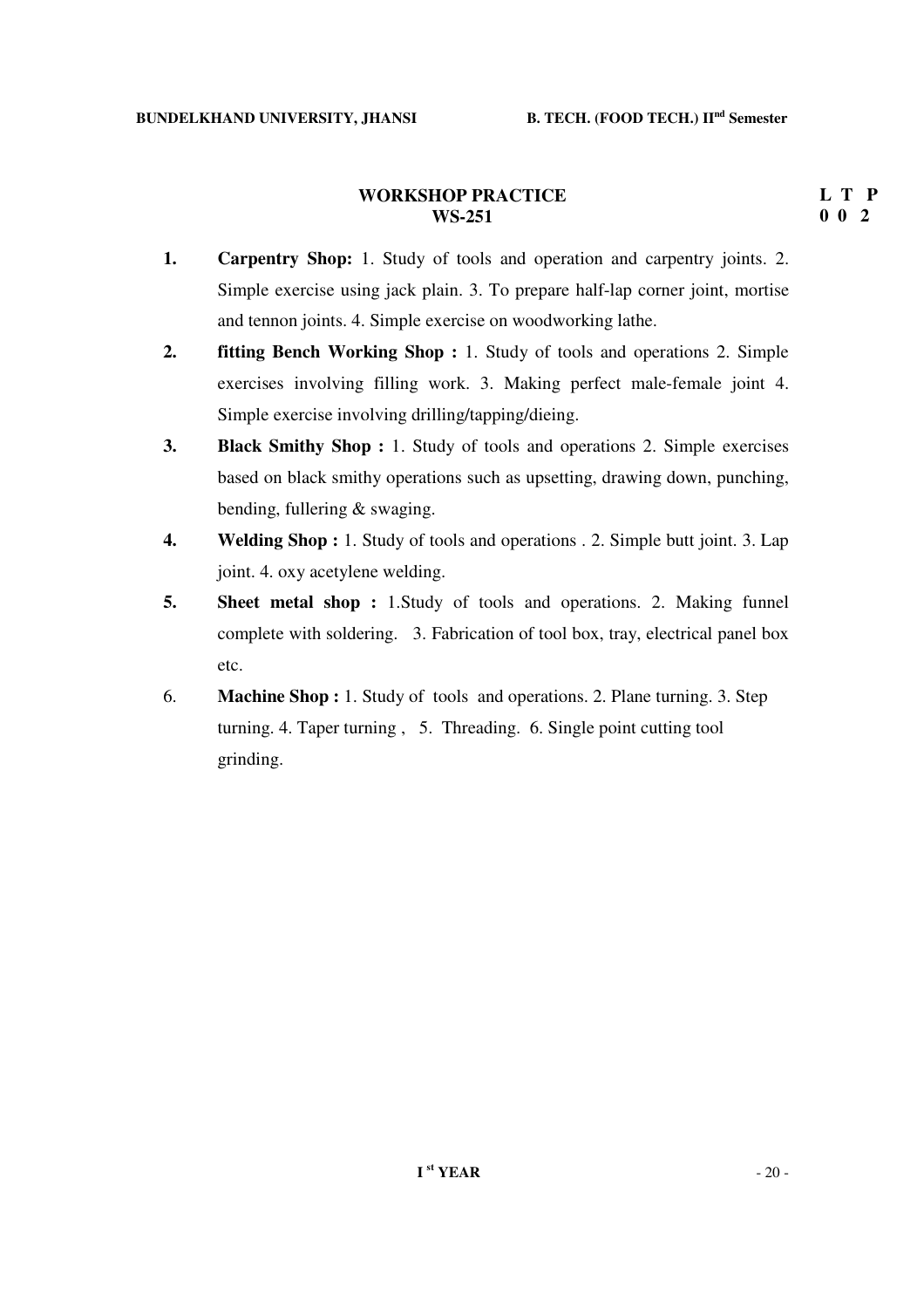## **MATHEMATICS III MA- 301**

### Unit - I : Integral Transforms

Fourier integral, Fourier complex transform, Fourier sine and cosine transforms and applications to simple heat transfer equations.

Z – transform and its application to solve difference equations.

### Unit - II : Functions of a Complex Variable - I 9

Analytic functions, C-R equations and harmonic functions, Line integral in the complex plane, Cauchy's integral theorem, Cauchy's integral formula for derivatives of analytic functions, Liouvilles theorem, Fundamental theorem of algebra.

#### **Unit - III : Functions of a Complex Variable - II 8**

Representation of a function by power series, Taylor's and Laurent's series, Singularities, zeroes and poles, Residue theorem, evaluation of real integrals of type  $\int_0^{2\pi} f(\cos\theta, \sin\theta)$  $d\theta$  and  $\int_{-\infty}^{+\infty} f(x) dx$ , Conformal mapping and bilinear transformations.

#### **Unit - IV : Statistics and Probability 8**

Moments, Moment generating functions, Skewness, Kurtosis,Correlation and Regression, Binomial distribution, Poisson distribution, Normal distribution.

#### **Unit - V : Curve Fitting and Solution of Equations 5**

 Method of least squares and curve fitting of straight line and parabola, Solution of cubic and bi-quadratic equations.

## **CHEMISTRY-I CY-301**

**L : T: P 3 : 1: 0** 

**Unit –I** 

IUPAC nomenclature: E-Z,R-S bicyclic alkanes , hetrocycles aliphatic and aromatic compounds: Application of Grignard reagent, lithium aluminum hydride.  $\frac{7}{100}$ 

## **Unit-II**

Stereoisomerism: Geometrical isomerism with and without chirality, concept of aromaticity directive influence of substitute.Criteria & techniques of purity of compounds. Melting point ,Boiling point , recrystallisation , various distillations. 7

#### **Unit-III**

Reactions , Synthesis & mechanism: Hydrocarbons including cyclic , alcohol, phenols , aldehyde& ketones, carboxylic acids & their derivatives, halides , nitro, amino & diazo compounds. 10

**Unit**-**IV**

- 
- 
-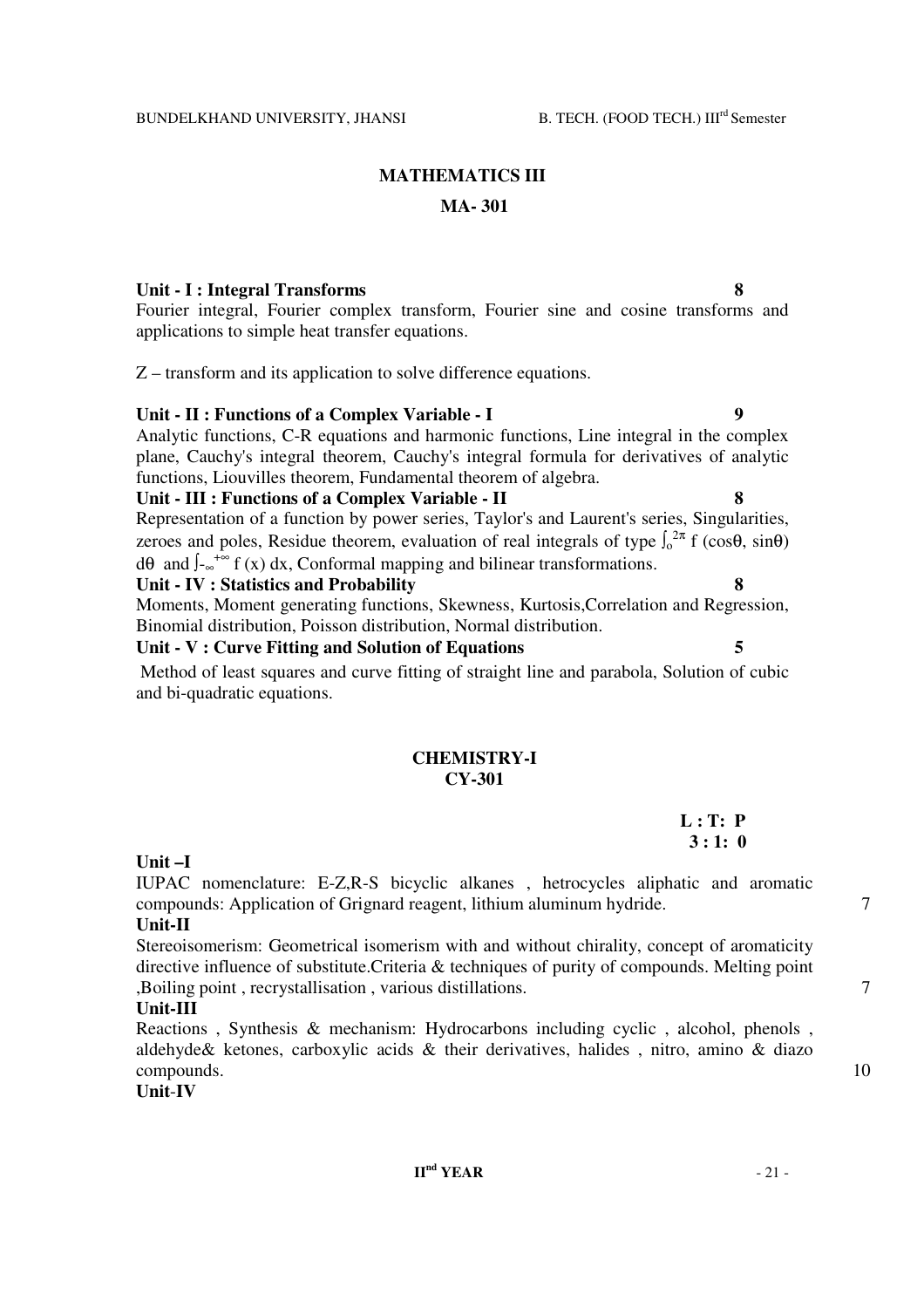pyridine. 10

**Unit-V** 

Bimolecules: Structures & reactions of mono & disaccharides, proteins & natural polymers. 6

## **FLUID FLOW AND SOLID HANDLING CH-301**

Conformational analysis: Various terms , conformation analysis of ethane , cyclohexane & 1,2 disubstituted cyclohexane Heterocyclic: Classification, preparation and properties of

| L:T: P |
|--------|
| 3:1:0  |

## **Unit-I**

Solids and Their Handling

Properties of solids ,screening, industrial screening equipment. Determination of particle size, screen analysis, size reduction of solids,stages of reduction , operating variables, intermediate and fine size reduction, power requirement and mechanism.

Power driven machines: Crushers, grinders, and conveyors. 8

## **Unit –II**

Filtration: Theory, continuous and batch equipments. Flow of solids through fluids, classification and sedimentation. 8

## **Unit – III**

Fluid flow:

Properties of fluids

Fluid statics: Euler'sequation, Hydrostatic Law and Pressure Measurement

### Transport of fluids, energy relationships, pipe fittings, minor losses in pipe flow 8 **Unit IV**

Flow measurements: Orifice meter. Nozzle and venturi meters, rotameter and pitot tube. 8 **Unit V** 

Pumping and compressing: reciprocating pumps, rotarypumps, centrifugal pumps and blowers. Introduction to fluidization. 8

- 1. To Determine size distribution of sample cruoled in a dodge crusher
- 2. To Determine efficiency of crusting of a roll crusher.
- 3. To determine surface area volume of a sample using screen analysis.
- 4. To Determine constants of filtration in case of rotary filter.
- 5. To Determine terminal velocity in case of hinderel setting in sedimentation.
- 6. To Calibrate orificemeter
- 7. To Calibrate vanturimeter.
- 8. To Calibrate rotameter.
- 9. To Verify Bernoulli equation.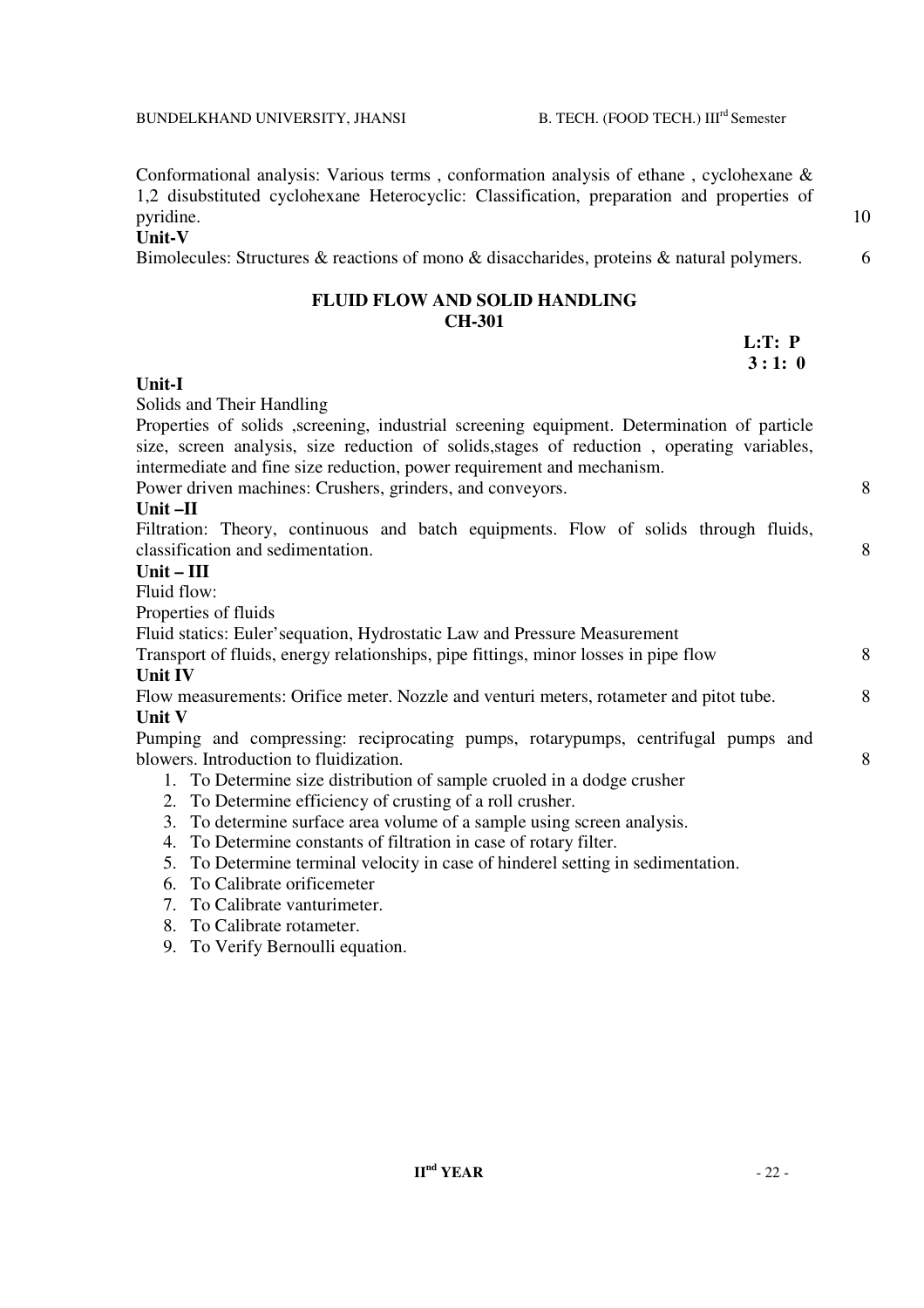## **COMPOSITIOIN, QUALITY AND SAFETY OF FOODS**

#### **FT-301**

## **L : T: P**

## **3 1 0**  Unit-I  $L(1-9)T(1-3)$

Composition: Chemical constituents of foods: Desirable and Potentially undesirable food constituents and their importance. Recommended Dietary Allowances (RDA).

Composition of foods – General and specific for different foods of plant and animal origin.

Unit-II  $L(10-18)$   $T(4-6)$ 

Carbohydrates: Classes, Nomenclature and structure. Dietary utilization and disturbances Lipids: Definition, Classification and structure: Fatty acids composition of natural lipids of plants and animal origin, Essential fatty acids. Role and use of natural lipids and tailor made fats in foods.

## Unit-III  $L(19-27)$  T  $(7-9)$

Protein: Physico-chemical properties of amino acids, peptides and proteins, structure function relationship of proteins, Essential Amino acids.

Nutritional attributes of food and their implications.

 Quality: Basic concepts. Nutritional and sensory attributes and their assessments, causes of undesirable changes leading to quality deterioration in foods and their implications. Determination of probable cause(s) of observed quality change in foods.

Safety: Operational sense of food safety, Potential Food derived health hazard- Microbial contamination, Nutritional Imbalance. Pesticide residues, Environmental Contamination. Naturally occurring compounds and permitted food additives. Testing food for its safety.

## **Book References:**

| Author          | Title                             |
|-----------------|-----------------------------------|
| C. Gopalan      | Nutritive value of Indian Foods   |
| L.H. Mayer      | Food Chemistry                    |
| Kramner & Twigg | Quality control for Food Industry |
| H.D. Graham     | Safety of Foods                   |
|                 |                                   |

## **MECHANICS OF SOLIDS ME-301**

**L : T: P 3 : 1: 0** 

### **Unit-I**

Simple stress and strain ; Normal stress and strain; Elastic materials- Hook's Law; Modulus of elasticity- Young's modulus; Tensile test, Stress-Strain curves for important engineering materials; Ductile and Brittle materials; Poisson's ratio and its application to

## $I\leftarrow{I}^{\text{nd}}$  **YEAR**  $-23$  -

## Unit- IV L (28 – 36) T (10 – 12)

Unit-V  $L (37 - 45)$   $T (13 - 15)$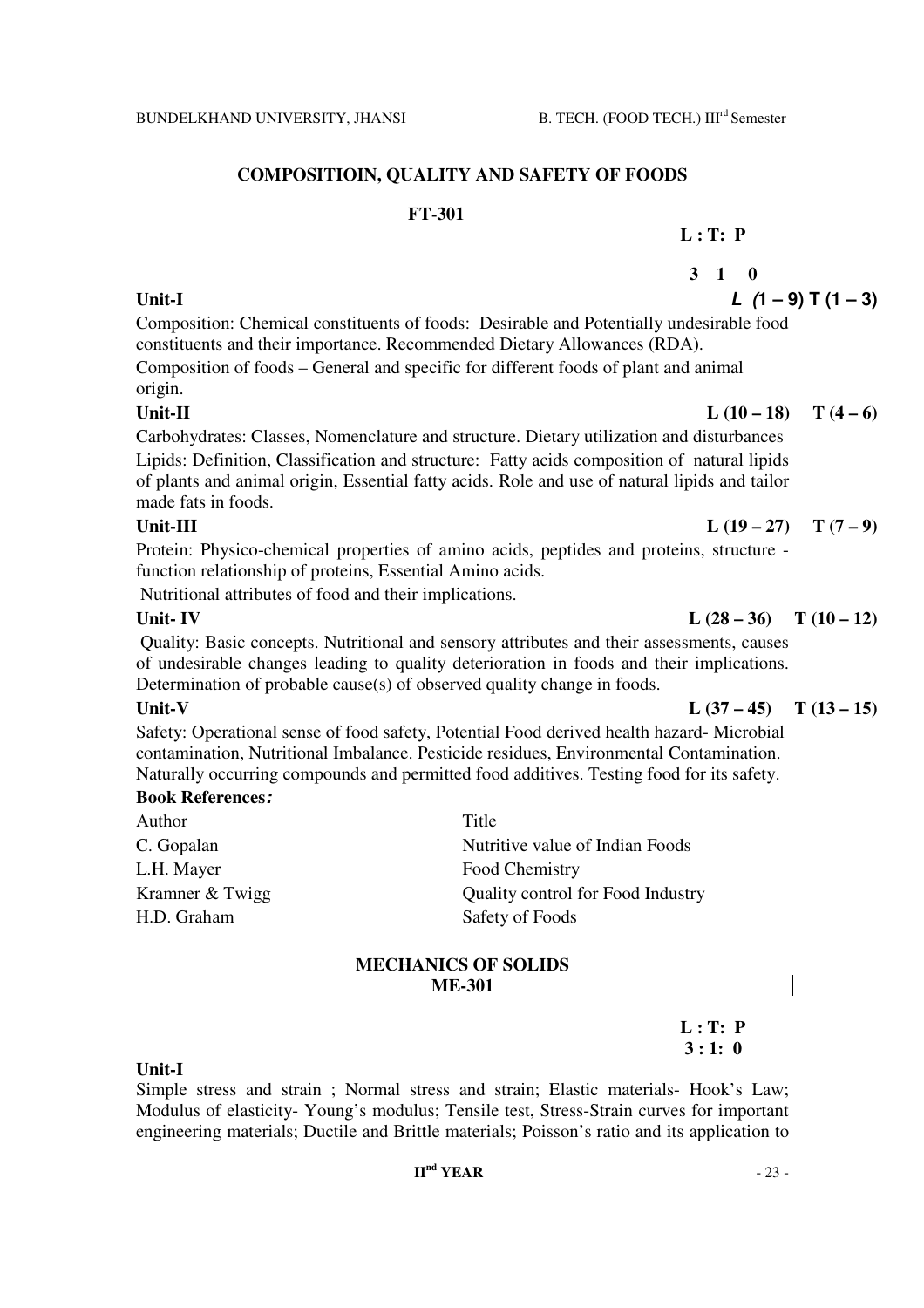a two-dimensional stress system; Shear stress and strain; Modulus of rigidity; Allowable working stress, Factor of safety. 8

## **Unit-II**

Stress concentration factor; Toughness; Creep and fatigue; Compound bars subjected to external loads; Simple bending theory; Shear force and Bending moment diagram for beams carrying concentrated and distributed loads; Points of contraflexure; Neutral axis; Section modulus; Second moment of area. 8

#### **Unit-III**

Slope and defection of beams; Direct integration method; Macaulay's method; Energy method; Simple torsion theory; Polar record moment of area shear stress and strain in shafts: Torsion of hollow shafts: Torsion of thin walled tubes. 8

## **Unit-IV**

Strain energy under uniaxial tension and compression; Biaxial state of stresses; Stresses on oblique planes; Principal stresses and strains; Mohr's stress circle; Bulk modulus; Volumetric strain. 8

### **Unit-V**

Pressure vessels; Thin and thick cylinders; Hoop and longitudinal stresses; Lame' theory; Buckling of columns: Euler's theory. 6

## **FLUID MECHANICS LAB CH-351**

 $L : T: P$  **0 : 0 : 3** 

- 1. To determine experimentally the metacentric height of a ship model.
- 2. To verify the momentum equation experimentally.
- 3. To determine the coefficient of discharge of an orifice (or a mouth piece) of a given shape. Also to determine the coefficient of velocity and the coefficient of contraction of the orifice (or the mouth piece.).
- 4. To plot the flow net for a given model using the concept of electrical analogy.
- 5. To measure surface tension of a liquid.
- 6. To calibrate an orifice meter and study the variation of the coefficient of discharge with the Reynolds number.
- 7. To verify Dacy's law and to find out the coefficient of permeability of the given medium.
- 8. To study the transition from laminar to turbulent flow and to determine the lower critical Reynolds number.
- 9. To study the velocity distribution in a pipe and also to compute the discharge by integrating the velocity profile.
- 10. to study the variation of friction factor, 'f' for turbulent flow in smooth and rough commercial pipes.
- 11. To determine the loss coefficients for the pipe fittings.
- 12. To study the flow behaviour in a pipe bend and to calibrate the pipe bend for discharge measurement.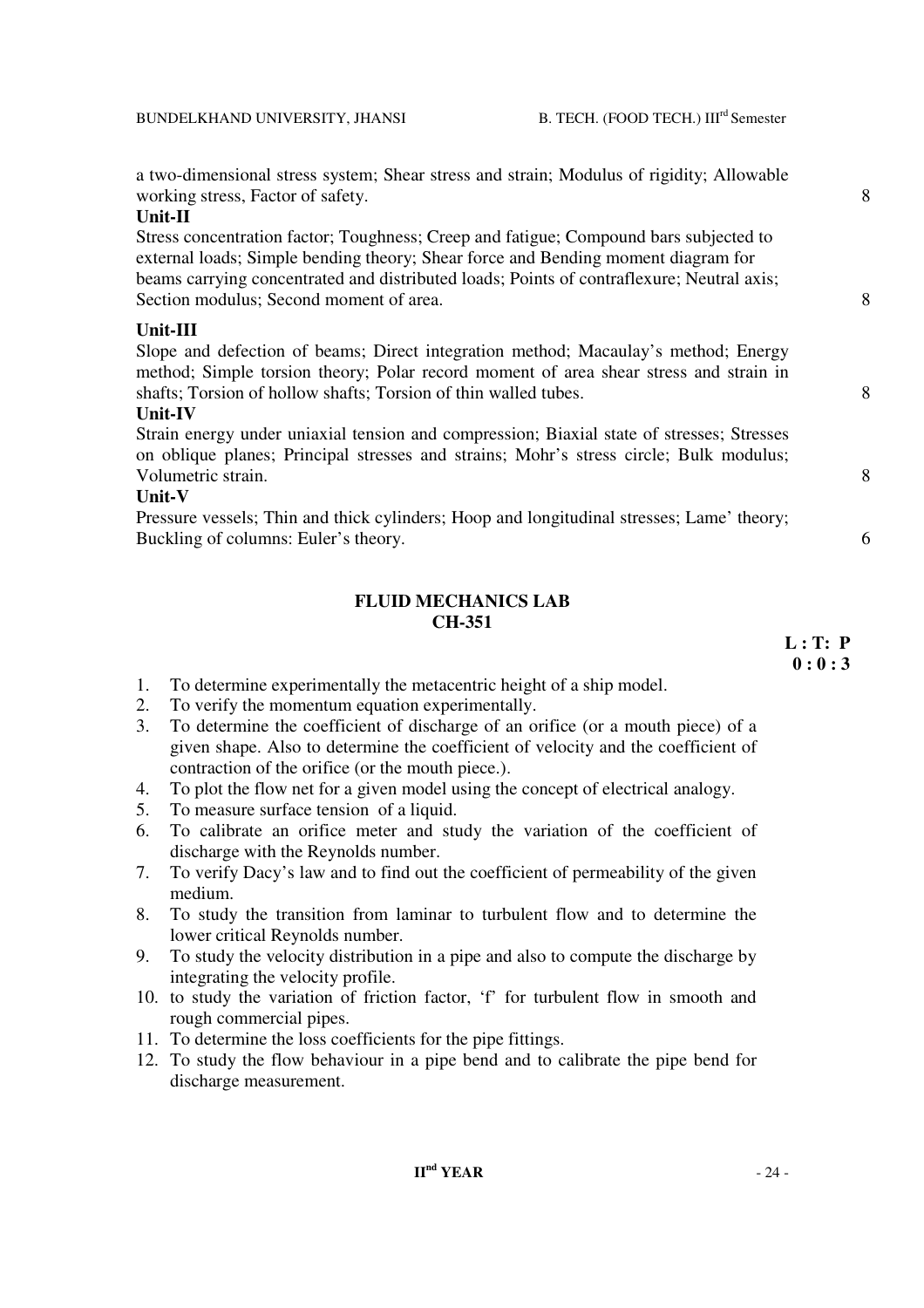13. To study the boundary layer velocity profile and to determine boundary layer thickness and displacement thickness. Also to determine the exponent in the power law of velocity distribution.

## **CHEMISTRY-I LAB CY-351**

 **L : T: P**   $\mathbf{0}: \mathbf{0}: \mathbf{3}$ 

- 1. Identification of liquid organic compounds.
- 2. Identification of two organic compounds ( one water soluble and one water insoluble ) in a mixture.
- 3. Minor estimation of phenol, glucose & aniline.
- 4. Preparation of p- Nitroacetanilide from Acetanilide.
- 5. Paper chromatography of organic compounds
- 6. Thin layer chromatography: Determination of Rf value & Separation of compounds.

## **ANALYSIS OF FOOD CONSTITUENTS LAB FT-351**

**L : T: P** 

 **0 0 6**

## **S. No. Name of the practical**

- 1. Sampling requirements, procedures and methods.
- 2. Determination of moisture content of foods by oven drying and distillation methods.
- 3. Determination of Total and Acid insoluble ash content in foods.
- 4. Determination of Crude fat content by solvent extraction methods in foods.
- 5. Determination of crude Protein by Kjeldhal Lowry methods.
- 6. Determination of reducing and total sugar content in foods.
- 7. Determination of crude fibre content in foods.
- 8. Determination of specific mineral contents in foods such as Calcium, Iron, Phosphorus, Chloride etc.
- 9. Determination of specific vitamin content of food such as ascorbic acid, carotenes etc.
- 10. Determination of specific Natural and/ or added Colouring Matters in foods.
- 11. Determination of specific added food Preservatives in foods.
- 12. Chromatographic Separation and identification of sugars and amino acids.

### **References:**

1. BIS and AOAC Methods of Food analysis.

## $I\leftarrow{I}^{\text{nd}}$  **YEAR**  $-25$  -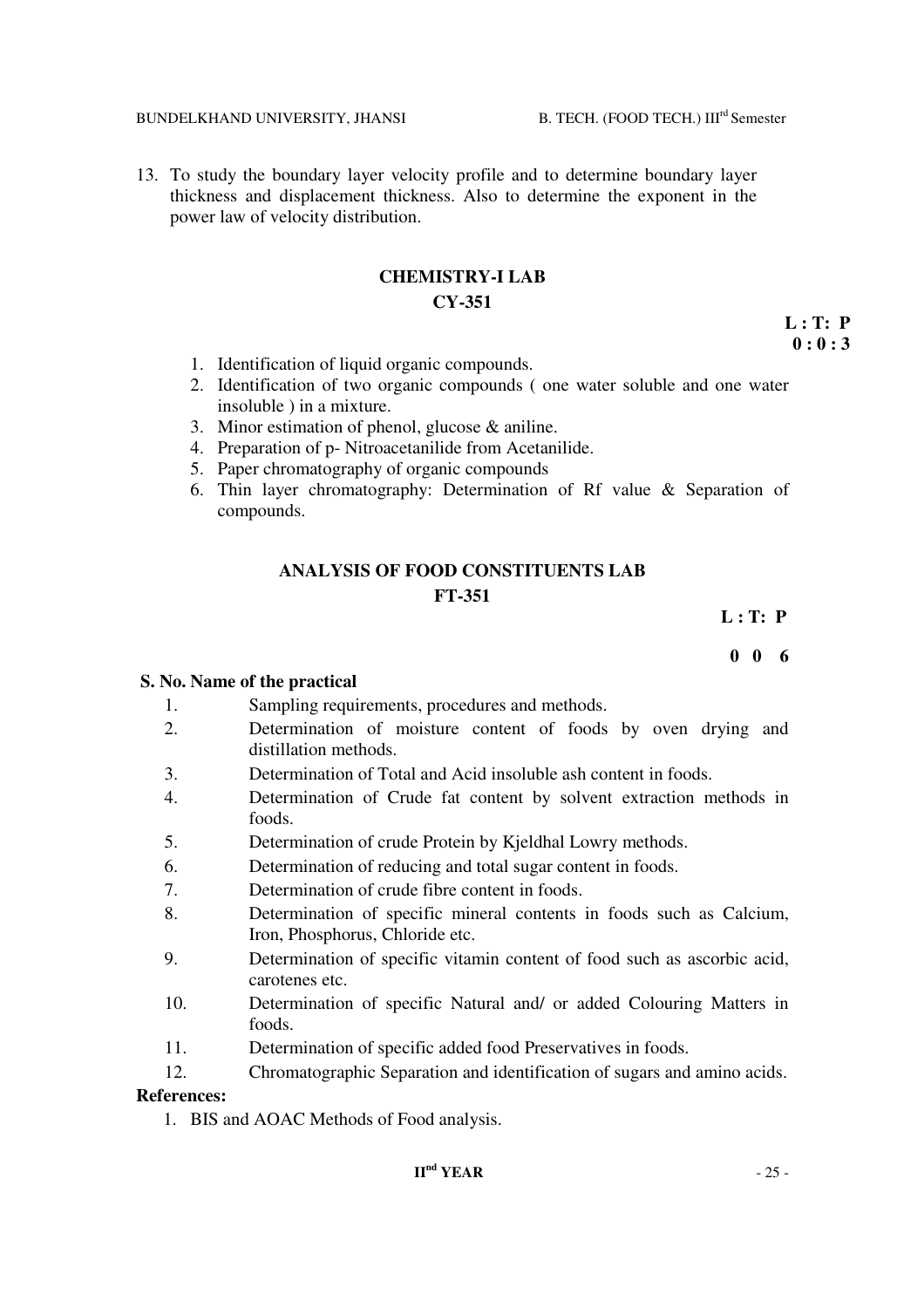2. "Hand Book of analysis and quality control for fruit and Vegetable Products". IInd edition. Tata McGraw-Hill Publishing Company Ltd. New Delhi.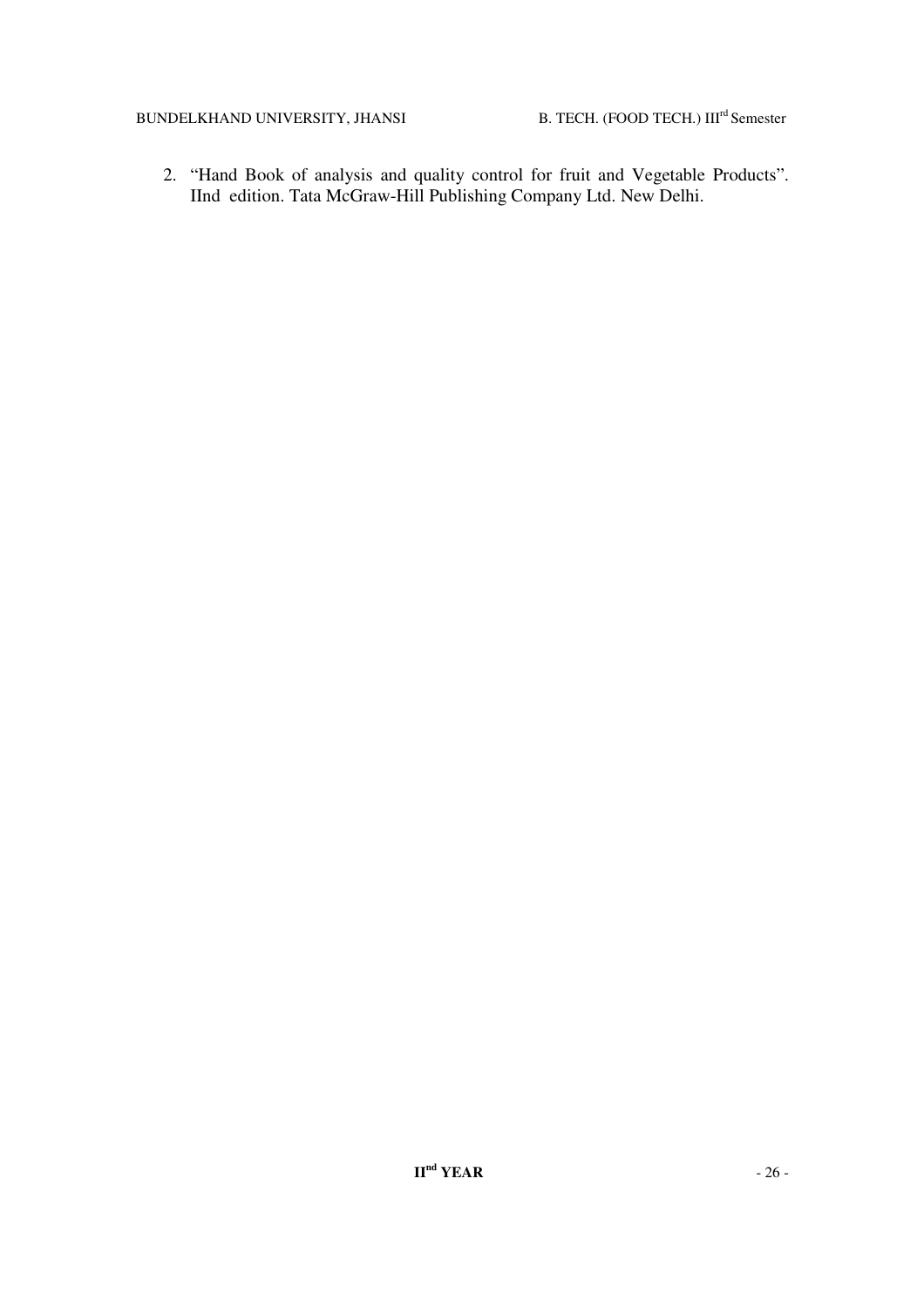## **NUMERICAL METHODS AND COMPUTER PROGRAMMING MA-401**

|                                                                                                                                                                                                                                                                                         | L: T: P<br>3:1:0 |
|-----------------------------------------------------------------------------------------------------------------------------------------------------------------------------------------------------------------------------------------------------------------------------------------|------------------|
| <b>Unit-I</b>                                                                                                                                                                                                                                                                           |                  |
| C Language and $C^{++}$ Language : Overview, structure of C and $C^{++}$ programs, charter set,<br>key words, identifiers, constants, variables, data types, declarations, operators,<br>expressions, control structures, arrays, functions, pointers, etc. Simple programs.<br>Unit-II | 10               |
| Alogrithms and flow charts. Introduction to numerical methods, Interpolation and<br>extrapolation, solution of differential equations and partial differential equations and<br>algebra equations. Numerical integration, solution of simultaneous linear equations.                    | 8                |
| Unit-III                                                                                                                                                                                                                                                                                |                  |
| Elements of BASIC/PASCAL/C/C++ oriented programming.<br><b>Unit-IV</b>                                                                                                                                                                                                                  | 8                |
| Control and input – output statements, subscripted variables, functions and subroutines.<br>Unit-V                                                                                                                                                                                      | 8                |
| Writing simple computer programs in BASIC/PASCAL/C/C++. Selected examples from<br>electrical/mechanical/civil/chemical engineering.                                                                                                                                                     | 8                |
| <b>CHEMISTRY-II</b>                                                                                                                                                                                                                                                                     |                  |
| <b>CY-401</b>                                                                                                                                                                                                                                                                           |                  |
|                                                                                                                                                                                                                                                                                         | L: T: P<br>3:1:0 |
| <b>Unit-I</b>                                                                                                                                                                                                                                                                           |                  |
| Chemical Kinetics: Kinetics of parallel side, opposite, consecutive and chain reactions,<br>fast reactions fundamental aspect of kinetics of reactions in solution.                                                                                                                     |                  |
| Unit-II                                                                                                                                                                                                                                                                                 |                  |
| Catalysis: Acid basis catalysis, Enzyme catalysis, heterogeneous reactions.<br>Unit-III                                                                                                                                                                                                 | 6                |
| Surface chemistry: adsorption, adsorption isotherms, surface tension and its<br>determination.                                                                                                                                                                                          |                  |
| Colloids chemistry: General preparation properties and classification hydrophilic and<br>lypophobic sols. Electrical and technique properties of solutions.                                                                                                                             | $\tau$           |

## **Unit-IV**

Thermodynamic: Application of I st and II nd law of thermodynamics to chemical processes. Thermodynamic functions, F.A.S.K. their determination relations and physical significance

## **Unit-V**

Colligative properties : Lowering of B>P. elevation in B.P . depression in F.P. Osmotic pressure and relation with molecular weight.

Electro chemistry : Cells their classification liquid junction potential , E.M.F. and thermodynamic functions relations. Application of E.M.F. measurements activity coefficient concept.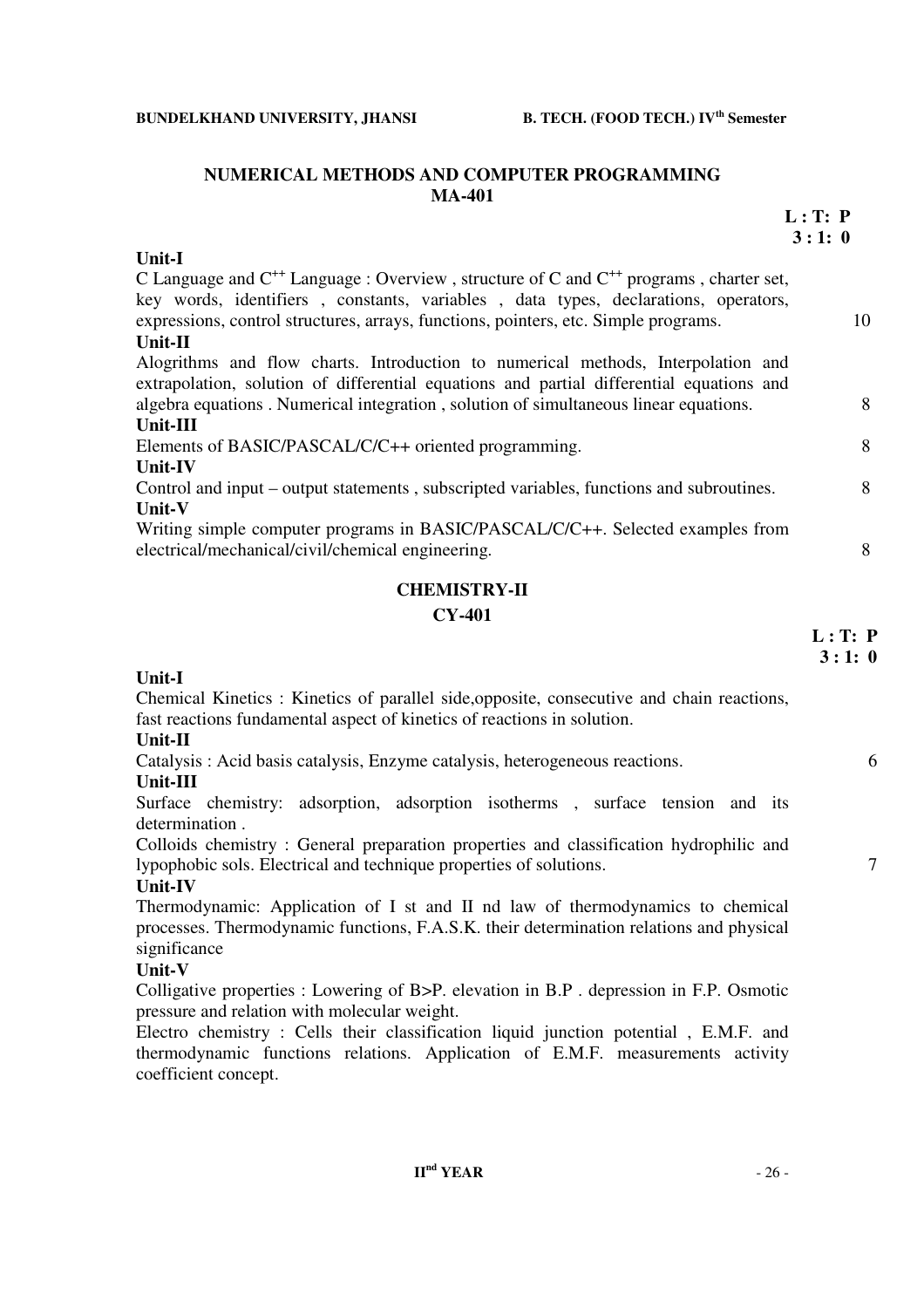## **HEAT TRANSFER OPERATIONS CH-401**

## **Unit-I**

Introduction to heat transfer and general concepts of heat transfer by conduction , convection and radiation.

Conduction: Basic concepts of conduction in solids, liquids and gases , steady state temperature fields and one dimensional conduction without heat generation e.g. through plane walls, cylindrical and spherical surfaces , composite layers etc. Insulation materials , critical and optimum insulation thickness. Extended surfaces, fines and their practical applications . Introduction to unsteady state heat transfer. 8

## **Unit-II**

Convection: Fundamentals of convection , basic concept of convection and definitions . Natural and forced convection, hydrodynamic and thermal boundary layers, laminar and turbulent heat transfer inside and outside tubes . Dimensional analysis, determination of individuals and overall heat transfer coefficients and their temperature dependence, heat transfer in molten metals. 8

#### **Unit-III**

Heat transfer with phase change : Condensation of pure and mixed vapors, film wise and drop wise condensation ,loading in condensers and basic calculation on condensers, heat transfer in boiling liquids, boiling heat transfer coefficients. 8

## **INDUSTRIAL FUELS AND PROCESS CALCULATIONS CH - 402**

| Unit-I<br>Origin, chemical composition, classification, storage, and general uses of<br><b>Fuels:</b><br>8<br>industrial fuels.<br>Unit II                                                                                                                                                                                                           |
|------------------------------------------------------------------------------------------------------------------------------------------------------------------------------------------------------------------------------------------------------------------------------------------------------------------------------------------------------|
|                                                                                                                                                                                                                                                                                                                                                      |
|                                                                                                                                                                                                                                                                                                                                                      |
|                                                                                                                                                                                                                                                                                                                                                      |
|                                                                                                                                                                                                                                                                                                                                                      |
| Types of solid fuels, proximate and ultimate analysis of coal, calorific values of fuels,<br>specification of fuel oil. Types of gaseous fuels, control of combustion. Types of liquid<br>fuels, petroleum and its distillation products, coal tar and its distillation products,<br>8<br>modified and synthetic fuels, fuels for cryogenic engines. |
| Unit - III                                                                                                                                                                                                                                                                                                                                           |
| Process calculations: Systems of units. Stoichometry and composition relations. Material<br>balances, the use of ideal gas laws and vapour pressures, solubility and heat capacity<br>8<br>data.                                                                                                                                                     |
| Unit-IV                                                                                                                                                                                                                                                                                                                                              |
| Humidityand solvent recovery. Material balance for various unit operations like<br>8<br>absorption, distillation, crystallization etc.                                                                                                                                                                                                               |
| Unit-V                                                                                                                                                                                                                                                                                                                                               |
| Thermochemistry and energy balances. Material and energy balances for typical<br>8<br>processes.                                                                                                                                                                                                                                                     |

 **L : T: P 3 : 1: 0**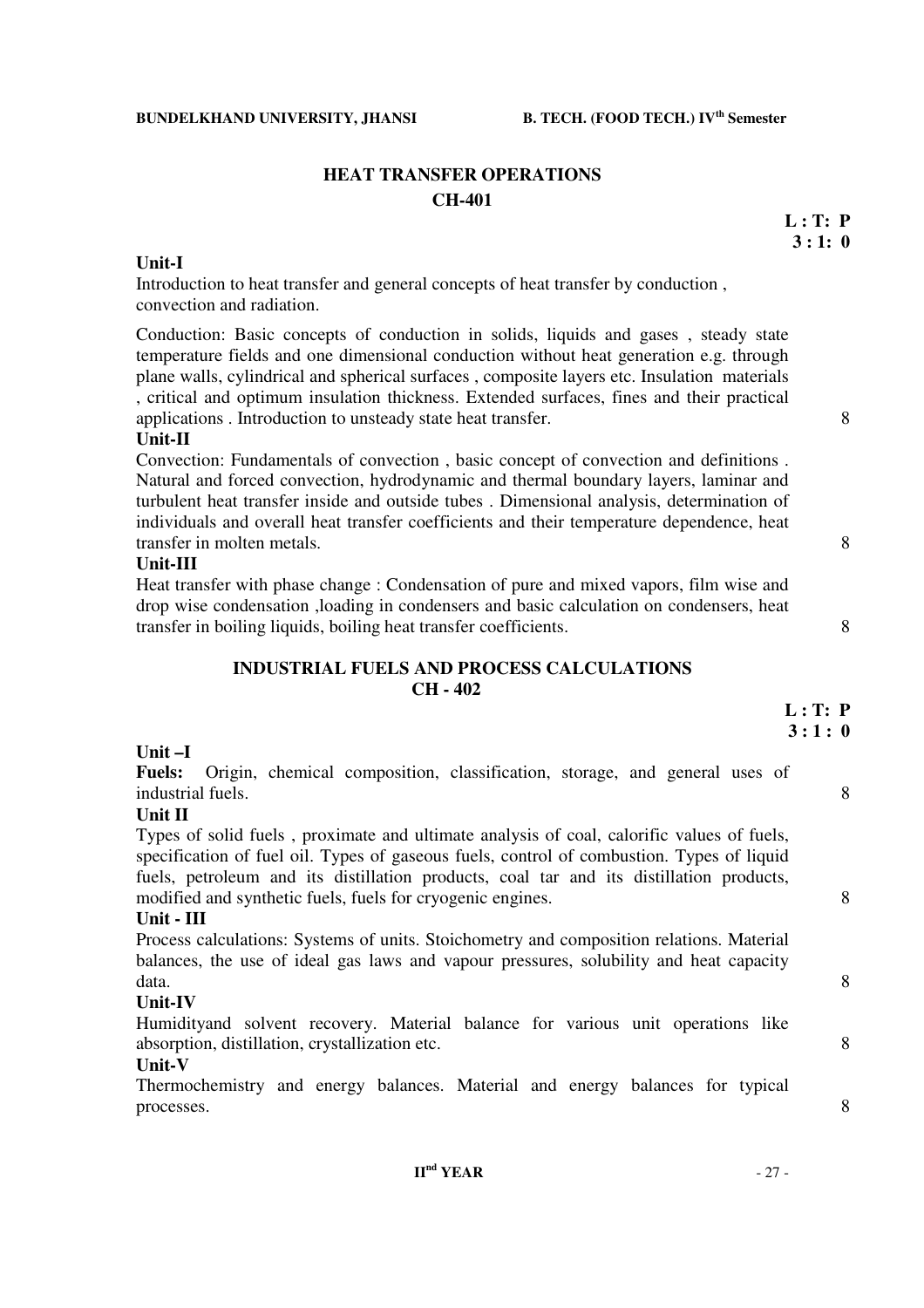## **BASIC AND FOOD MICROBIOLOGY FT-401**

Unit-I  $L(1-8)$   $T(1-4)$ General characteristics of microorganism: Classification, morphology, physiology, growth, nutrition and reproduction; Pure culture techniques and maintenance of cultures, control of microorganism.

 **3 : 1 : 0** 

## **Unit-II**  $L(9-14)$   $T(5-7)$

Incidence of microorganism in foods, source of contamination. Principle underlying spoilage and preservation of foods.

Contamination, spoilage and preservation of cereal products, sugar products, fruit and vegetable products, meat products, fish and sea foods egg and poultry products milk and milk products and other foods, Microbiological standard of foods.

#### Unit-IV  $L (25-30)$   $T (13-15)$

Food poisoning and food borne infections, food plant sanitation, inspection and control, personnel hygiene, HACCP in food industry.

Beneficial microorganisms and their utilization in food fermentation.

## **Book references:**

| <b>Author</b>      | <b>Title</b>             |
|--------------------|--------------------------|
| M.J.Pelczar        | Microbiology             |
| James M. Jay       | Modern Food Microbiology |
| Adams & M.O., Moss | Food Microbiology        |
| W.C.Frazier        | Food Microbiology        |

## **NMCP LAB MA-451 L** : T: P

# $\mathbf{0}:0:3$

## **Develop programs in C and C++ languages for any TEN of the following:**

1.Solution of a single nonlinear algebraic equation by Newton Raphson method.

2.Solution of a single nonlinear algebraic equation by Regula Falsi method.

3.Solution of two simultaneous nonlinear algebraic equation by Newton Raphson method.

4.Solution of linear simultaneous equations by Gauss Jordan method.

5.Solution of linear simultaneous equations by Gauss Elimination method.

6.Solution of linear simultaneous equations by Gauss Seidel and Successive over Relaxation method.

7.Implementation of interpolation formulae.

8.Implementation of least squares approximation of a function.

9.Implementation of numerical differentiation formulae.

10.Implementation of numerical integration formulae.

Unit-III  $L (15-24) T (8-12)$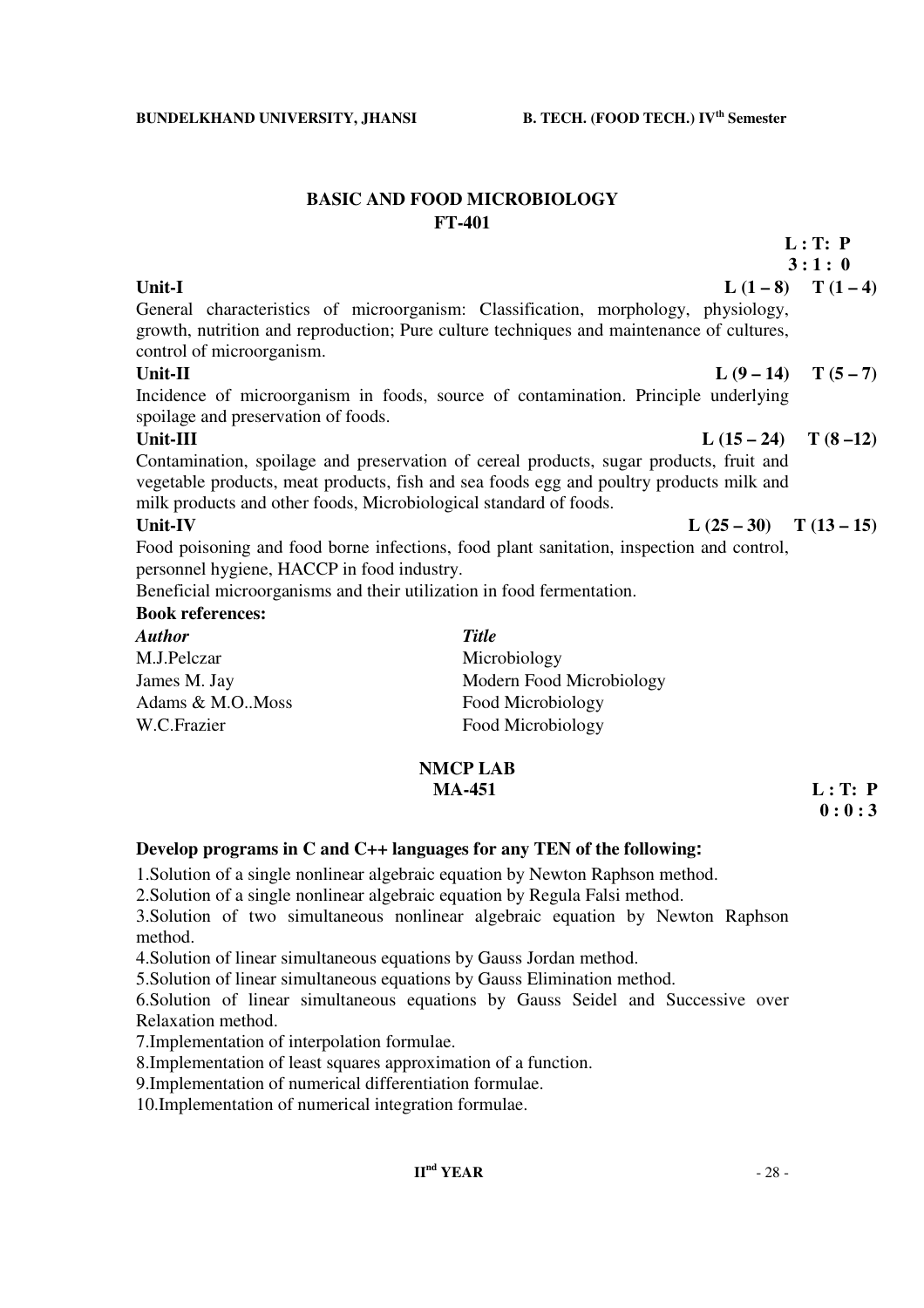11. Solutions of single first order ordinary differential equation by  $4<sup>th</sup>$  order Runge Kutta method.

12 Solutions of second order ordinary differential equation by  $4<sup>th</sup>$  order Runge Kutta method.

13. Solutions of simultaneous first order ordinary differential equation by  $4<sup>th</sup>$  order Runge Kutta method.

14. Solution of boundary value problems by finite difference techniques.

## **CHEMISTRY- II LAB CY-451**

- 1. To verify Freundlich adsorption Isotherm.
- 2. To find out the percentage composition of given solution by viscosity measurement with the help of Ostwalds viscometer.
- 3. To verify Participation or Distribution Law.
- 4. To determine the rate constant (K) for the hydrolysis of Ethyl Acetate catalyzed by HCl acid.
- 5. To determine the molecular weight of the given compounds by elevation of boiling point.
- 6. To determine the molecular weight of the given compounds by depression of freezing point.
- 7. To determine pH of a solution using pH mater.

## **BASIC AND FOOD MICROBIOLOGY LAB FT-451**

#### **S. No. Name of the practical**

- 1. Microscope its parts and utility in identification and differentiation of bacteria, yeast and mold.
- 2. Familiarization with common techniques for handling pure culture serial dilution, Inoculation, slide preparation incubation, counting etc.
- 3. Micrometry and determination of size of deferent different microbes.
- 4. Simple and differential staining of microorganisms and their examination.
- 5. Direct total, viable, and non-viable count of microorganisms in milk.
- 6. Preparation and sterilization of media and glass ware for microbial counts.
- 7-8. Determination of Standard Plate Count (SPC) in natural and/or processed foods.
- 9-10. Microbiological examination of some selected natural and processed foods.
- 11-12 Microbiological examination of potable water: Total and coliform count.

## **IInd YEAR** - 29 -

 **L : T: P 3 : 1 : 0**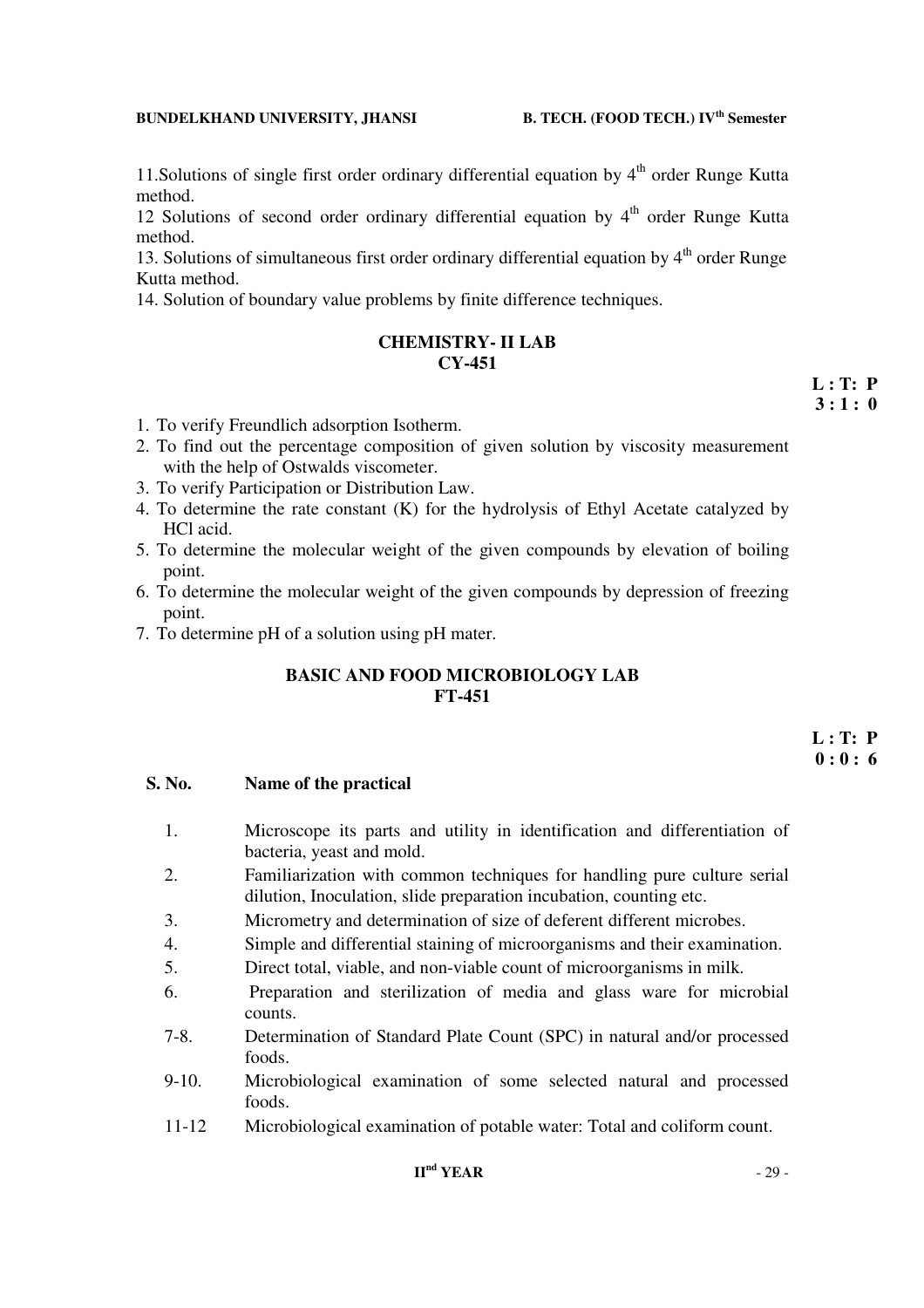13. Enumeration of coliform organism in some selected processed foods.

**Book Reference: Author Title**  H. W. Selley Jr. and Paul J. Van. Microbes in action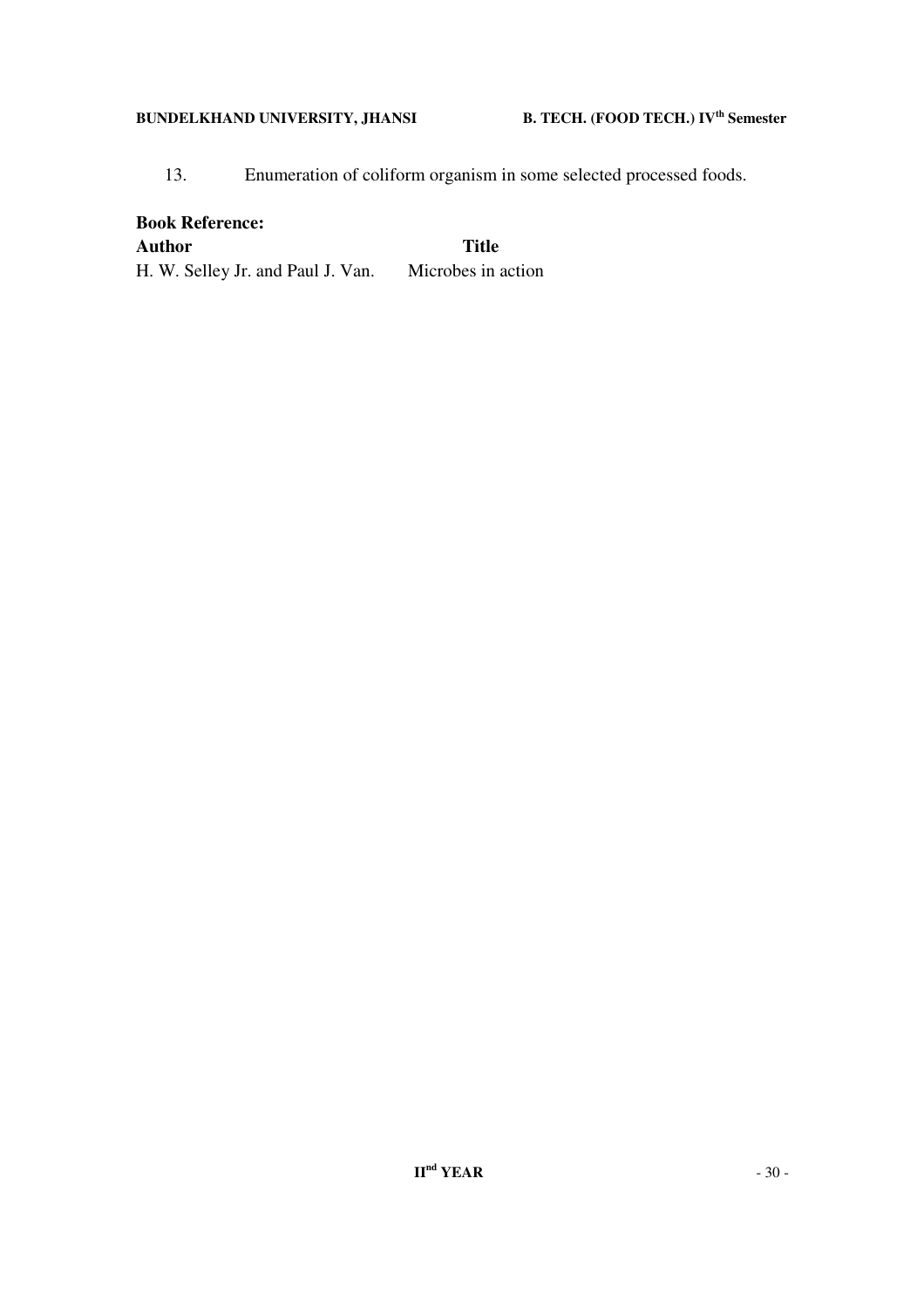### **INDUSTRIAL ECONOMICS AND PRINCIPLES OF MANAGEMENT HU-501**

 **L : T: P 3 : 1: 0** 

**Industrial Economics:** 

**Unit –I** 

**Introduction :** Nature and Significance of economics. Meaning of Science, Engineering and Technology and their relationship with economic development. 4 **Unit-II** 

**Basic Concept:** The concept of demand and supply. Elasticity of Demand and Supply. Indifference curve analysis, Price effect, Income effect and Substitution .

### **Unit -III**

**Money and Banking:** Functions of Money. Value of Money, Inflation and Measures to control it. Brief idea of functions of banking system , viz.,Commercial and Central Banking.

# **Management:**

## **Unit -IV**

Introduction: Definition ,Nature and Significance of Management. Evaluation of Management thought Contribution of Max Weber, Taylor and Fay

#### **Unit – V**

**Human Behaviour:** Factors of Individual Behaviour, Perception,Learning and Personility development, Interpersonal Relationship and Group Behaviour. 10

| <b>MASS TRANSFER OPERATIONS - I</b> |         |
|-------------------------------------|---------|
| <b>CH-501</b>                       | L: T: P |
|                                     | 3:1:0   |

### **Unit-I**

**Basic Principles of mass transfer:** Molecular diffusion in fluids, mass transfer coeeficients, Interphase mass transfer.

**Humidification Operations:** Vapour pressure, enthalpy, absolute humidity, dew point, etc., Unsaturated vapour gas mixtures. 8

#### **Unit-II**

Gas absorption: Countercurrent, co-current, multistage continuous contact operations. 8 **Unit-III**

**Distillation :** Entrainment, pressure drops, flooding, transfer coefficients and relative volatility. Macabe Thiele and Ponchon method for binary component distillation of azeotropes. Flash vaporization and Multicomponent distillation. 8

## **Unit-IV**

Liquid extraction: Concurrent and countercurrent operations in single and multistage solvent extraction, triangular diagrams. 8

#### **Unit-V**

**Drying:** Batch and freeze drying, rotary driers. Surface vs diffusion controlled operations.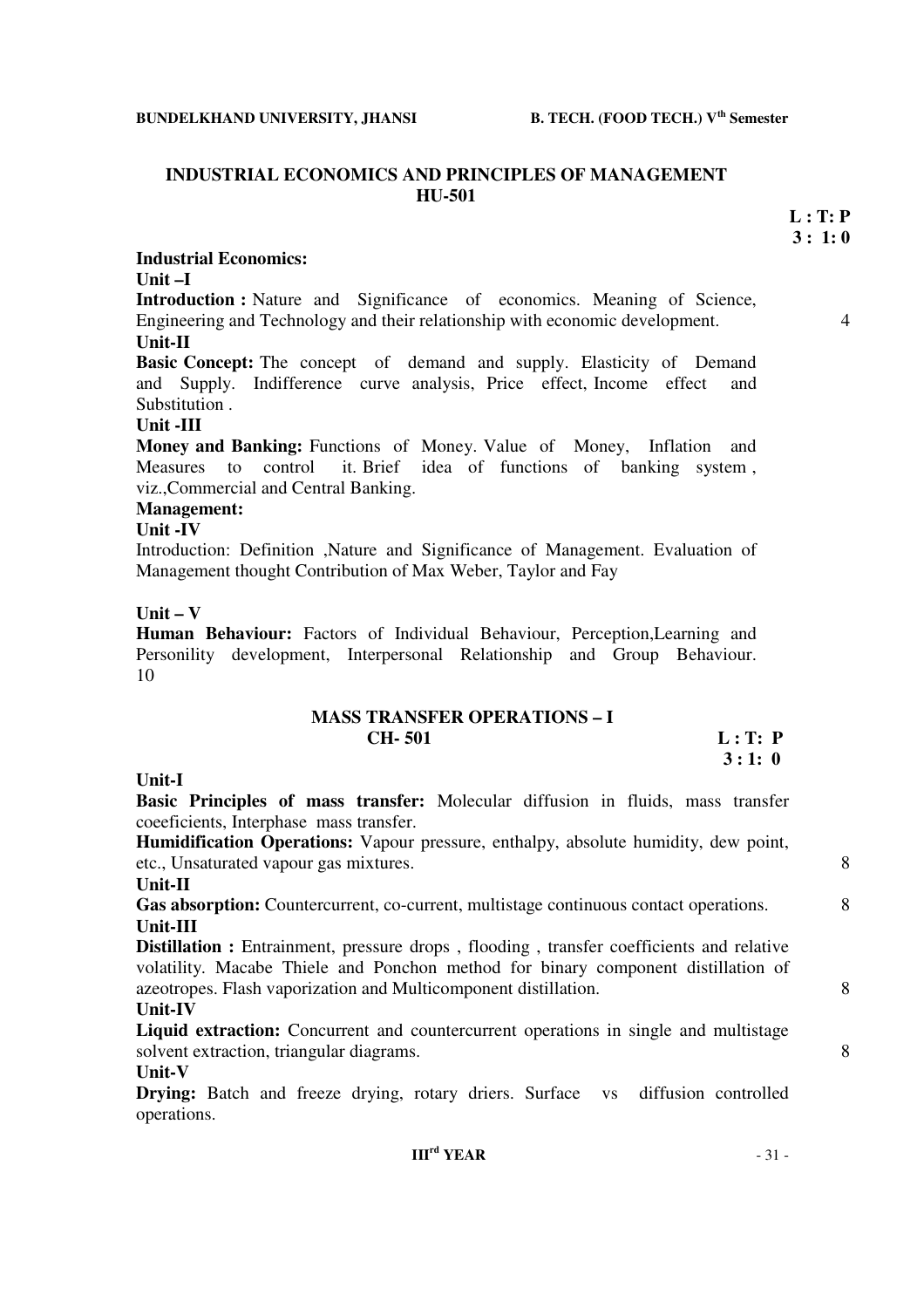**Leaching:** Design of equipment fot above operations. 8

## **FOOD ADDITIVES FT-501**

 **L : T: P 3 : 1: 0 Unit-I**  $L(1-8)$   $T(1-4)$ Definitions, uses and functions of:Acid, Base, Buffer systems, Salts and chelating/sequestering agents, Masticatory substances. Low calorie and non nutritive sweeteners, Polyols Unit-II  $L (9-16) T (5-8)$ Antioxidants, Emulsifying and stabilizing agents, Anti-caking agents, thickeners, Firming agents. Flour bleaching agents and Bread improvers. Unit-III  $L(17-22)$  T  $(9-12)$ Anti microbial agents / Class I and Class II preservatives as per PFA Act. Unit-IV **L**  $(23-30)$  **T**  $(13-15)$ Colorants, Flavoring agents and related substances, Clarifying agents. Gases and Propellants. Tracers and other additives. **Book References: Author Title** 

| .              | -----                    |
|----------------|--------------------------|
| O.R.Fennema    | Food Chemistry           |
| N.S.Manay      | Food Acts and Principles |
| PFA Rules 1955 | <b>PFA Act 1954</b>      |

## **FOOD CHEMISTRY**

#### **FT– 502**

 **L : T: P 3 : 1: 0**

| ×<br>×<br>۰.<br>۰. |
|--------------------|
|--------------------|

 (a) Water in Foods: Structure. Properties, Interactions, Water activity, and stability.

## **IIIrd YEAR** - 32 -

 $L (1 - 9)$  T  $(1 - 3)$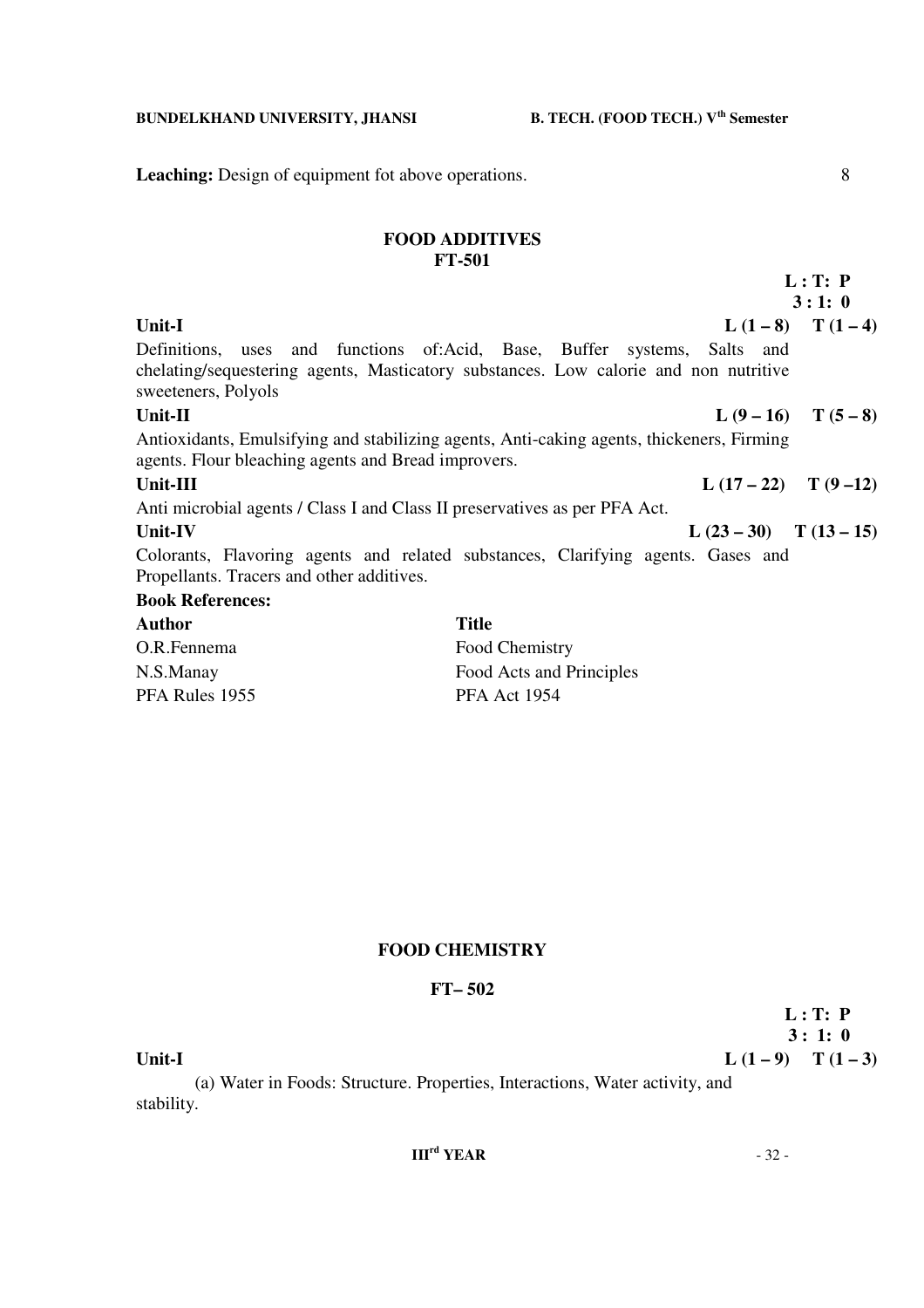(b) Carbohydrates: Functions, Reactions and properties of simple and complex carbohydrate, Selection of Natural or Modified carbohydrates for incorporation into processed food.

### Unit-II  $L(10-18)$   $T(4-6)$

 Lipids: Consistency of commercial fats Lipolysis, Auto oxidation, Thermal Decomposition and effect of ionizing radiation, Refining of oils, Modification of oils and fats, Role of food lipids in flavor, Nutritional aspects of natural ands modified fats.

 Proteins: Nutritive and supplementary value of food protein, Chemical reactions and interactions of amino acids and proteins, De-naturation and it implications, Functional properties of food proteins, Modification of food proteins in processing and storage and its implications.

 Vitamins, Minerals, Pigments and Flavours: Chemistry and stability of water and fat-soluble vitamins, Chemical properties of minerals and their bioavailability, Enrichment and fortification. Natural pigments in foods and their retention in processed foods. Flavoring constituents in foods, Development of process and reaction flavour volatiles.

Characteristics of muscle tissues, Milk, Egg and edible plant tissues, Integrated approach to food chemistry.

# **Book references: Author Title**

O.R. Fennema<br>
Food chemistry

## **FOOD BIOCHEMISTRY AND BIOTECHNOLOGY**

### **FT– 503**

**3 : 1: 0** Unit-I  $L(1-9) T(1-3)$ Nomenclature, Classification and specificity of enzymes and cofactors, Enzyme Kinetics: Factors affecting the rate of enzyme catalyzed reaction, regulation and control of enzyme action. Unit-II  $L(19-27) T (7-9)$ 

 **L : T: P** 

### **IIIrd YEAR** - 33 -

## Unit-IV  $L (28 - 36)$   $T (10 - 12)$

## Unit-V  $L (37 - 45)$   $T (13 - 15)$

Unit-III  $L(19-27)$   $T(7-9)$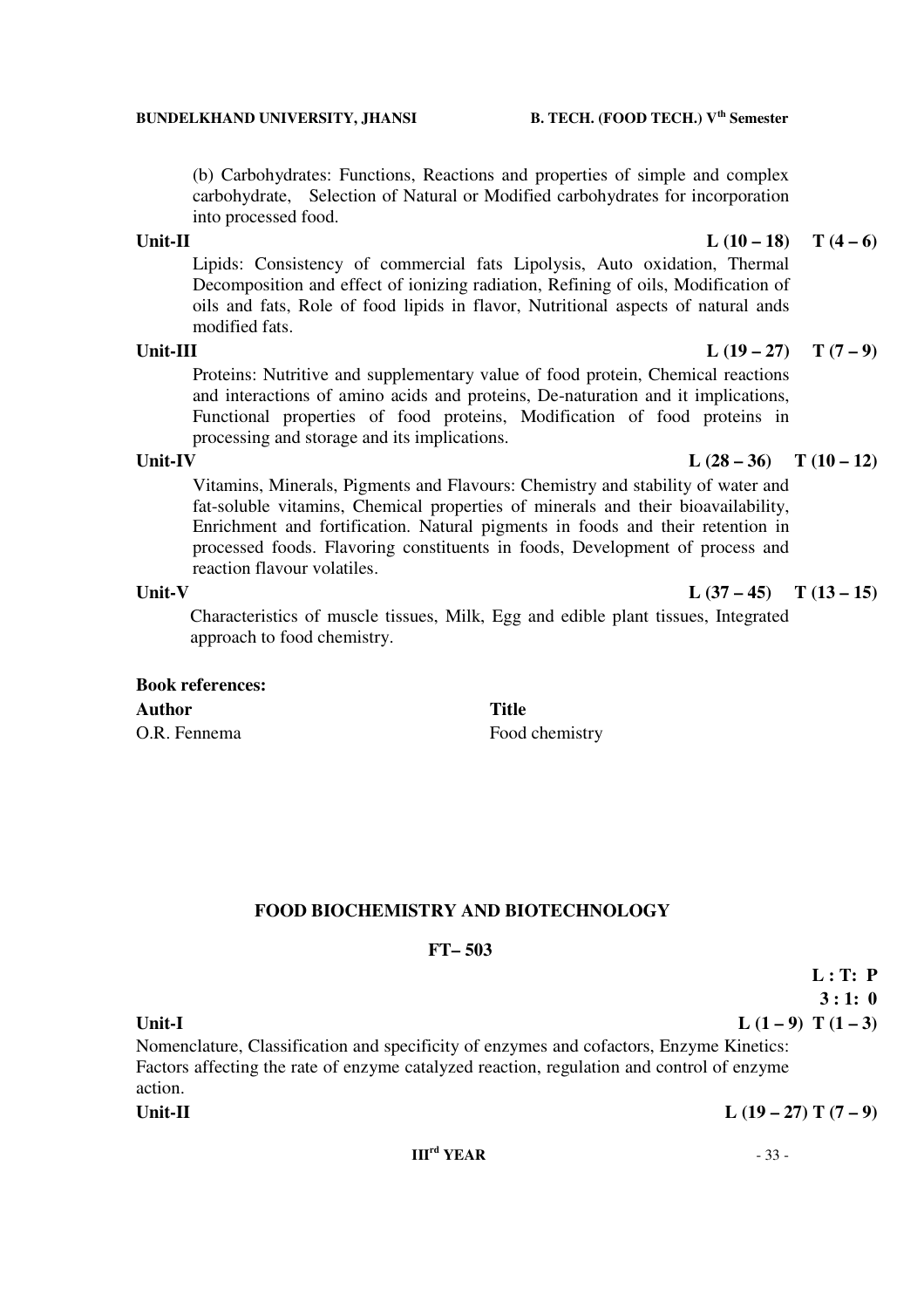Metabolic Pathways: Carbohydrates, proteins and fats; catabolism and anabolism Unit-III  $L(10-18) T(4-6)$ 

Digestion absorption, Assimilation and Transport of nutrients in human beings. Unit-IV  $L (28-36) T (10-12)$ 

Post harvest and Postmortem biochemical changes in foods: Changes in composition, color, texture, flavor and its implications on quality of foods.

## Unit-V L (37 – 45) T (13 – 15)

Application of enzymes in food processing: Endogenous enzymes and their role in modification of foods, enzyme added to foods during processing sources, conversions and specific applications.

#### **Book References:**

| Author        | <b>Title</b>                   |
|---------------|--------------------------------|
| O.R.Fennema   | Food Chemistry                 |
| A.L.Lehninger | Principle of biochemistry      |
| Lubert Stryen | Biochemistry                   |
| N.A.M.Eskin   | Biochemistry of Foods          |
| S.A.Joshi     | <b>Nutrition and Dietetics</b> |
| J.H.Weil      | <b>General Biochemistry</b>    |

## **FOOD CHEMISTRY LAB**

## **FT– 551**

 **L : T: P 0 : 0: 6** 

## **S. No. Name of practical**

- 1. Analysis of water for potable and food purposes
- 2. Moisture content in foods in relation to their stability
- 3. Non-enzymatic browning reactions and its determinations
- 4. Determination of rate/ extent of hydrolysis of sucrose/starch
- 5. Determination of free fatty acid content in fats and oils
- 6. Detection and estimation of oxidative rancidity in fats/oils
- 7. Determination of heat stability of vitamin c
- 8. Study of some reactions of proteins
- 9. Study of some processing changes in proteins
- 10. Study of some functional properties of proteins
- 11. Detection / Estimation of some additives in foods
- 12. Detection/Estimation of adulterants in some foods

## **Book References:**

1. The chemical analysis of foods and food products, by Morris B. Jacobs, III Edition, CBS Publishers and distributors New Delhi.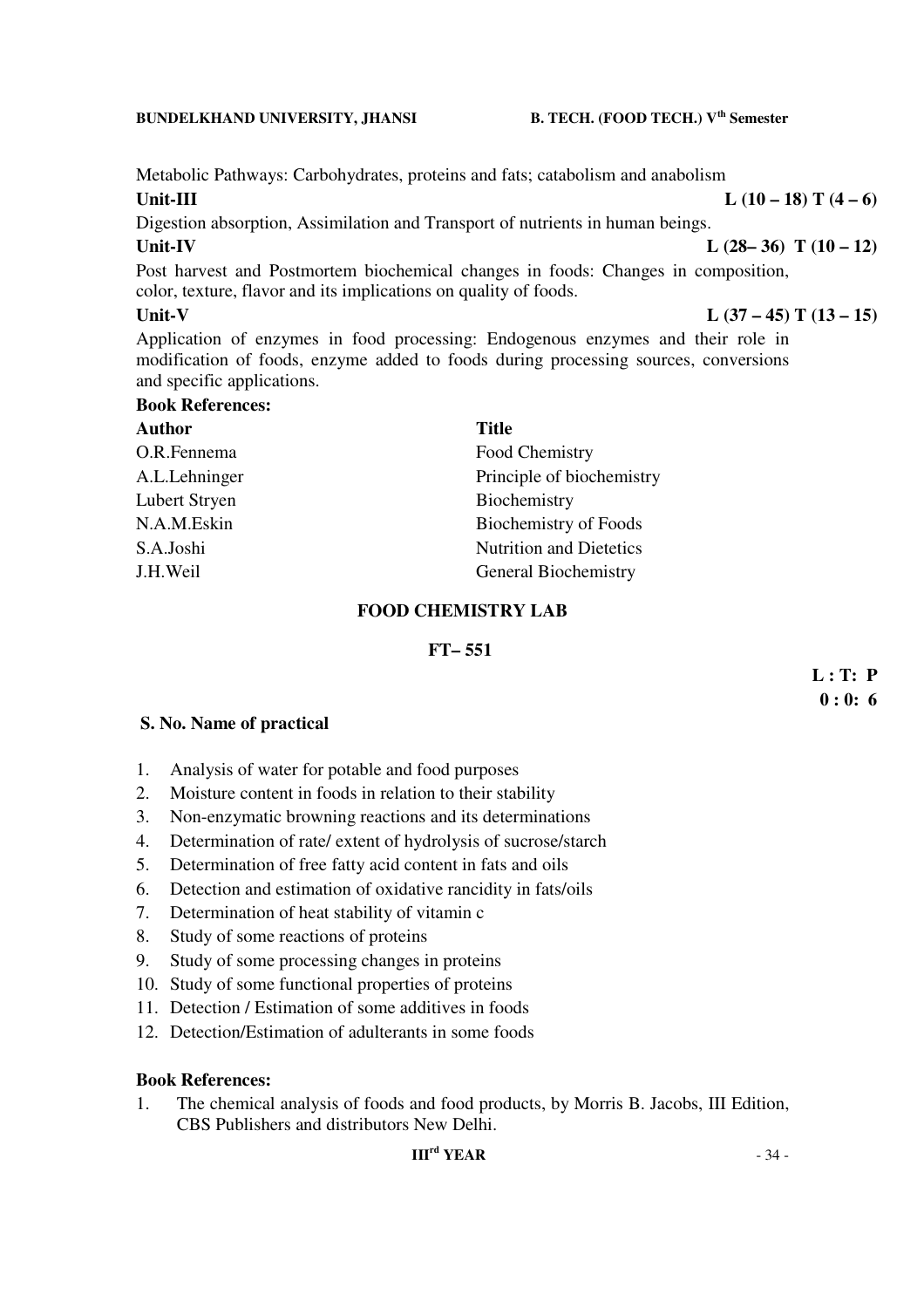- 2. ISI hand book of food analysis
- 1. Hand book of analysis and quality control for fruit and vegetable products, by S. Ranganna, II Ed., Tata McGraw Hill Publishing Co. New Delhi.
- 4. Official Method of analysis of AOAC

## **FOOD BIOCHEMISTRY AND BIOTECHNOLOGY LAB FT– 552**

## **S.No. Name of Practical**

1.Determination of enzyme activity and specific activity (Enzyme assay)

- 2. Determination of effect of temperature on enzyme activity
- 3. Determination of effect of pH on enzyme activity
- 4. Determination of effect of substrate concentration on enzyme activity and estimation of Km.
- 5.Estimation of enzymatic browning in a food
- 6. Estimation of enhancement in an enzyme activity during ripening of a fruit
- 7. Estimation of enhancement in an enzyme activity during sprouting of a grain
- 8. Detection/ estimation of catalase and peroxidase activity in vegetable
- 9-13. Application of enzymes:
	- Amylase in hydrolysis of starch.
	- Invertase in hydrolysis of sucrose.
	- Protease in hydrolysis of protein
	- Lipase in hydrolysis of fat.
	- Cellulase and hemicellulase for dehulling of a grain,etc.

## **Book references:**

- **1.** An introduction to practical biochemistry by D.T.Plummer, III Ed. Tata McGraw Hill Publishing Co. New Delhi
- **2.** Principles of Enzymology for Food Science by J.R.Whitaker, Marcel Dekker Inc
- **3.** Methods in Enzymology by S.P.Colwick and N.O. Kaplan, Acadmic Press

 **L : T: P 0 : 0 : 6**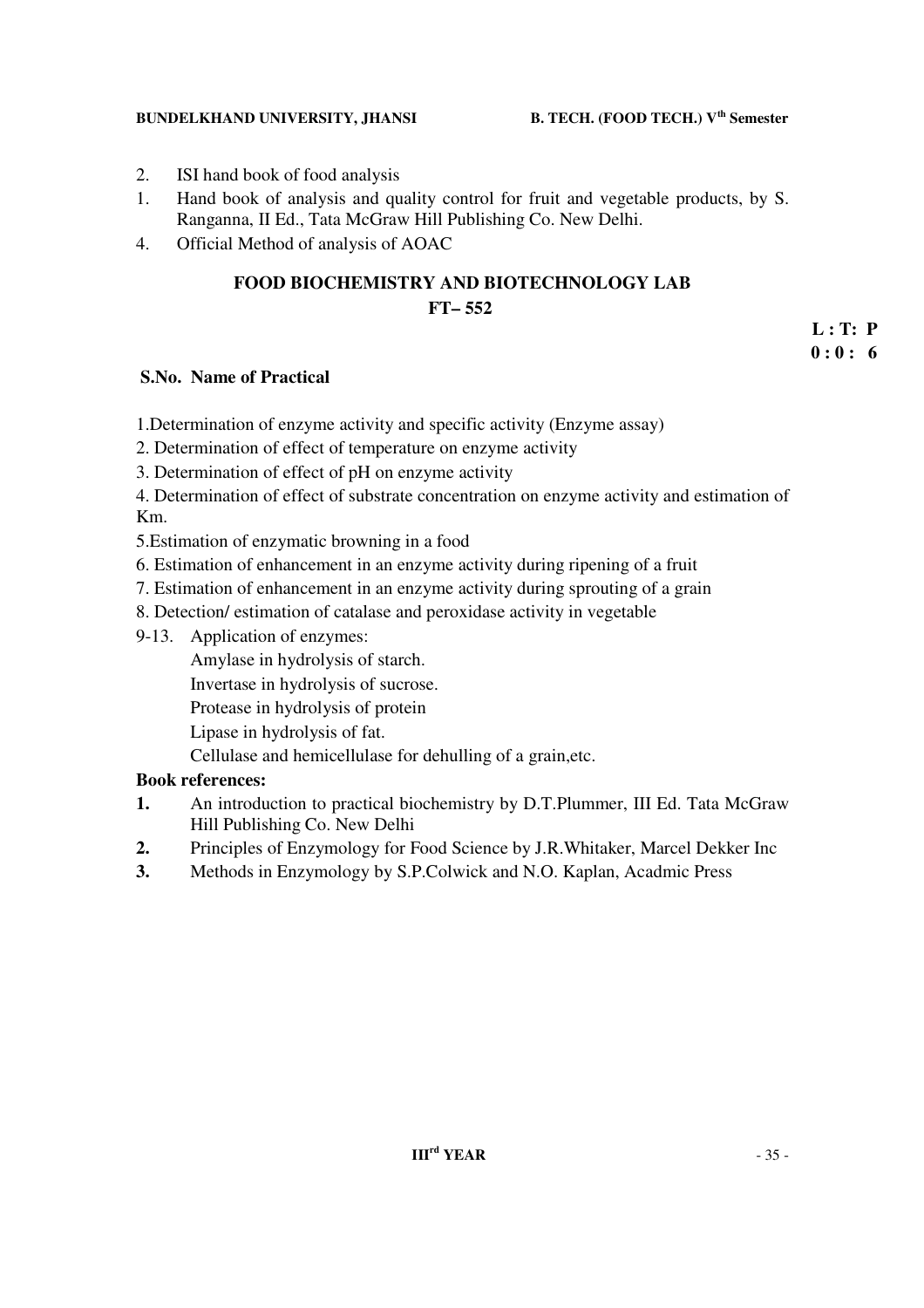**L : T: P** 

#### **CHEMICAL ENGINEERING THERMODYNAMICS CH-602**

|                                                                                                                                                                                                                               | 3:1:0   |   |
|-------------------------------------------------------------------------------------------------------------------------------------------------------------------------------------------------------------------------------|---------|---|
| Unit-I                                                                                                                                                                                                                        |         |   |
| <b>Basic Concept</b>                                                                                                                                                                                                          |         |   |
| The firstlaw and conservation of energy. Applications to steady, nonsteady flow and<br>other engineering problems. The second law. Applications to engineering problems<br>relating to equilibrium, maximum and minimum work. |         | 8 |
| Unit-II                                                                                                                                                                                                                       |         |   |
| Properties of Pure Substances                                                                                                                                                                                                 |         |   |
| in thermodynamic properties and their inter-relationships. The ideal gas.<br>Changes<br>Fugacity and Fugacity coefficients for real gases.                                                                                    |         | 8 |
| Unit-III                                                                                                                                                                                                                      |         |   |
| Multicomponent System                                                                                                                                                                                                         |         |   |
| Partial molal properties. Mathematical models for the chemical potential. Ideal and non-<br>ideal solutions. Activity and activity coefficients. The Gibbs Duhem equations. Excess<br>properties of mixtures.                 |         | 8 |
| <b>Unit-IV</b>                                                                                                                                                                                                                |         |   |
| Phase Equilibria                                                                                                                                                                                                              |         |   |
| Criteria for equilibrium between different phases in Multicomponent nonreacting<br>systems. Applications to systems of engineering interest, particularly to vapour – liquid<br>equilibria and solubility.                    |         | 8 |
| Unit-V                                                                                                                                                                                                                        |         |   |
| Chemical Equilibrium                                                                                                                                                                                                          |         |   |
| The equilibrium constant and the variation of yield in chemical reactions with pressure,<br>temperature and composition.                                                                                                      |         | 8 |
| <b>MASS TRANSFER OPERATIONS-II</b><br><b>CH-601</b>                                                                                                                                                                           |         |   |
|                                                                                                                                                                                                                               | L: T: P |   |
|                                                                                                                                                                                                                               | 3:1:0   |   |

## **Unit –I**

Diffusion

Molecular and turbulent diffusion , diffusion coefficient. Fick's law of diffusion, measurement and estimation of diffusivity. Diffusion in multicomponent gas mixtures. Diffusion in solids: Molecular, Knud sen and surface diffusion.

Inter phase mass transfer: Mass transfer coefficients, diffusion between phases, equilibrium solubility of gases in liquids. Mass transfer theories. Mass transfer in fluidized beds. 8

## **Unit –II**

Adsorption and Stripping

Equipments, gas-liquid equilibria, Henry's law, selection of solvent, absorption in tray column, graphical and analytical methods. Adsorption in packed columns. HTU, NTU & HETP concepts, design equations for packed column.  $\frac{7}{7}$ 

**Unit –III**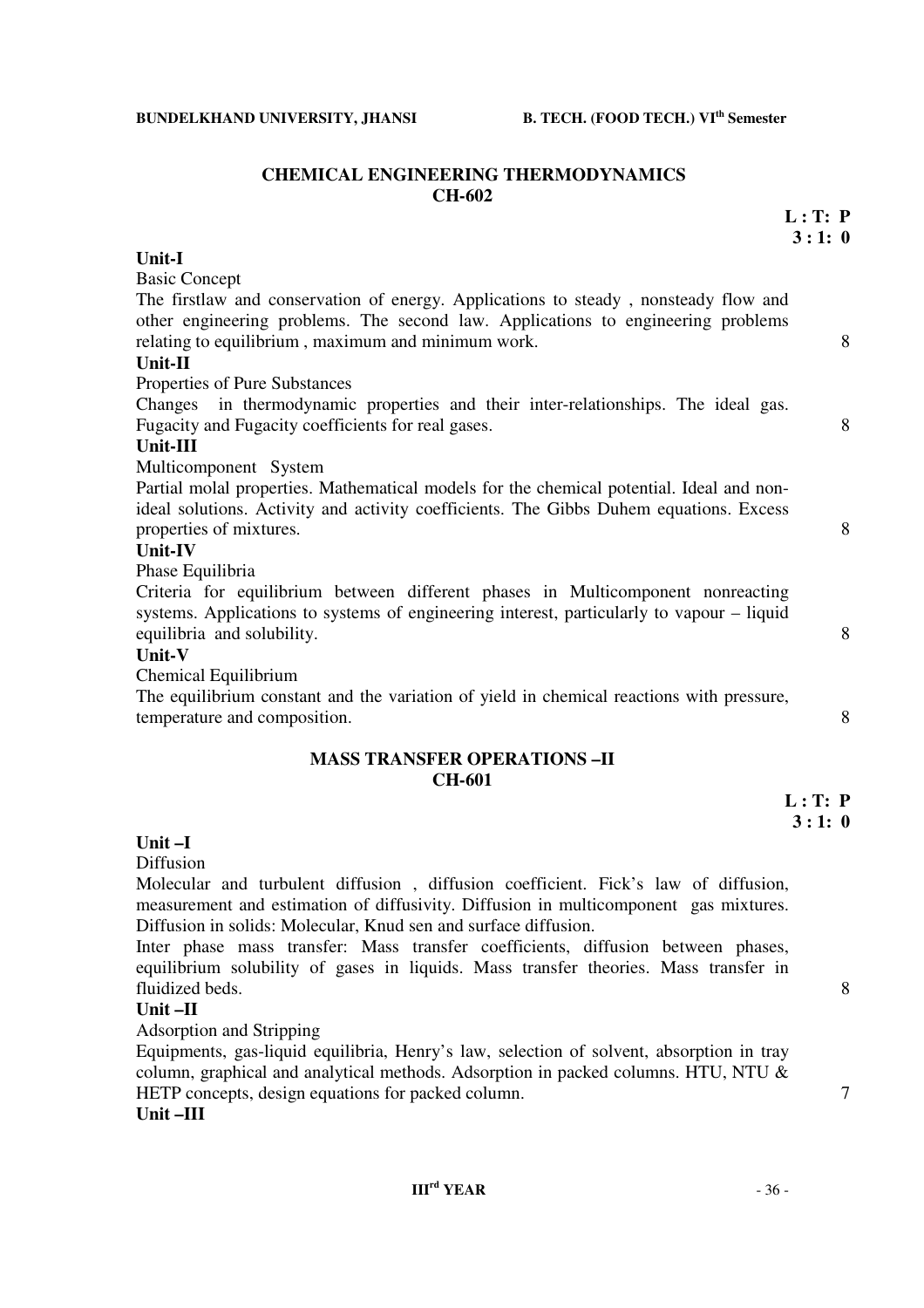## Humidification and Dehumidification

Vapour liquid equilibrium and enthalpy for a pure substance , vapour pressure – temperature curve, vapour gas mixtures, definition and derivations of relationships related with humidity, fundamental concept of humidification . Dehumidification and water cooling, wet bulb temperature, adiabatic and non-adiabatic operation, evaporative cooling, classification and design of cooling towers. 7

## **Unit –IV**

## Drying

Solid-gas equilibria, definitions of moisture contents, types of batch and continuous dryers, rate of batch drying , time of drying, mechanism of batch drying, continuous drying.  $4\overline{4}$ 

## **Unit –V**

Crystallization

Equilibrium yield of crystallization , heat and mass transfer rates in crystallization, theories of crystallization. Classification and design of crystallizers. 4

## **FOOD PRESERVATION & PROCESSING PRINCIPLES FT - 601**

**L : T: P** 

# **3 : 1: 0**

**Unit-I**  $L(1-9)$   $T(1-3)$ **Basic considerations:** Aims and objectives of preservation & processing of foods, Characteristics of tissues and non-tissues foods, Degree of perishability of unmodified foods, Causes of quality deterioration and spoilage of perishable foods, intermediate moisture foods, wastage of foods.

## **Unit-II** L (1)

## **Preservation of foods by low temperatures:**

- (A) Chilling temperatures: Consideration relating to storage of foods at chilling temperatures, Applications and procedures, Controlled and Modified atmosphere storage of foods, Post storage Handling of foods.
- (B) Freezing temperatures: Freezing process, Slow and fast freezing of foods and its consequence, other occurrences associated with freezing of foods. Technological aspects of pre freezing, Actual freezing, Frozen storage and thawing of foods.

### Unit-III  $L(19-27)$   $T(7-9)$

## **Preservation of foods by high temperatures:** Basic concepts in thermal destruction of microorganisms D,Z,F values. Heat resistance and thermophic microorganisms. Cooking, Blanching, Pasteurization and Sterilization of foods. Assessing adequacy of thermal processing of foods, General process of caning of foods, Spoilage in canned

foods.

## **Preservation by water removal:**

**(a)** Principles, Technological aspects and application of evaporative concentration process; Freeze concentration and membrane process for food concentrations.

## Unit-IV  $L (28-36)$  T  $(10-12)$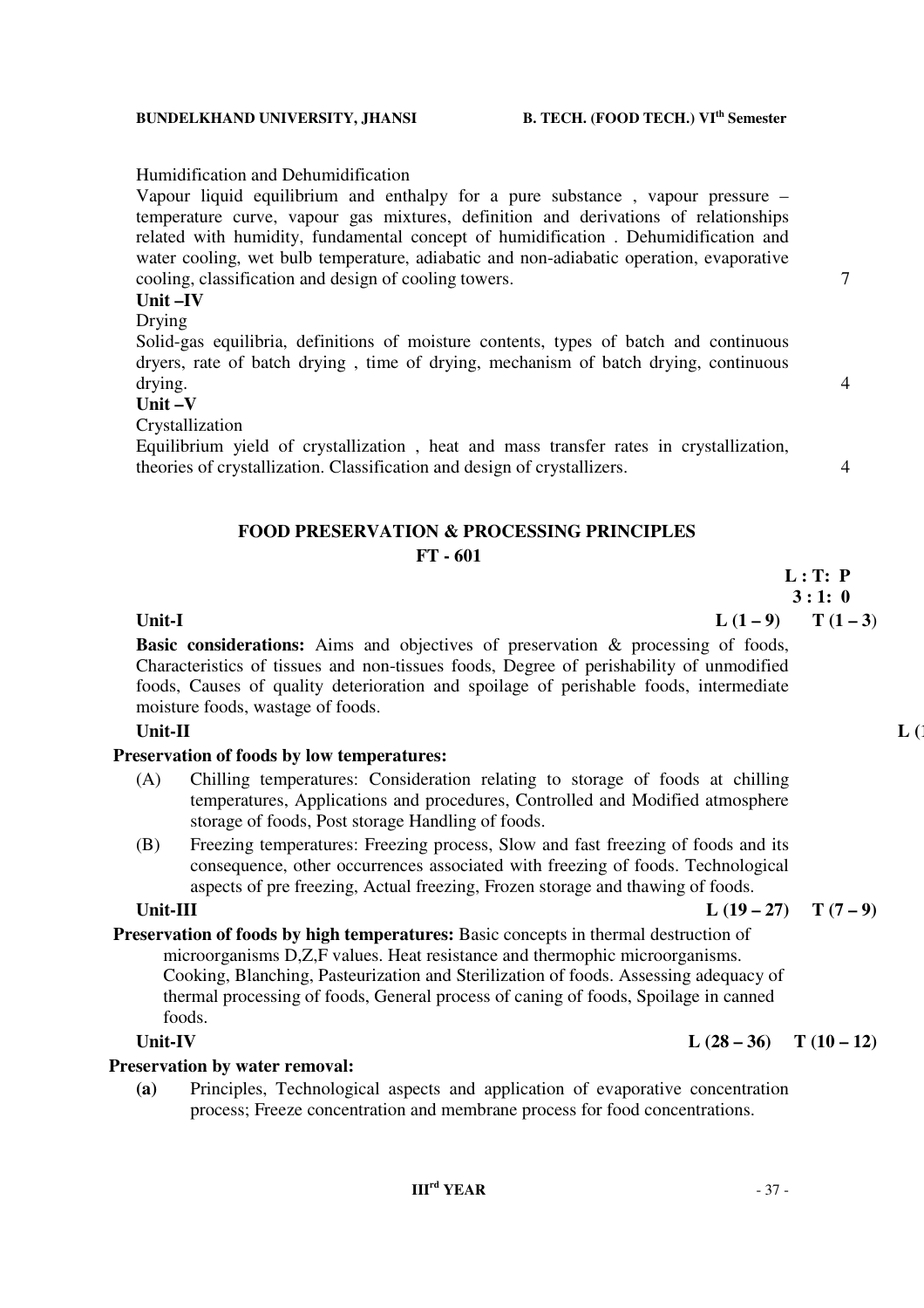**(b)** Principles, Technological aspects and application of drying and dehydration of foods, Cabinet, tunnel, belt, bin, drum, spray, vacuum, foam mat, fluidized-bed and freeze drying of foods.

## Unit-V  $L (37 - 45)$   $T (13 - 15)$

Principles, Technological aspects and application of sugar and salt, Antimicrobial agents, Biological agents, non ionizing and ionizing radiations in preservation of foods. Hurdle technology.

# **Book References Author**

O.R.Fennema Principles of Food science

V.Kyzlink Principle of Food Preservation James M.Jay Modern Food Microbiology

## **MACHINE DESIGN ME- 601**

## **Unit-I**

Introduction to the methodology of Engineering design; Design circle for a product/ system: Important considerations in design; Formulation of design concepts; Miscellaneous considerations like wear, environmental, human and aesthetic aspects; Ergonomics considerations. 8

## **Unit-II**

Estimation of design load under static and dynamic conditions; Design for safety; Stress concentration and its effect and its prevention; Consideration of creep, fatigue and thermal stresses in design. 8

## **Unit-III**

Material selection in design; Important engineering materials- Their classification and properties; Elementary idea of rubber, plastic ceramics and composites; Advantages over conventional metals and alloys. 8

## **Unit IV**

Design of power transmission systems- belt, pulley and shafts; Design of riveted and welded joints; Design of keys, couplings, lever and brackets. 8

## **Unit-V**

Design of pressure vessels- thick and thin cylinders, pipe and joints; Elementary ideas and importance of computer aided design; Basics of computer graphics - general introduction to AutoCAD. 8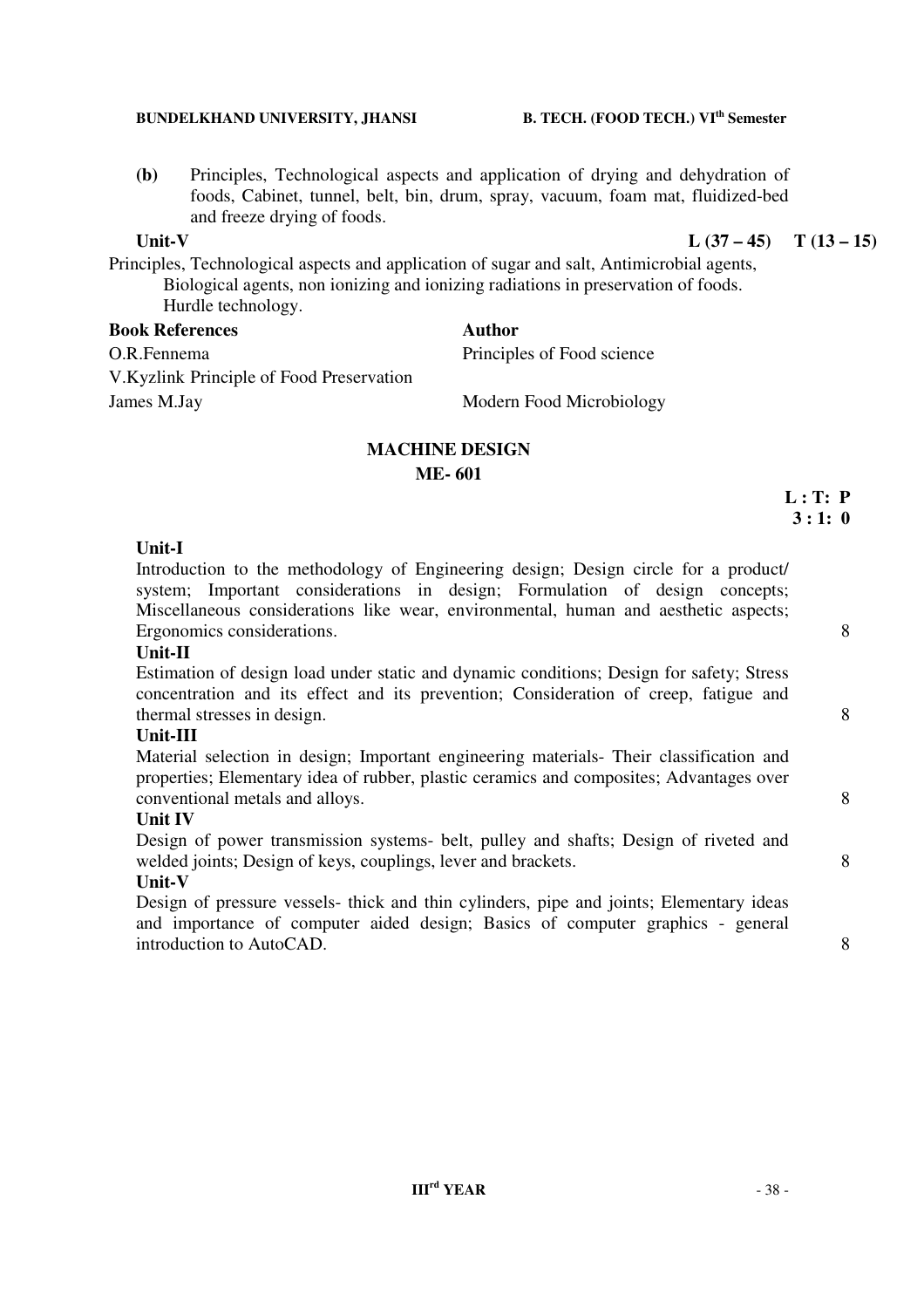|                                                    |                                                                                                                                                                                                                                                                         |                         | 3:1:0                 |
|----------------------------------------------------|-------------------------------------------------------------------------------------------------------------------------------------------------------------------------------------------------------------------------------------------------------------------------|-------------------------|-----------------------|
| Unit-I                                             |                                                                                                                                                                                                                                                                         |                         | L $(1-9)$ T $(1-3)$   |
|                                                    | Composition, Structure and Processing characteristic of Cereal grains, Legumes and                                                                                                                                                                                      |                         |                       |
|                                                    | oilseeds, Post harvest, Post processing practices for their safe storage. Parboiling and                                                                                                                                                                                |                         |                       |
|                                                    | Milling of paddy, Quality characteristics, Curing and aging of rice, Processed rice                                                                                                                                                                                     |                         |                       |
| products.                                          |                                                                                                                                                                                                                                                                         |                         |                       |
| Unit-II                                            |                                                                                                                                                                                                                                                                         |                         |                       |
| Macaroni products.                                 | Wheat and its quality characteristics for milling into flour and semolina, Flour milling,<br>Turbo grinding and air classification, Flour grades and their suitability for baking<br>purposes, Assessment of flour quality and characteristics, Milling of Durum wheat, |                         |                       |
| Unit-III                                           |                                                                                                                                                                                                                                                                         |                         | L $(19-27)$ T $(7-9)$ |
| cakes; Breakfast cereals.                          | Ingredients, Technology and quality parameters for baked products: Bread, Biscuits and                                                                                                                                                                                  |                         |                       |
| <b>Unit-IV</b>                                     |                                                                                                                                                                                                                                                                         | L $(28-36)$ T $(10-12)$ |                       |
|                                                    | Dry and Wet milling of corn, Starches and its conversion products, Malting of barley,                                                                                                                                                                                   |                         |                       |
|                                                    | Pearling of Millets, Milling of legume-pulses by traditional and improved processes.                                                                                                                                                                                    |                         |                       |
| Unit-V                                             |                                                                                                                                                                                                                                                                         | L $(37-45)$ T $(13-15)$ |                       |
|                                                    | Processing of oil seeds for direct use and consumption, Oil and protein products.                                                                                                                                                                                       |                         |                       |
|                                                    | Processing of extracted oil refining, hydrogenation, interestrification. Processing of                                                                                                                                                                                  |                         |                       |
| preparations. Peanut butter, Margarine and Spread. | deoiled cake into protein concentrates and isolates, Textured protein, Functional protein                                                                                                                                                                               |                         |                       |
| <b>Book references:</b>                            |                                                                                                                                                                                                                                                                         |                         |                       |
| $\bf{A} = \bf{A}$                                  | $T^{\prime\prime}$ and $T^{\prime}$                                                                                                                                                                                                                                     |                         |                       |

| <b>Author</b>     | Title                              |
|-------------------|------------------------------------|
| C.F.T.R.I. Mysore | Manuals on Rice and its Processing |
| N.N.Potter        | Food Science                       |
| S.A.Matz          | Cereal Technology                  |
| S.A.Matz          | <b>Bakery Technology</b>           |
|                   |                                    |

# **CHEMICAL ENGINEERING OPERATION LAB**

## **CH-651**

 **L : T: P**   $\mathbf{0}: \mathbf{0}: \mathbf{3}$ 

- 1. Studies on Jaw Crushers, Hammer mill, Ball Mill, Crushing Rolls
- 2. Screen Analysis
- 3. Pressure Drop studies in pipe fittings
- 4. Studies on Rotameter, Orifice meter, venturi meter and V Notch.
- 5. Studies on sedimentation and filtration.

## **IIIrd YEAR** - 39 -

## **BUNDELKHAND UNIVERSITY, JHANSI B. TECH. (FOOD TECH.) VI<sup>th</sup> Semester**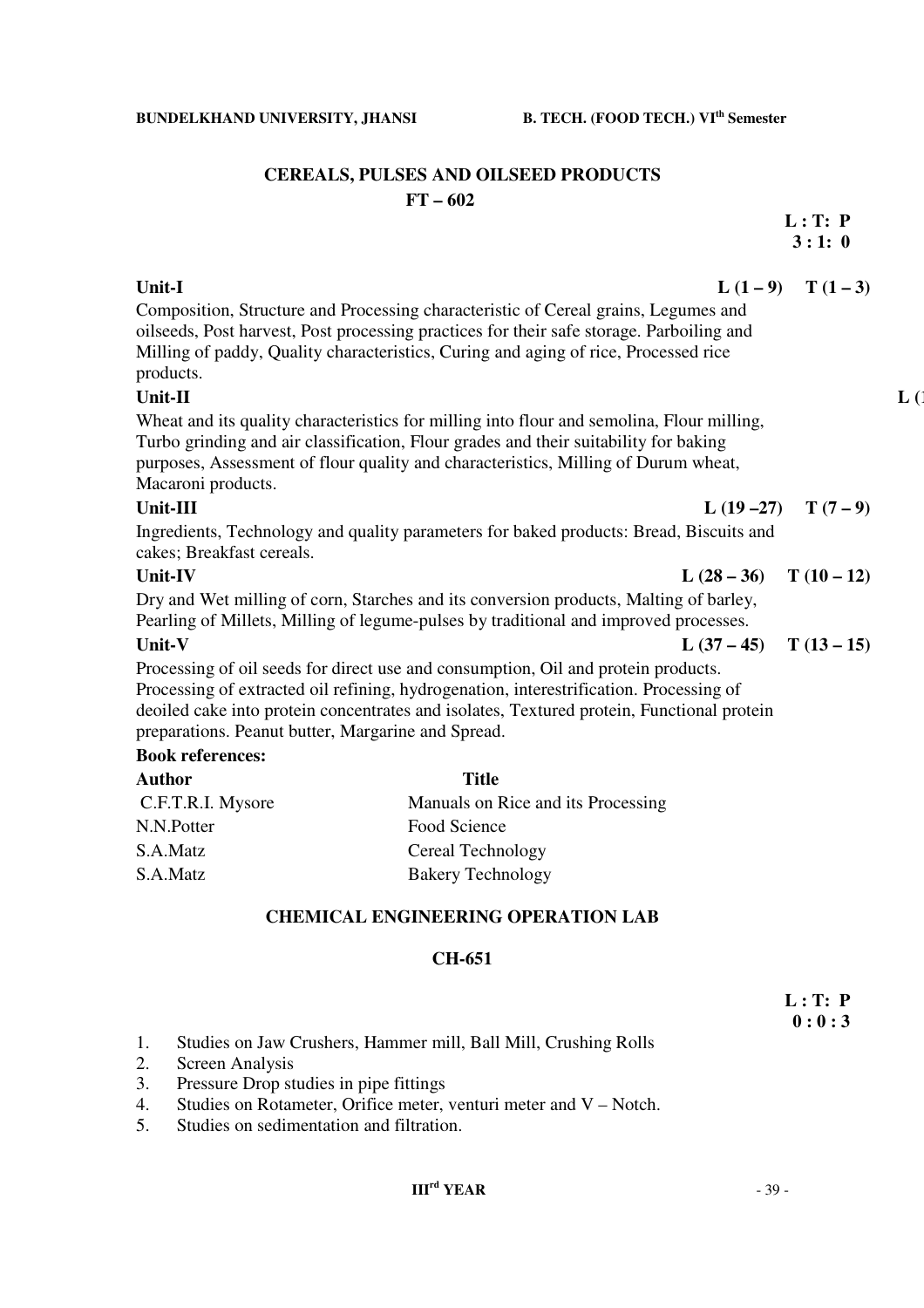- 6. Studies on Heat Exchangers viz. Concentric pipe heat exchanger, Shell and tube heat exchanger.
- 7. Studies on Single effect/ Multiple effect evaporators.
- 8. Studies on Bubble cap/ tray/ fractional column.
- 9. Studies on Absorption/ Humidification/ Dehumidification columns.
- 10. Studies on extraction column.

## **FOOD PRESERVATION AND PROCESSING LAB FT-651**

## **S. No. Name of practical**

- 1. Extension of shelf life/ preservation of foods by use of low temperature.
- 2. Processing and preservation of Peas by use of high temperature.
- 3. Preservation and processing of certain vegetables by drying and dehydration (water removal)
- 4. Osmotic concentration/dehydration of certain fruits and vegetables using concentrated sugar and salts solutions (reduction in water activity)
- 5. Preparation of Jam/Jelly and its preservation by sugar.
- 6. Preparation of tomato puree/ketchup and its preservation by chemical preservatives.
- 7. Preparation of fruit juice/pulp and its preservation by chemical preservatives/thermal processing.
- 8. Preparation of cordials and squash as per FPO specification.
- 9. Preparation of Bread/test baking.
- 10. Pre-treatment and milling of legume-pulses / dehulling of oil seeds.
- 11-14.Preparation of certain baked products Buns, Biscuits, Cookies,

Cakes Pizza etc.

Book References:

# **Author Title**  G.Lal, G.S.Siddappa & G.L.Tondan Preservation of Fruits and Vegetables S.C.Dubey Basic Baking: Science and Craft E.J.Pyler Baking Science and Technology

## **FT-652 SEMINAR**

 **L : T: P 0 : 0 : 3** 

The student will be required to prepare and deliver a seminar as well as submit a written report on the topic assigned to him/her

 **L : T: P 0 : 0 : 6**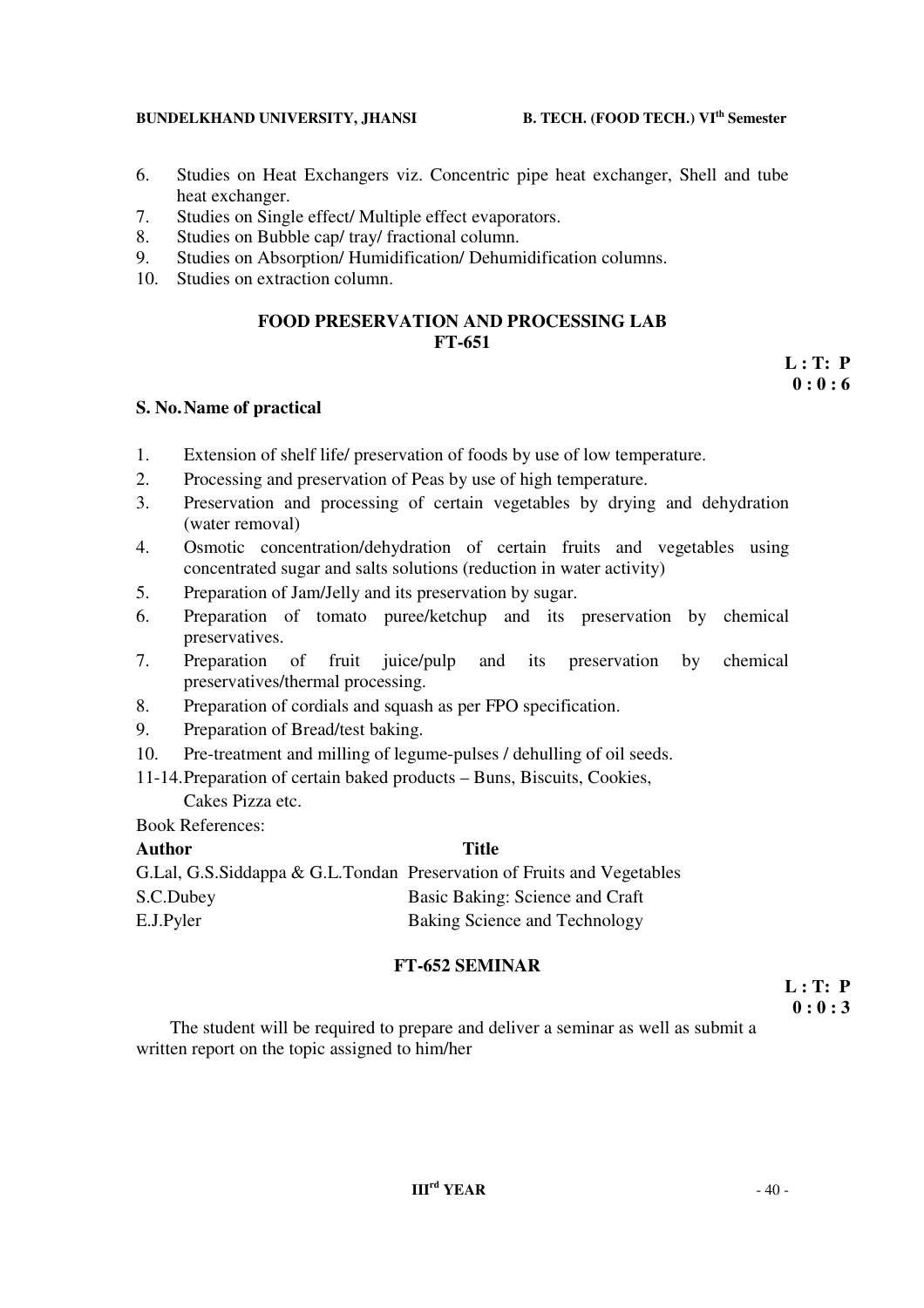# **FRUITS, VEGETABLES AND PLANTATION PRODUCTS**

## **FT - 701**

| 3:1:0                                                                                     |                     |
|-------------------------------------------------------------------------------------------|---------------------|
| Unit-I                                                                                    | L $(1-9)$ T $(1-3)$ |
| Structural, Compositional and Nutritional aspects of fruits and vegetables. Physiological |                     |
| development: Growth, Maturation, Ripening and Senescence. Post harvest handling           |                     |
| including controlled and modified storage. Techniques of processing and preservation of   |                     |

dehydration.

Technology of fruits and vegetable products: Juices and pulps, Concentrates and powders, Squashes and cordials. Beverage: Still and carbonated. James, Jellies and Marmalades. Preserves, candies and crystallized fruits. Tomato products: Puree, Paste, Ketchup, Sauce and soup. Chutneys, pickles and other products.

fruits and vegetables by refrigeration and freezing, canning and bottling, drying and

## Unit-III  $L(19-25)$   $T(7-9)$

Spices: Composition, Structure and characteristics. Preservation and processing of major and minor spices of India; whole spice, Spice powder, Paste and extracts, Spice oils and oleoresins.

Composition, Structure and characteristics of cashew nut and other dry fruits. Composition, Production and processing of Tealeaves: Black tea, Green tea and Oolong tea. Instant tea. Production and processing of coffee cherries by wet and dry methods to obtain coffee beans, grinding, storage and preparation of brew, Soluble /Instant coffee, Use of chicory in coffee, decaffeinated coffee.

Production, processing and chemical composition of cocoa beans. Cocoa Processes: Cleaning, roasting, alkalization, cracking and fanning, Nib grinding for cocoa liquor, cocoa butter and cocoa powder. Manufacturing process for chocolate: Ingredients, Mixing, Refining, Conching, Tempering, Moulding etc. to obtain chocolate slabs, chocolate bars. Enrobed and other confectionary products.

## **Book References:**

| <b>Author</b>                         | <b>Title</b>                                                                                   |
|---------------------------------------|------------------------------------------------------------------------------------------------|
| G. Lal, G.S. Siddappa and G.L. Tondan | Preservation of fruits & vegetables.                                                           |
| & G.L. Tandon B.L. Amla               | Food Industry.                                                                                 |
| B. Shrilakshimi                       | Food Science.                                                                                  |
| Bernard. W. Minifie                   | Chocolate, Cocoa and Confectionary:<br>Science and Technology.                                 |
| R.H.H. Wills et.al.                   | introduction to the Post-harvest<br>An<br>physiology and handling of fruits and<br>vegetables. |

## Unit-II  $L (10 - 18) T (4 - 6)$

## Unit-IV  $L (26 - 36) T (10 - 12)$

## Unit-V  $L (37 - 45) T(13 - 15)$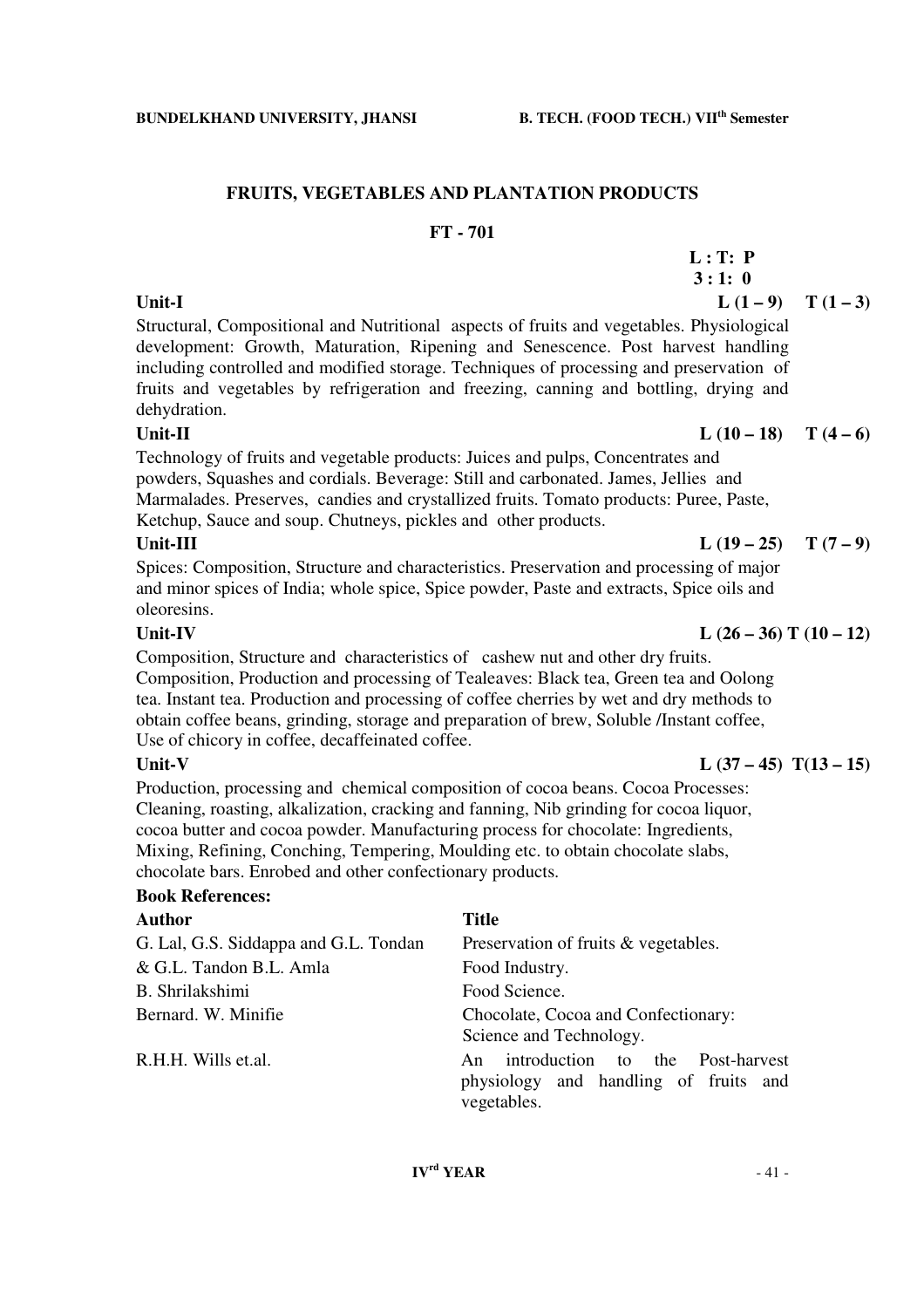## **FOOD QUALITY AND FOOD LAWS FT - 702**

 **L : T: P 3 : 1: 0**  Unit-I  $L(1-9)$   $T(1-3)$ 

Ways of describing of Food Quality, Quality control and Quality Assurance functions. Total Quality Control (TQC) and the role of management/ TQM.. Statistical quality control. Quality costs., Analysis and Interpretation of sensory scores. Application of sensory evaluation in Quality Management of foods.

## Unit-II  $L(19-27)$   $T(7-9)$

Instrumental measurements of sensory attribute of foods: Appearance, color, volume, density and specific gravity, Rheological and textural characteristics . Texture profile analysis. Correlation between instrumental and Sensory analysis of food quality attributes**.** 

Nutritional Quality of foods and its assessments: Food proteins (Digestibility, Biological value, NPU, PER), Modifications of foods constituents due to processing and storage and their nutritional implications.

Food standards and Specifications: Compulsory and voluntary trade and Company standards. Consumer, company, In-process and finished product specifications. Relevant Food laws : PFA, FPO, SWMA, MPO, AgMark, and BIS Standards.

## **Book References:**

| Title                                  |
|----------------------------------------|
| Rheology and Texture in Food Quality   |
| Food Analysis: Theory and practice     |
| IS: $6273$ (Part-1& Part-2)            |
| Principles of Sensory Analysis of Food |
|                                        |

## **INSTRUMENTATION AND PROCESS CONTROL CH-701**

## **Unit-I**

Elements of measurement , fumctions and general classifications of measuring instruments. Indicating and recording type of instruments. Elements of measuring instruments, static and dynamic characteristics of measuring instruments.

## **Unit-II**

Principle of operation, construction and application of important industrial instruments for the measurement of temperature, flow, liquid level and composition. 10

## **Unit-III**

## Unit-III  $L (28 - 36) T (10 - 12)$

## Unit-IV  $L (37 - 45) T (13 - 15)$

 **3 : 1: 0**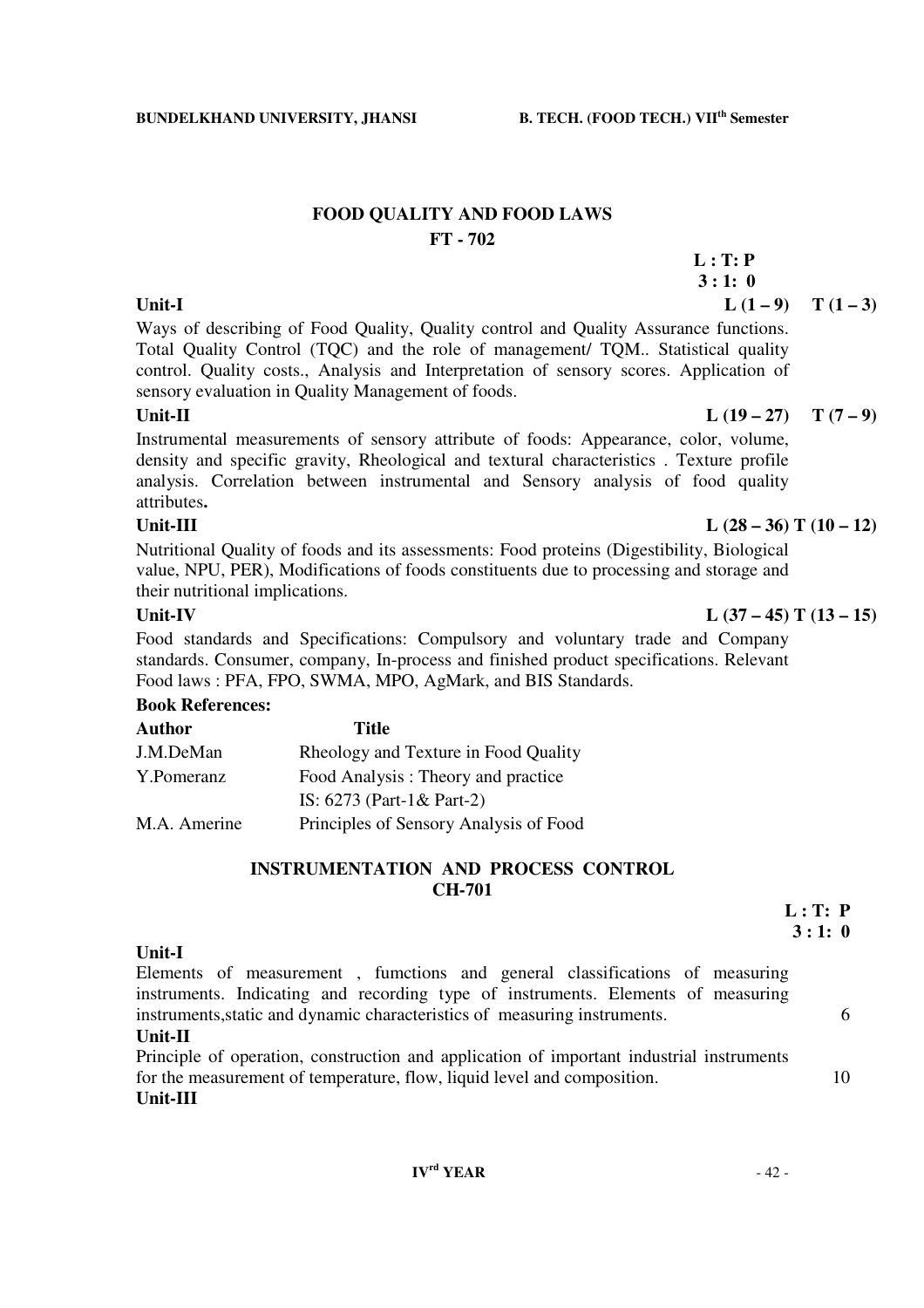Dynamic behavior of first order, second order and two or more first order systems in series. 10

## **Unit-IV**

Block and physical diagrams of control system. Open and closed loop control systems. Characteristics of measuring elements, controllers and final control elements. Mods of control actions. (08 lectures)

## **Unit-V**

Response of closed loop control systems for various kind of control actions and measurement lag. 6

## **CHEMICAL REACTION ENGINEERING CH-702**

## **Unit-I**

Chemical Reactions : Rate of chemical reactions, variable affecting the reaction rate, order of reaction , reaction rate constant , elementary and non-elementary reaction mechanism. Arrhenius equation, Collision theory and theory of absolute reaction rates, predictability of reaction rate. 8

## **Unit-II**

Kinetics of homogeneous chemical reactions, rate equations for simple and complex reactions, irreversible reaction, parallel reactions,consecutive reactions, auto catalytic reactions and homogeneous catalytic reactions. 8

## **Unit-III**

Interpretation of reactor data in constant volume and variable volume batch reactions, integral and differential method of following kinetic data. 6

## **Unit-IV**

Classification of chemical reactions, Interpretation of reactor data in flow reactions. Reactor designs for homogeneous, batch, semi-batch, plug flow and continuous stirred tank. Electrochemical reactors. Isothermal as well as non-isothermal operation, space velocity and residence time in flow reactors. Size comparison of single reactors like batch, plug flow and CSIR for first and second order single reactions. Multiple reactor systems, Plug flow reactions in series and for parallel equal sized CSTR's in series. 10 **Unit-V** 

## Catalysts: Preparation, activity and the factors which influence it. The effect of physical properties such as surface area and pore size etc. on catalyst activity, methods of determination of their physical properties, catalyst poisoning, Biocatalysis. Heterogeneous catalytic reactions, principles, absorption isotherms, kinetics of solid catalysed fluid reactions, rate-controlling steps.Use of computers in designing, modeling, optimization and simulation of chemical process. 8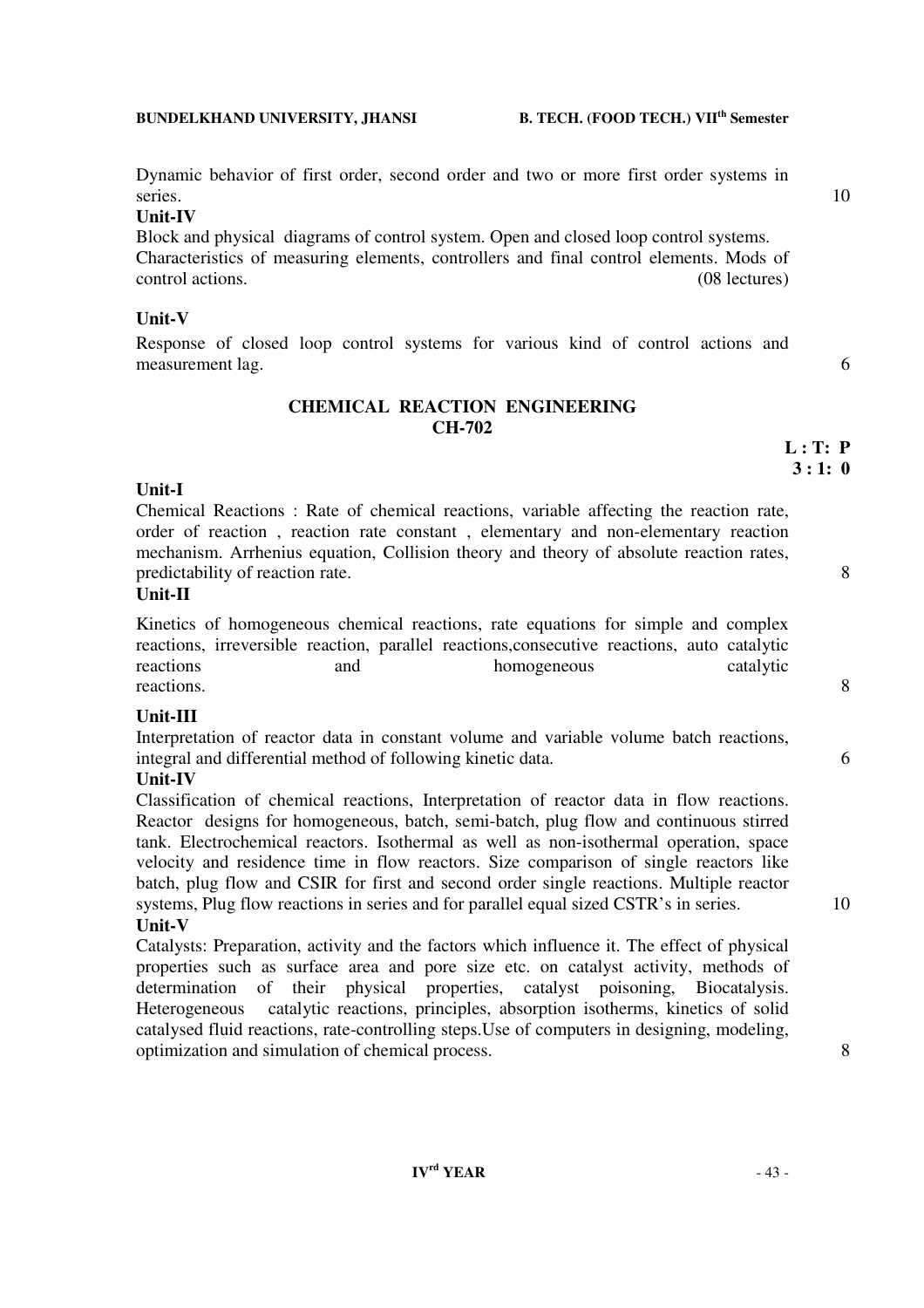## **NUTRITIONAL ASPECTS OF NATURAL & PROCESSED FOODS OE-40**

|                                                                                                                                                                                                                                                                                                                                           | L: T: P           |
|-------------------------------------------------------------------------------------------------------------------------------------------------------------------------------------------------------------------------------------------------------------------------------------------------------------------------------------------|-------------------|
|                                                                                                                                                                                                                                                                                                                                           | 3:1:0             |
| Unit-I                                                                                                                                                                                                                                                                                                                                    | $L(1-9)$ $T(1-3)$ |
| Food and its functions, Role of nutrients, Effects of deficient or excess intake of the                                                                                                                                                                                                                                                   |                   |
| individual essential nutrients. Recommended Dietary Intakes (RDI) and its uses. Factors<br>affecting nutritional requirement of an individual.                                                                                                                                                                                            |                   |
| L $(10-18)$ T $(4-6)$<br>Unit-II                                                                                                                                                                                                                                                                                                          |                   |
| Composition of Foods: General and Specific for different foods of plant and animal<br>origin. General causes. of loss, of nutrients. Nutritional changes during processing $\&$<br>storage and their implications. Potentially undesirable constituents in foods. Restoration,<br>Enrichment, Fortification and Supplementation of foods. |                   |
| Unit-III<br>L $(19-27)$ T $(7-9)$                                                                                                                                                                                                                                                                                                         |                   |
| Digestion, Absorption and Metabolism of food in human body.                                                                                                                                                                                                                                                                               |                   |
| L $(28-36)$ T $(10-12)$<br>Unit-IV                                                                                                                                                                                                                                                                                                        |                   |
| Balanced diets for normal individuals. Therapeutic diets for people suffering from<br>various ailments and disorders. Functional foods.                                                                                                                                                                                                   |                   |
| L $(37-45)$ T $(13-15)$<br>Unit-V                                                                                                                                                                                                                                                                                                         |                   |
| Assessment of calorific value and nutritional quality of natural and processed foods by<br>chemical and biological means. Sensory qualities and acceptability of foods.                                                                                                                                                                   |                   |
| <b>References:</b>                                                                                                                                                                                                                                                                                                                        |                   |
| 'Dietetics' by B. Srilakshmi, H' edn., New Age International (P)Ltd.New Delhi.<br>1.                                                                                                                                                                                                                                                      |                   |
| Wutting and District by Chubbangini A. Loopi, Toto McCrow Hill Co. I td.<br>$\gamma$ and $\gamma$                                                                                                                                                                                                                                         |                   |

- 2. 'Nutrition and Dietetics' by Shubhangini A. Joshi, Tata McGrawHill Co.Ltd
- 3. 'Nutritive Value of Indian Foods' by C. Gopalan, B.V. Ramasastri and S.C.Balasubramanian; NIN, Hyd
- 4. 'Food Chemistry' by O.R. Fennema, 2' edn. Marcel Dekkar Inc.
- 5. 'Basic Nutrition in Health & Disease' by P. S. Howe, W.B. Saunders Company London.

## **FOOD QUALITY EVALUATION LAB FT-751**

 **L : T: P**   $\bf{0:0:3}$ 

- 1. Sensitivity tests (Threshold/Dilution) to measure individual ability for sensory analysis.
- 2-3. Difference tests to evaluate qualitative and' quantitative differences and/or preference between test products.
- 4-5. Assessment of quality of wheat flour (Water Absorption Power, Gluten Content, Sedimentation Value etc.).
- 6. Evaluation of quality of Bakery Products: Bread, Biscuits, Cakes etc.
- 7-8. Evaluation of quality of Dairy Products: Over ran and fat content in IceCream, Specific gravity of Milks etc.

## **IVrd YEAR** - 44 -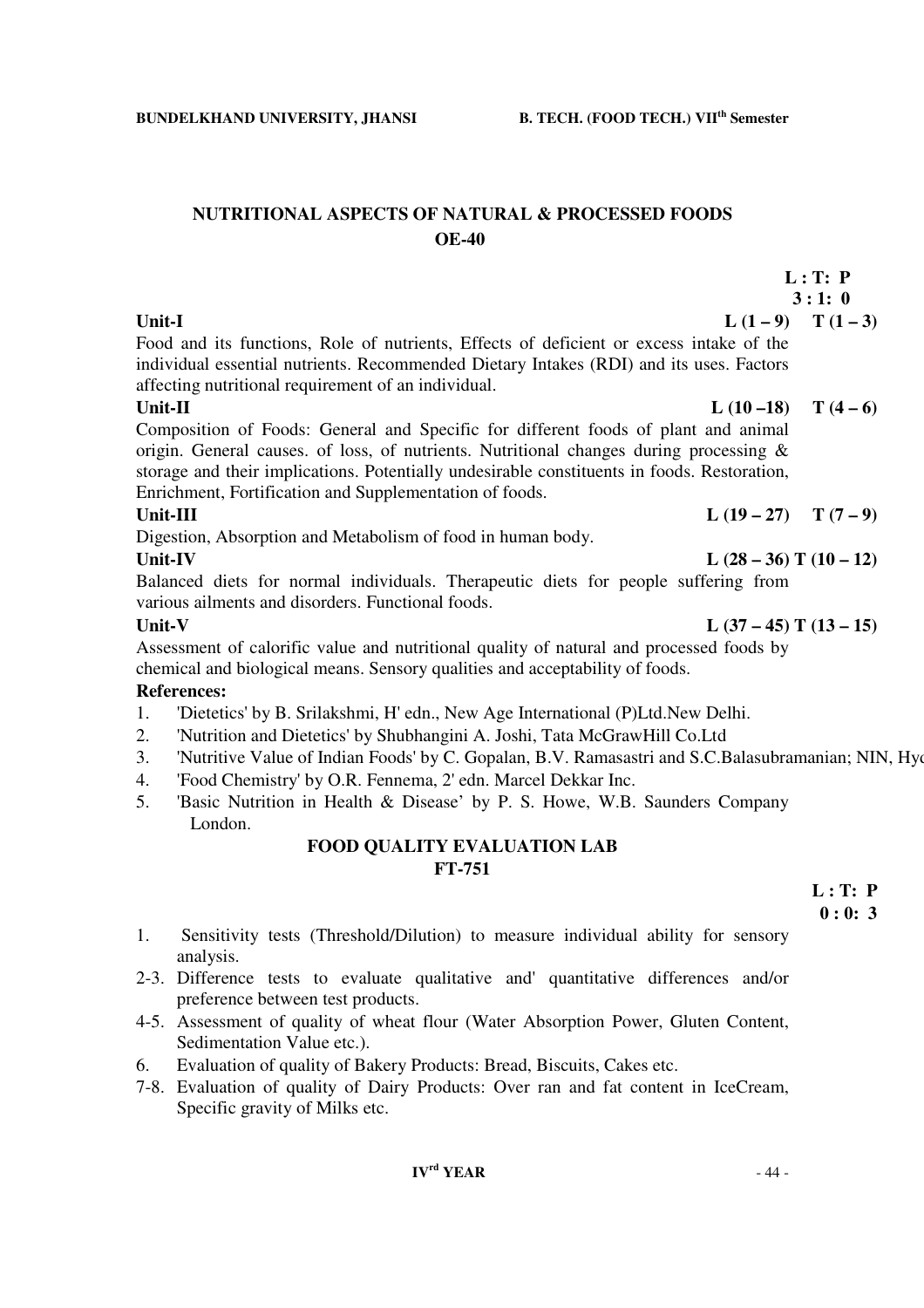- 9-10. Assessment of quality of Fruit & Vegetable Products: Tomato Products, Jam, Jelly, Marmalades, Squashes& Cordials, Canned Products.
- 11-12.Assessment of Quality of Beverages: Tea & Coffee, Carbonated and RTS Beverages.

| <b>Book References:</b>   |                                                                             |
|---------------------------|-----------------------------------------------------------------------------|
| <b>Author</b>             | <b>Title</b>                                                                |
| <b>BIS</b> Specifications |                                                                             |
| Morris B. Jacobs          | The Chemical Analysis of Foods & Food Products                              |
| S. Rangann                | Hand Book of Analysis and Quality Control for Fruit<br>& Vegetable Products |
|                           | Official Method of Analysis of AOAC                                         |

## **FT-752: PROJECT**

 **L : T: P 3 : 1: 0**

The student (s) will be required to search literature pertaining to design of an

equipment / processing of a food commodity / production of food product, comprehend it

and prepare a report for assessment.

## **FT-753 : INDUSTRIAL TRAINING**

 **L : T: P 0 : 0 : 3** 

The student(s) will be required to undertake training in the food industry after III B. Tech.VI semester for a specified period and submit its report after completion for evaluation and oral examination in the VII semester of his studies in Final B.Tech.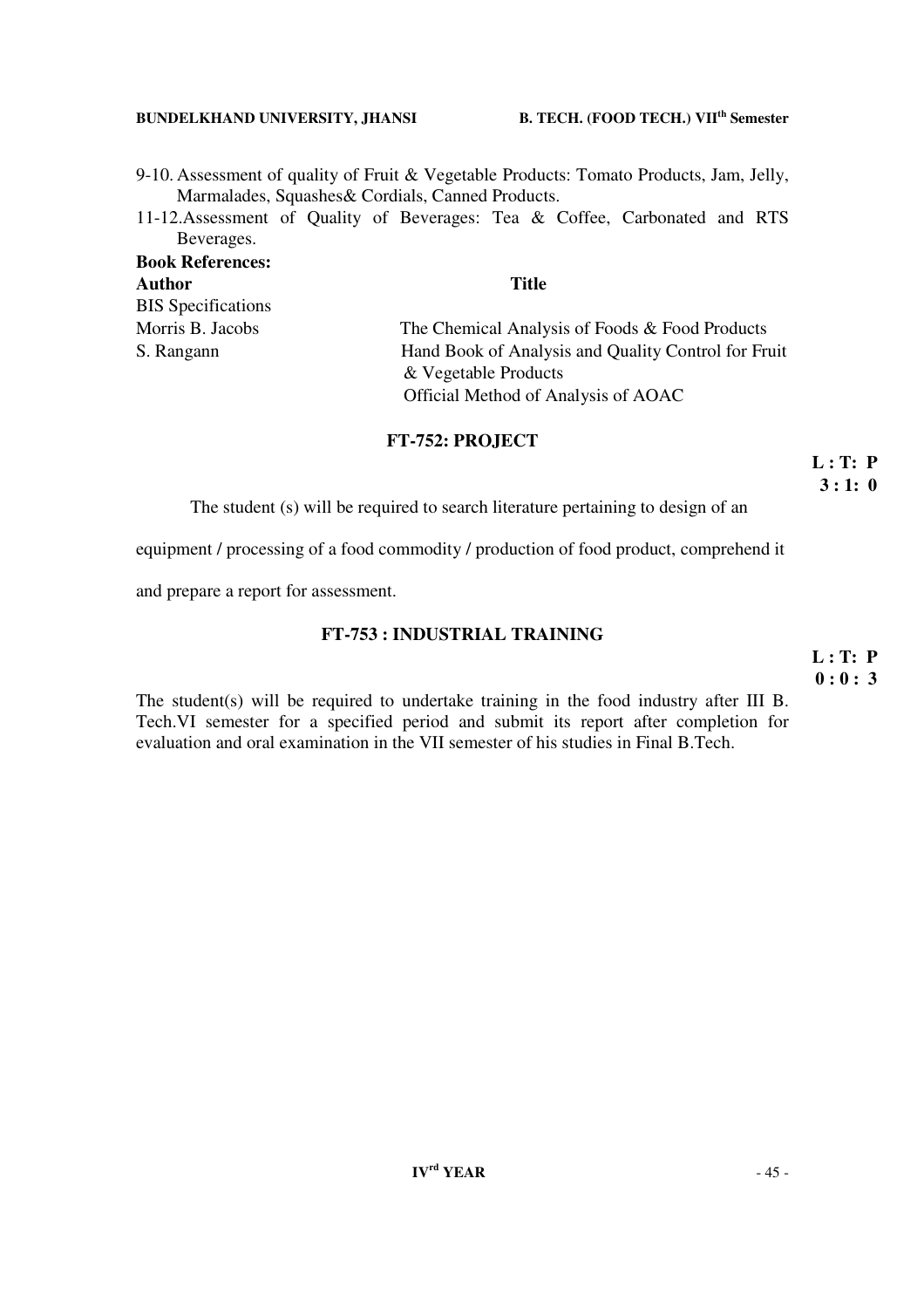## **ELECTIVE FT-011 : SPECIALITY FOODS**

 **L : T: P**   $3:1:0$ 

## **Unit-I**

Infant and baby foods, Adolescent / Teen-age foods, Geriatric foods, Foods for pregnant ladies and nursing mothers. Functional foods and Probiotics.

## **Unit-II**

Foods / Diets in metabolic disorders and disturbances.

### **Unit-III**

Foods and Diets recommended and restricted in Gastrointestinal disorders; Fever and Infection; Liver, gallbladder and pancreatic disturbances.

#### **Unit-IV**

Foods and Diets recommended and restricted in blood, circulatory and Cardiac diseases; urinary and Musculoskeletal diseases. Allergies.

#### **Unit-V**

Beneficial Effects of Spices, gamma-linolenic acid, Spirulina, antioxidants and other food constituents. New Developments.

## **Book References:**

| Author                        | <b>Title</b>                        |
|-------------------------------|-------------------------------------|
| Benzamin T. Burton            | <b>Human Nutrition</b>              |
| Shubhangini A. Joshi          | <b>Nutrition and Dietetics</b>      |
| B. Srilakshmi                 | Dietetics                           |
| Arnold E. Bender              | Nutrition and Dietetic foods        |
| <b>AFST(I) &amp; CFTRI</b>    | Proceedings of IFCON 98             |
| Periodicals by AFST(I), CFTRI | Indian Food Industry                |
| P. S. Howe, W.B. Saunders     | Basic Nutrition in Health & Disease |

## **FOOD PROCESSING WASTE MANAGEMENT FT-013**

 **L : T: P**   $\mathbf{0} : \mathbf{0} : 3$ 

### **Unit-I**

Basic considerations: Standards for emission or discharge of environmental pollutants from food processing Industries as per the updated provision of Environment (Protection) Act, 1986. Elements of importance in the efficient management of food processing wastes.

### **Unit-II**

Characterization and utilization of by-products from Cereal Pulses, Oilseeds, Fruits and vegetables, Plantation products, Fermented foods, Milk, Fish, Meat, Egg and poultry processing industries.

## **Unit-III**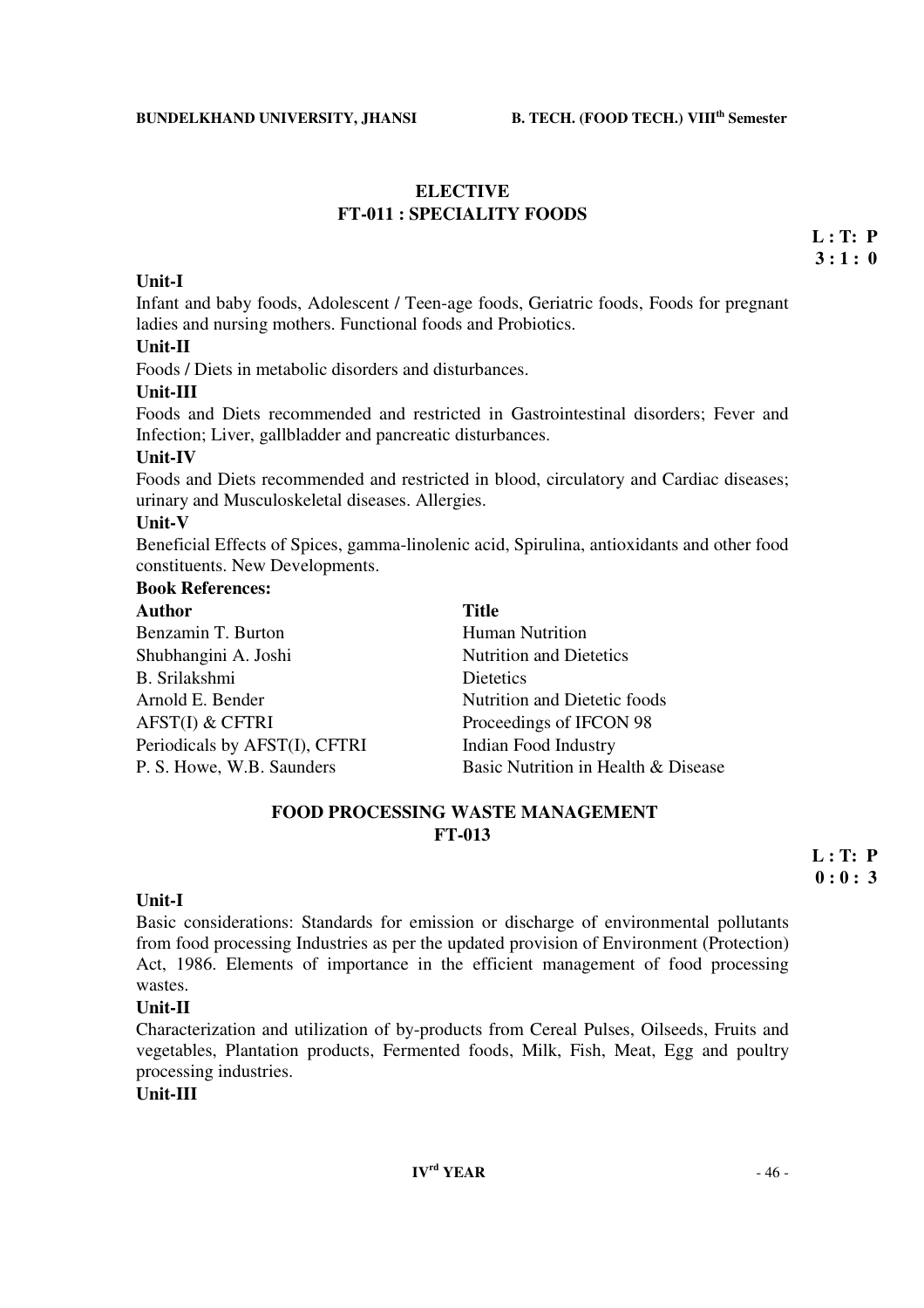Characterization of food Industry effluents, Physical an chemical parameters, Oxygen demands and their interrelationships, Residues (solids), Fats, Oils and grease, Forms of Nitrogen, Sulphur and Phosphorus, Anions and cations, Surfactants, Colour, Odour, Taste, Toxicity. Unit concept of treatment of food industry effluent, Screening, Sedimentation Floatation as pre - and primary reactants.

## **Unit-IV**

Biological oxidations: Objects, Organisms, Reactions, Oxygen requirements, Aeration devices Systems: Lagoons, Activated sludge process, Oxidation ditches, Rotating biological cont caters and their Variations and advanced modifications.

## **Unit-V**

Advanced wastewater treatment systems. Physical separations, Micro-strainers, Filters, Ultra filtration and reverse osmosis. Physico-chemical separations: activated carbon adsorption, Ion-exchange electro-dialysis and magnetic separation. Chemical oxidations and treatment Coagulation and flocculation. Disinfection. Handling disposal of sludge.

### **Book References:**

| Author             | Title                               |
|--------------------|-------------------------------------|
| J.H. Green         | Food Processing Waste Management    |
|                    | Environment (Protection) Act        |
| AFST(I) & CFTRI    | Proceedings of the Symposium on By- |
| products From food |                                     |

Industries: Utilization and Disposal

## **TECHNOLOGY OF ANIMAL FOODS FT-801**

 **L : T: P**   $3:1:0$ 

## **Unit-I**

Fluid Milk: Composition of milk and factor affecting it. Physico-chemical characteristics of milk and milk constituents. Production and collection , cooling and transportation of milk. Packaging storage and distribution of pasteurized milk.: Whole, Standardized, Toned, Double toned and skim milk. Test for milk quality and Adulteration. UHT processed milk, flavoured, Sterilized milk. Cleaning and sanitization of dairy equipments. **Unit-II** 

Definition, Classification, Composition and physico-chemical properties of cream. Production processes and quality control. Butter: Definition, Classification, Composition and methods of manufacture, Packaging and storage. Butter oil/Ghee. Ice cream: Definition, Classification and Composition, Constituents and their role. Preparation of mixes and freezing of Ice cream, Overrun, Judging, Grading, and defects of Ice cream.

## **Unit-III**

Evaporated and Condensed milk: Method of manufacture, Packaging and storage. Defects, Causes, and prevention. Roller and Spray Drying of milk solids. Instantization. Flow ability, Dustiness, Reconstituability, Dispersability, Wet ability, Sink ability and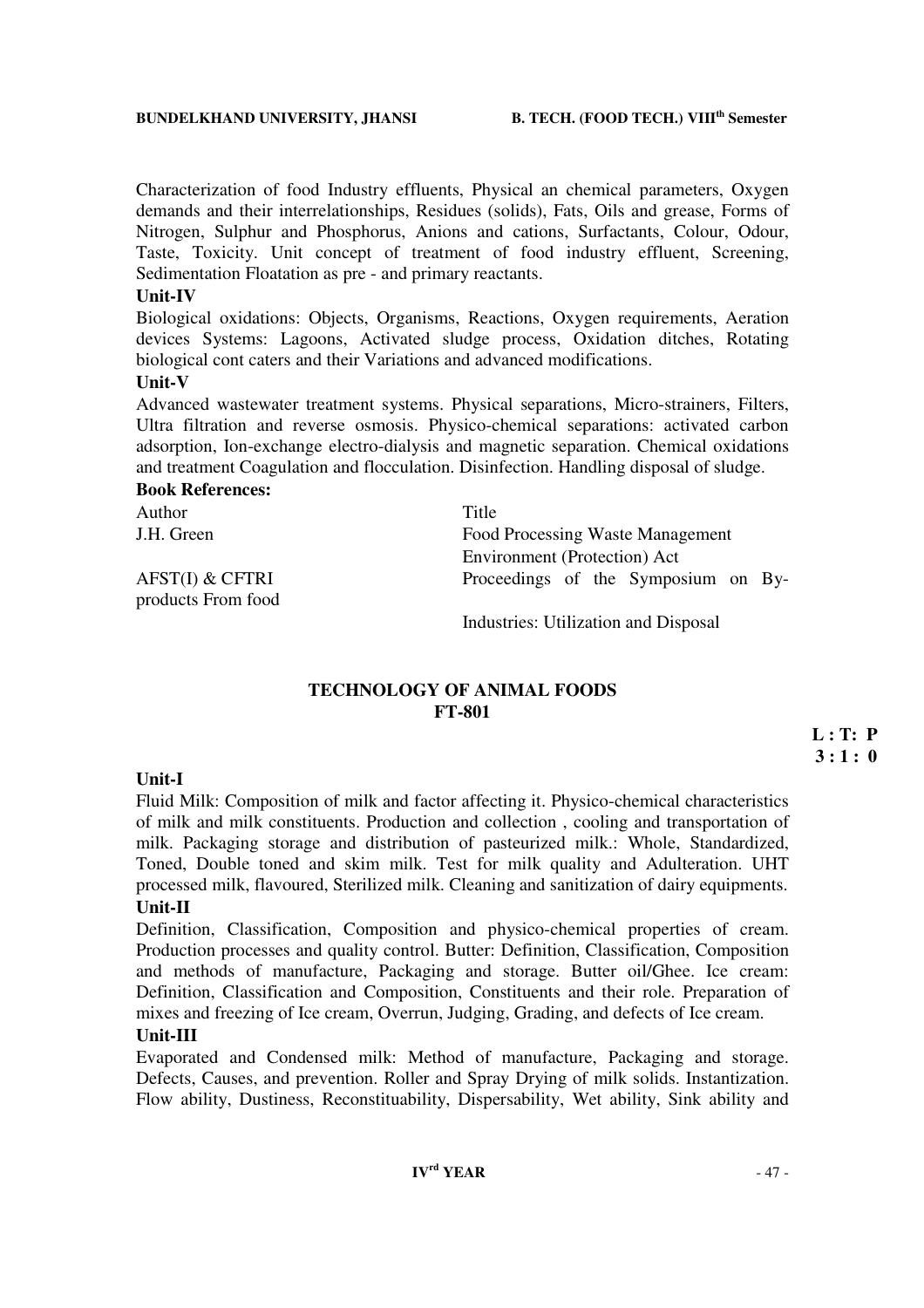appearance of milk powders. Manufacture of casein, Whey protein, Lactose from milk or use in formulated foods.

## **Unit-IV**

Ante-mortem examination of meat animals, Scienctific slaughtering, Post mortem changes, Tendering and curing of meat, Beef Mutton, Pork Sausages and other meat products. Catch, Handling and transportation of fish. Fish spoilage, Processing, Preservation of fish, Shell fish and other sea foods.

## **Unit-V**

Poultry processing, Canning of poultry products. Physical, Chemical Nutritional and Functional characteristics of Egg. Causes of deterioration of quality of egg, Preservation and Processing of Egg. Manufacturing of egg white, Egg yolk and Whole Egg solids/powder.

| <b>Book References:</b> |                                         |
|-------------------------|-----------------------------------------|
| <b>Author</b>           | <b>Title</b>                            |
| H.V.Athortone           | Chemistry and testing of dairy products |
| N.Warner                | Principles of dairy processing          |
| Sukumar De              | Outlines of dairy technology            |
| R.A.Lawrie              | Meat Science.                           |
| G.J.Mountney            | <b>Poultry Products Technology</b>      |
| <b>B.Srilakshmi</b>     | Food Science                            |

## **TRADITIONAL AND FERMENTED FOODS FT- 802**

 **L : T: P 3 : 1 : 0** 

## **Unit-I**

Indian traditional sweet, savory and snack food products: Sweetmeats, Namkins, Papads Idli and Dosa.

## **Unit-II**

Preparation and Maintenance of Bacterial, Yeast and Mold cultures for food fermentations. Lactic acid bacteria-activities and health-promoting effects. Mushrooms: Cultivation and preservation.

## **Unit-III**

Fermented Dairy Products: Cheeses, Curd and Yoghurt, Butter milk and the fermented milks. Spoilages and defects of fermented dairy products and their control. Fermented meat and fish products.

## **Unit-IV**

Fermentative Production of Beer, Wines, Cider and Vinegar. Fermented Vegetables (Pickles).

## **Unit-V**

Production of Baker's Yeast, Microbial Proteins and fats, Food enzymes, and Food additives. Oriental fermented foods.

## **Book References:**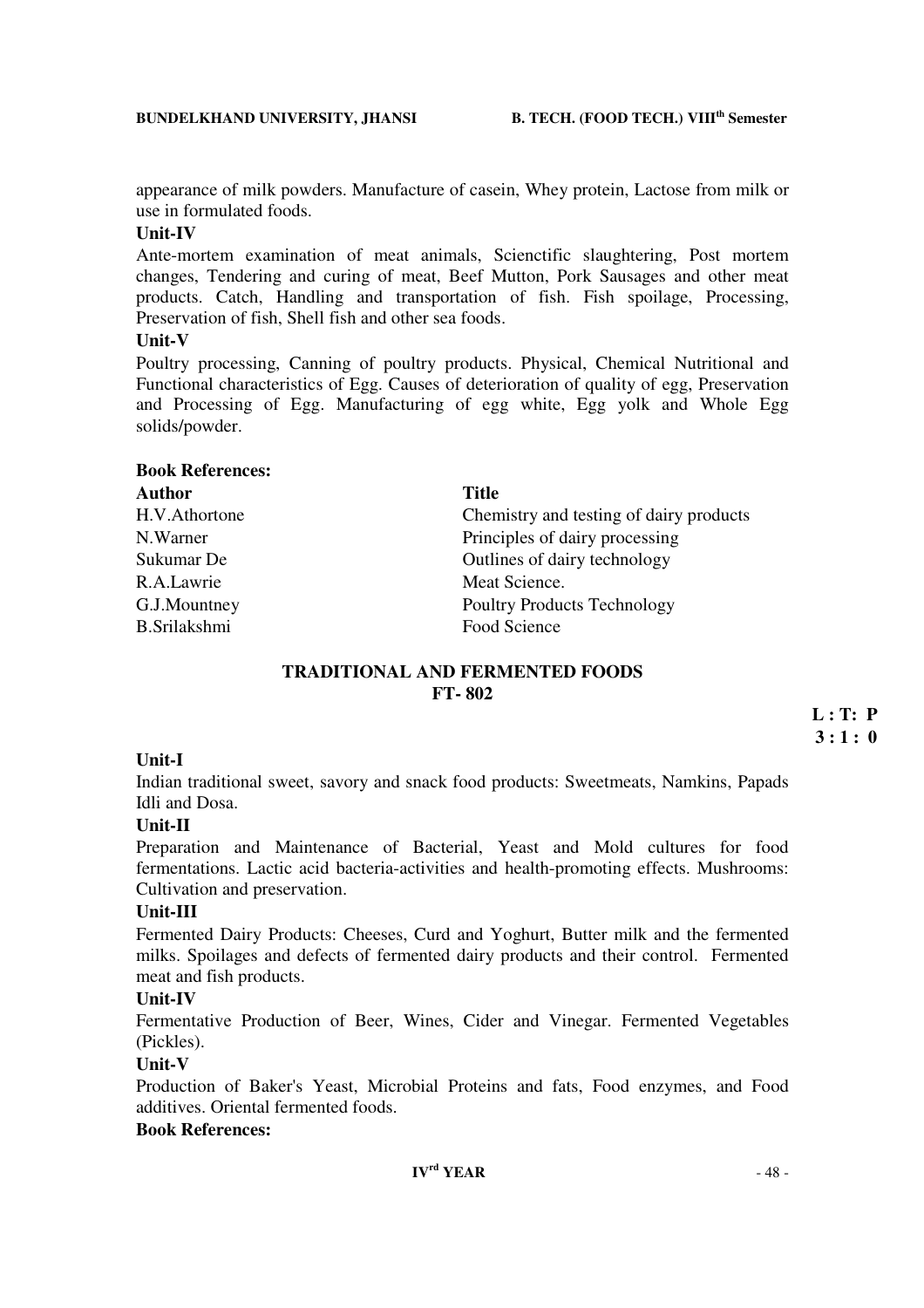**Author Title**  Sukumar De **Outlines** Outlines of Dairy Technology Prescott & Dunn Industrial Microbiology L.E. Casida Industrial Microbiology W.C. Frazier and D.C. Westhoff Food Microbiology

K.H. Steinkrus **Handbook of Indigenous Fermented Foods** 

## **FOOD PACKAGING FT- 803**

 **L : T: P 3 : 1 : 0**

## **Unit-I**

Basic Concepts: Concept of packaging, Functions of a Food Package, Package development factors and Food package development. Aseptic Packaging. Newer trends.

## **Unit-II**

Cellulosic and Polymeric packaging materials and forms: Food grade polymeric packaging materials, Rigid plastic packages. Films: Oriented, Co-extruded, Laminates and Metallised; Cellophane, Olefins, Polyamides, Polyesters, PVC, PVDC, PVA, Inomers, Copolymers, Polycarbonates, Phenoxy, Acrylic and Polyurethane. Their mechanical sealing and barrier properties.

## **Unit-III**

Glass and Metal containers:

Glass: Composition, Properties, Bottle making and Closures for glass containers.

Metal: Bulk containers, Tin-plate containers, Tin free steel containers, Aluminium containers, Latest development in metal cans and protective lacquers.

### **Unit-IV**

Food product characteristics and package requirement, Selection of materials, Forms, Machinery and methods for fresh produce (Fruits, Vegetables, Egg, Meat and Fish), Edible oils and Fats, Spice and spice products, Processed products (Fruit & Vegetable, Cereal & Pulse, Dairy, Confectionary & Snacks, Meat & Marine products).

## **Unit-V**

Package printing, Packaging Laws and Regulations, Evaluation of food packaging materials and package performance.

## **Book References:**

| Author                              | <b>Title</b>                 |
|-------------------------------------|------------------------------|
| M. Mahadeviah and R.V. Gowramma     | Food Packaging Materials     |
| S. Saclarow and R.C. Griffin        | Principles of Food Packaging |
| Trends in Food Science & Technology | Proceedings of IFCON-1988    |